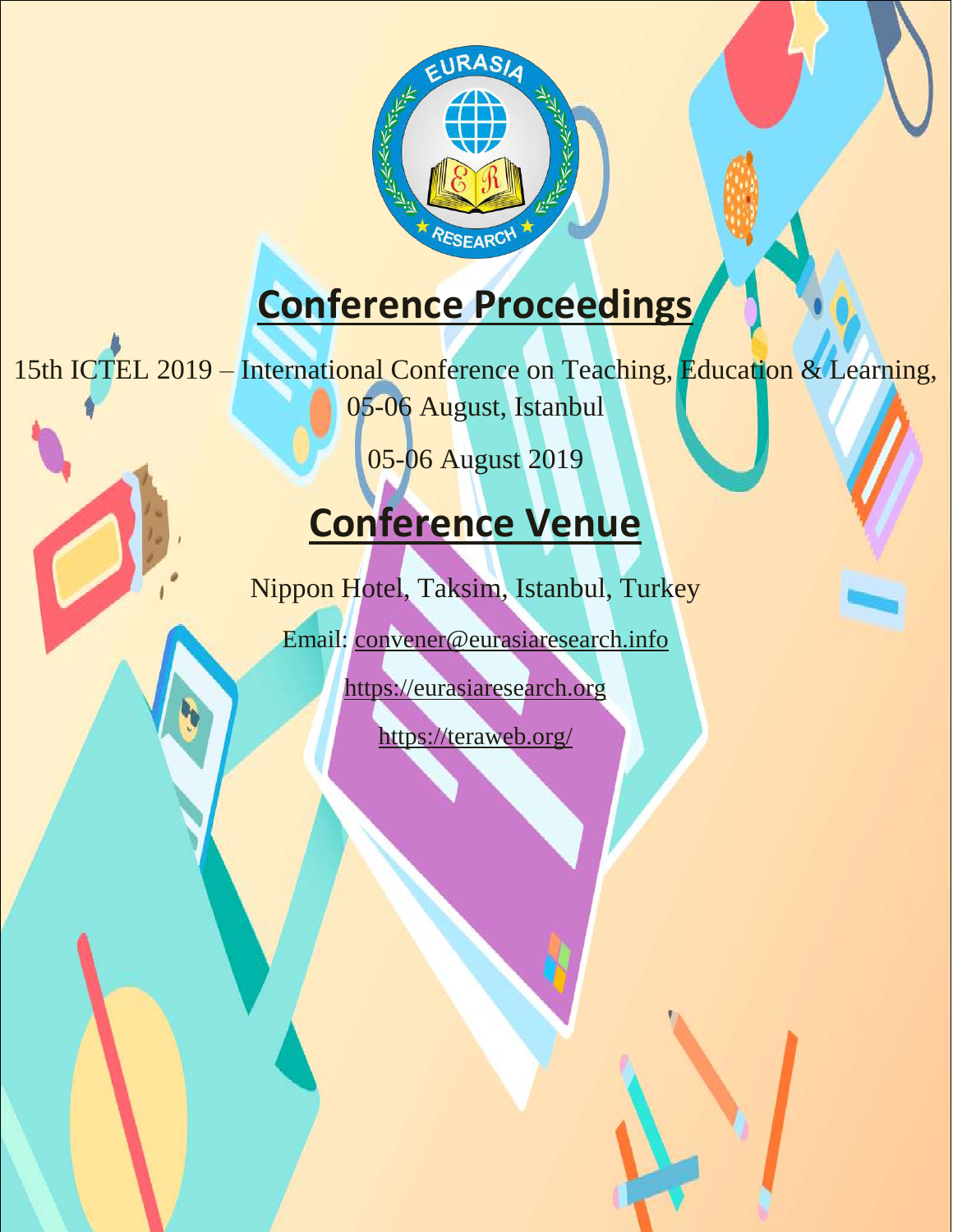## **Table of Content:**

| S. No. | <b>Particulars</b>          | <b>Page Numbers</b> |
|--------|-----------------------------|---------------------|
| 1.     | Preface                     | 3                   |
| 2.     | <b>Keynote Speaker</b>      | $4 - 5$             |
| 3.     | <b>List of Presenters</b>   | $6 - 2$             |
| 4.     | <b>List of Listeners</b>    | $24 - 32$           |
| 5.     | <b>Upcoming Conferences</b> | $32 - 34$           |

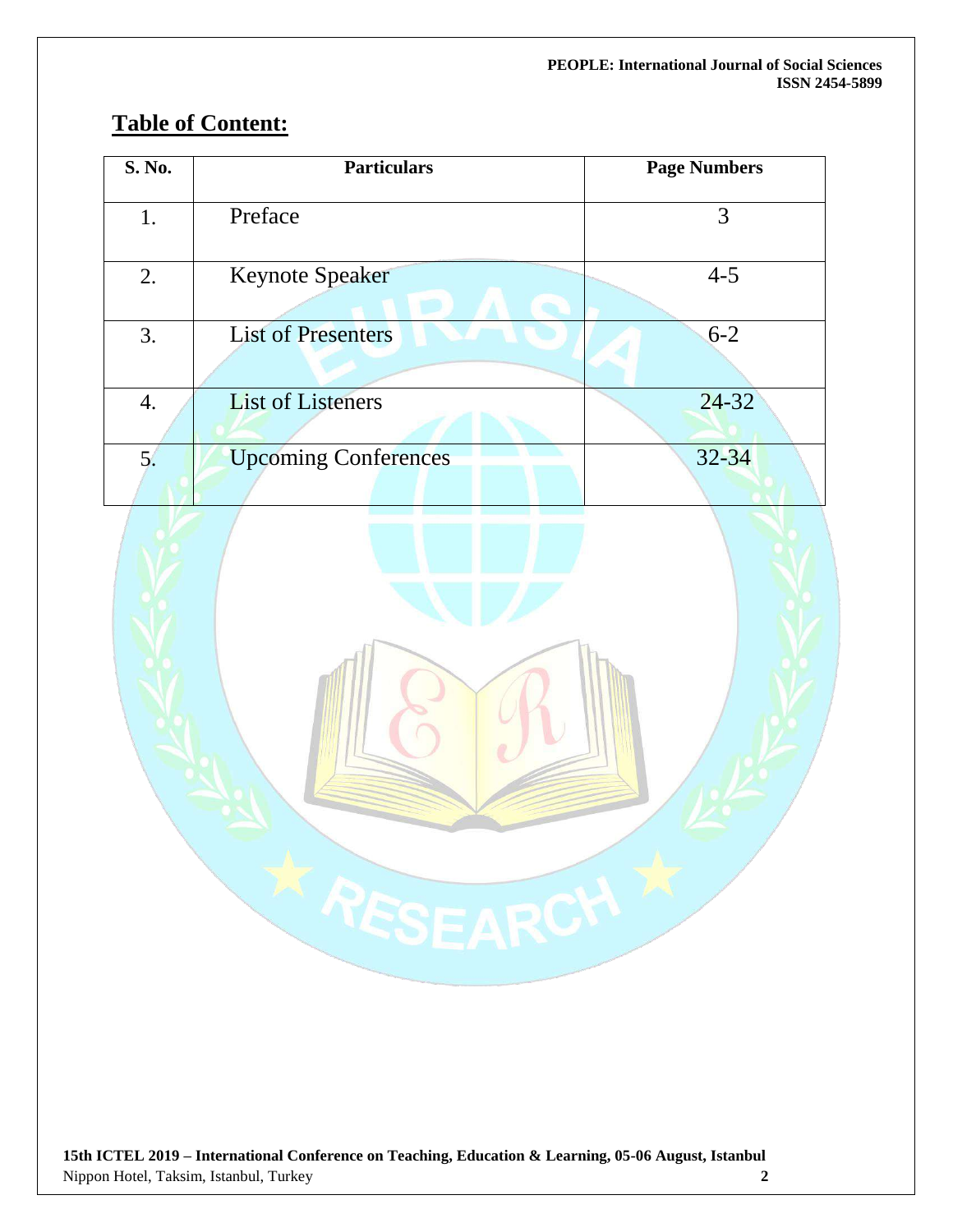#### **Preface:**

Teaching and Education Research Association (TERA) is a community of passionate researchers, practitioners and educationists for the development and spread of ideas in the field of teaching and learning. TERA aims to bring together worldwide researchers and professionals, encourage intellectual development and providing opportunities for networking and collaboration. These objectives are achieved through academic networking, meetings, conferences, workshops, projects, research publications, academic awards and scholarships. The driving force behind this association is its diverse members and advisory board, who provide inspiring ideas and research contribution. Scholars, Researchers, Professionals are invited to freely join TERA and become a part of this ever growing network, working for benefit of society and research with the spirit of sharing and mutual growth.

For this conference around 95 Participants from around 13 different countries have submitted their entries for review and presentation.

TERA has now grown to 4528 followers and 2817 members from 45 countries.

Membership in our scholarly association ADTEL is completely free of cost.

List of members: https://teraweb.org/membership/list-of-members/

Membership Application form link: https://teraweb.org/membership/

Proceedings is a book of abstracts, all the abstracts are published in our conference proceedings a day prior to the conference.

You can get our conference proceedings at: https://teraweb.org/conference/proceedings/

We hope to have an everlasting and long term friendly relation with you in the future.

In this context we would like to share our social media web links: <https://www.facebook.com/adtelweb/>

You will be able to freely communicate your queries with us, collaborate and interact with our previous participants, share and browse the conference pictures on the above link.

Our mission is to make continuous efforts in transforming the lives of people around the world through education, application of research & innovative idea.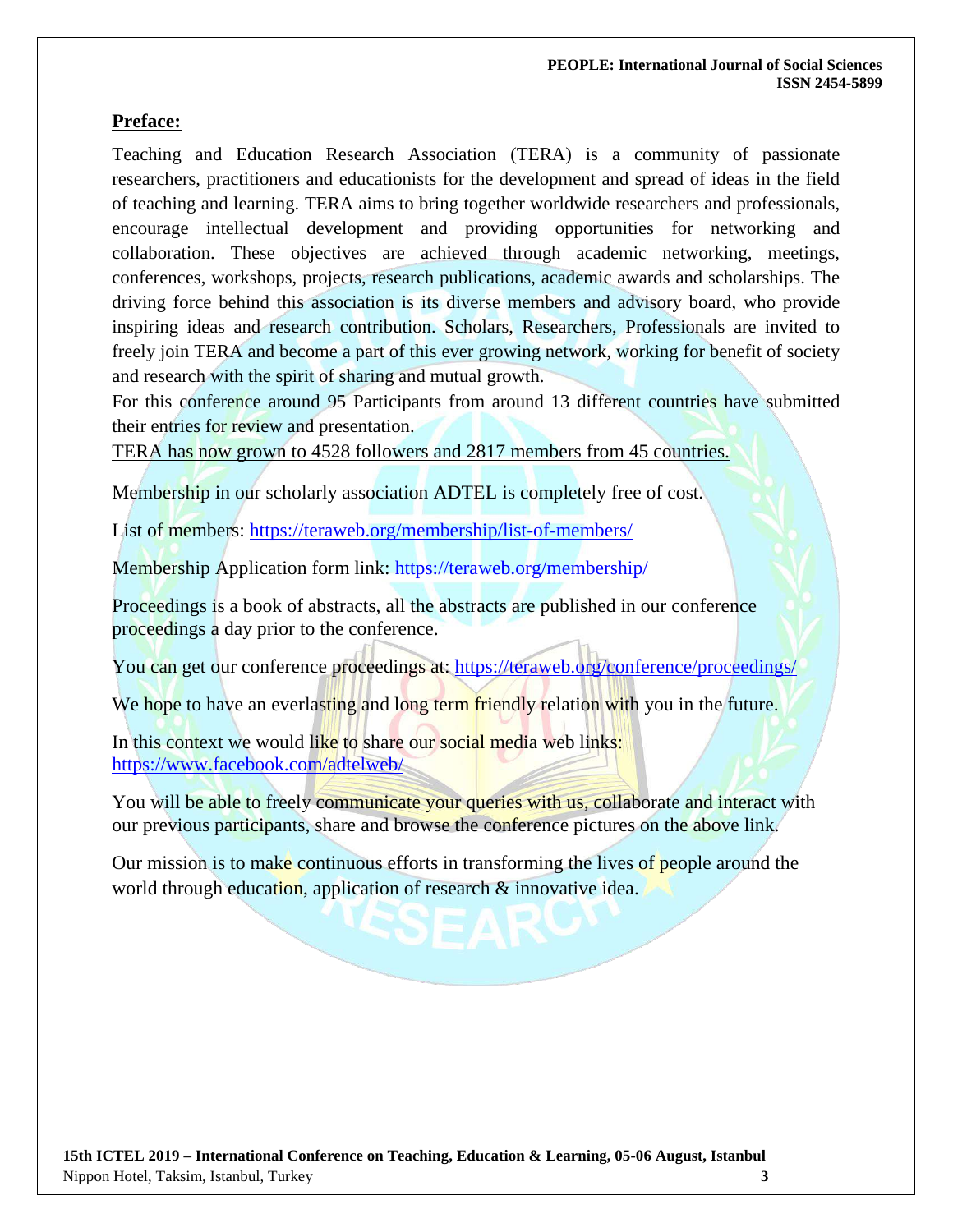# **KEYNOTE SPEAKER**



### **Dr. Davut Uysal Ph.D, Anadolu University, School of Foreign Languages, Eskişehir, Turkey**

### **Topic: Simplifying your course design in English language teaching utilizing Global Scale of English (GSE)**

**Dr. Davut Uysal, Ph.D., is a full-time lecturer at Anadolu University, School of Foreign Languages, Eskişehir, Turkey and has been teaching English at varying English proficiency levels for about 20 years. Dr. Uysal earned his BA and MA degree in English language teaching at Anadolu University (Eskişehir, Turkey) and earned his Ph.D. in Tourism Management from Eskişehir's Osmangazi University. His Ph.D. dissertation was on English curriculum development for higher education tourism students based on their needs. He has focused on designing outcome-based English courses and course materials, developing outcome-based English assessment tools and needs analysis. He is interested in synchronous learning, especially in classes focused on the discipline of English. He has been an active member of a proficiency unit at his department and contributed to the development of many English proficiency and placement exams. He has participated in many international conferences on English teaching and tourism management. He has also received training on curriculum development, developing assessment tools, web-based teaching application and integration of technology into learning environments. He is also the author or co-author of several publications. He is also interested in, besides English for Specific Purpose (ESP), tourism English, vocational English, tourism management, crisis management in tourism and destination management.**

**https://www.linkedin.com/in/davut-uysal-13b99b43**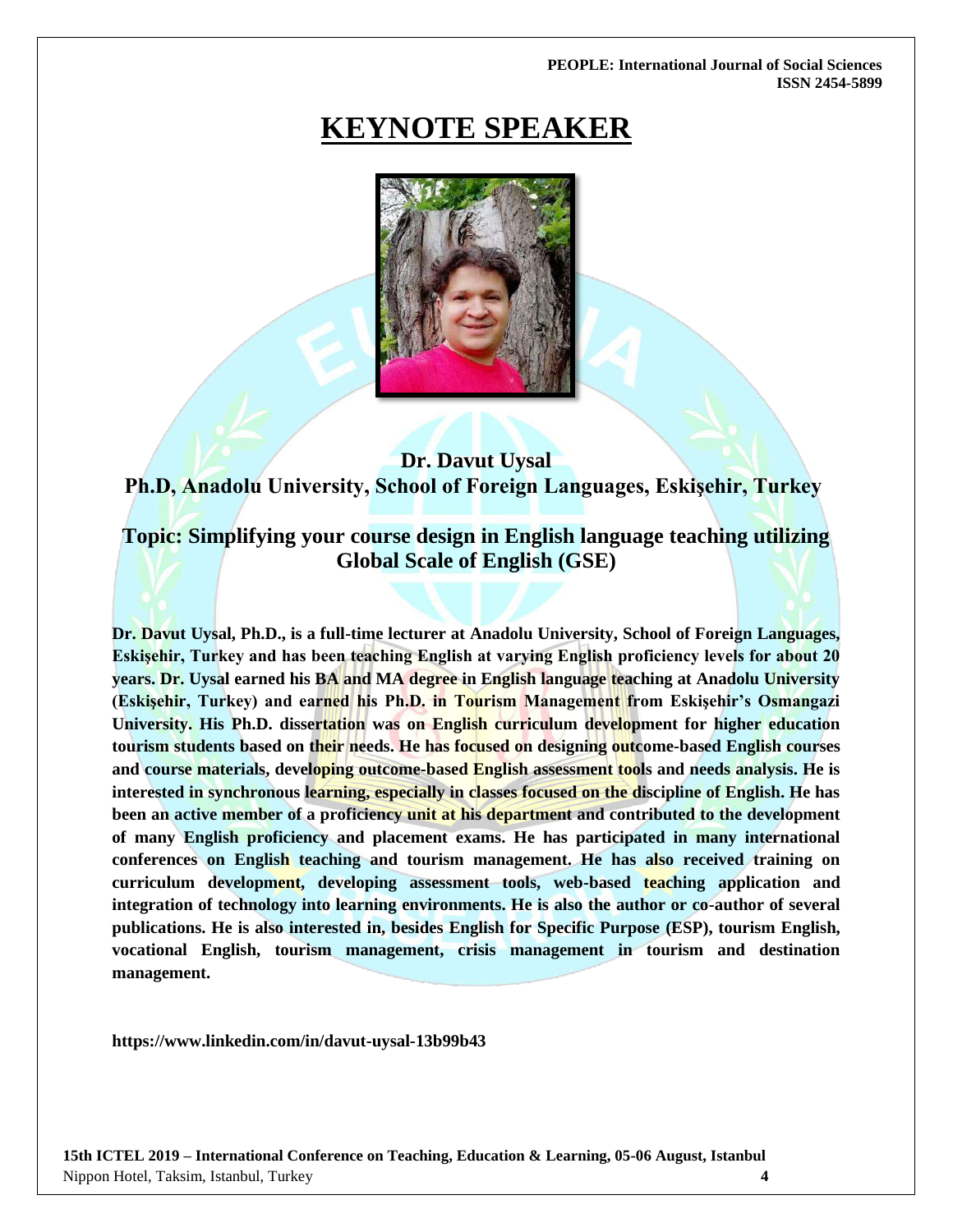# **PLENARY SPEAKER**



**William R Sharpton Office of Academic Affairs, The University of New Orleans, Louisiana, USA**

**Topic: Meeting the needs of students with severe disabilities in general education classrooms through curriculum modifications and instructional supports**

**William Sharpton is Professor Emeritus of Special Education and Associate Provost (Gratis) at the University of New Orleans in New Orleans, Louisiana (USA). Dr. Sharpton area of research is focused on students with severe disabilities including moderate and severe cognitive disabilities, autism, and multiple disabilities. He has served as Principal Investigator of many grants and contracts addressing research, personnel development, model development, and systems change initiatives. Dr. Sharpton has authored several publications in the field of special education.**

RESEARCH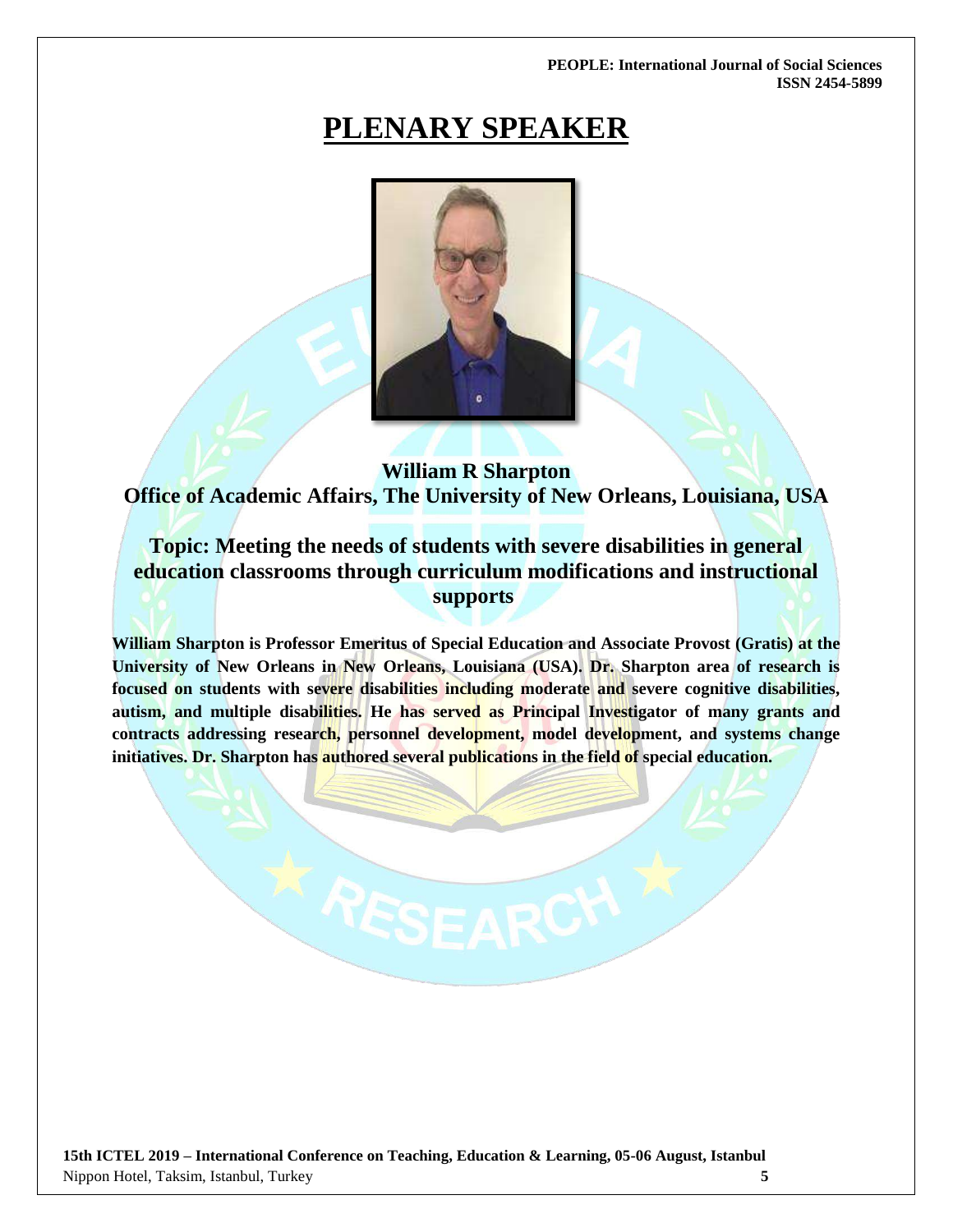### **PRESENTERS**



**Ahmed Mahmoud ERCICTEL1915052**

**Khaled Masood ERCICTEL1916052**

**This study aims to investigate and evaluate writing composition topics in secondary schools curriculum textbooks; (SPINE 4) in the academic year 2017. The sample of the study consists of 30 students at secondary schools first year in Kosti locality, a test for the students is used for data collection in order to elicit information for the research. The study adopted the statistical package for the social sciences (SPSS) to process the data .The study proved that English Language students have a numerous writing skills difficulties in composition. These include mother tongue interference, inconsistent use of tenses, spellings. Teaching methods used by teachers are also another contributory factor. The study recommends wide reading, constant practice of writing with sufficient error correction and rechecking of compositions written before submissions by students. To teachers, it recommends innovation of teaching and learning aids, instructional supervision, community involvement and use of information communication technologies to enhance good writing skills in composition writing.**

**Performance of Sudanese Secondary School Students in Writing Composition A case Study of Secondary School First level. Kosti Locality, White Nile State** 

> **Ahmed Mahmoud English Department Faculty of Education, Imam El, Mahdi, Sudan**

> > **Abstract**

**Investigating the Challenges and Complexities of Conducting Research: Viewpoint of Undergraduate Students at Al-Istiqlal University as a Security University**

> **Khaled Masood English Department, Al-Istiqlal University, Palestine**

#### **Abstract**

**The purpose of this study was to recognize the magnitude of the administrative, technical (scientific & pedagogic), and linguistic problems facing cadets who study the Research Methodology Course in the Program of English Language-minor Hebrew, program of Psychology, and program of Security Sciences in Faculty of humanities at Al -Istiqlal University from the students` perspective.** 

**The study also explored the impact of internal military regulations imposed on the cadets as a main variable and the impact of gender, age, type of experience, and the cumulative average variables on the size of the problems facing the cadets.**

**The study was conducted on a random sample of 200 students of the Research Methodology Course in the Programs of Faculty of Humanities in the first semester of the academic years 2018/2019. A questionnaire was developed by the researcher to collect the sample opinions on the problems of the course. The descriptive analytical methodology was adopted for this study. The study reached the following results:**

**1. The biggest administrative problems facing students in studying the Research Methodology Course was the lack of the university library in the evening period after the end of lectures and military training, the lack of any prior experiences in practicing research, and the heavy load of courses including the Research Methodology Course the students register for in the semester.**

**2. The biggest technical (scientific & pedagogic) problems that the students face in the course were the weakness in using the appropriate statistical methods, as well as the weakness in differentiating between types of research.**

**3. The magnitude of the linguistic problems the students face in the course was medium. However, the biggest problem was the weakness of students in the essential grammatical rules in Arabic used by cadets of Psychology program and Security Sciences program, and the English of students of English language-minor Hebrew.**

**4. There was not any effect for the gender , age , and " cumulative average " variables on the magnitude of the problems the students face in studying the course , but the only effect was for the " type of experience " variable , especially " experience in teaching " on the size of the problems**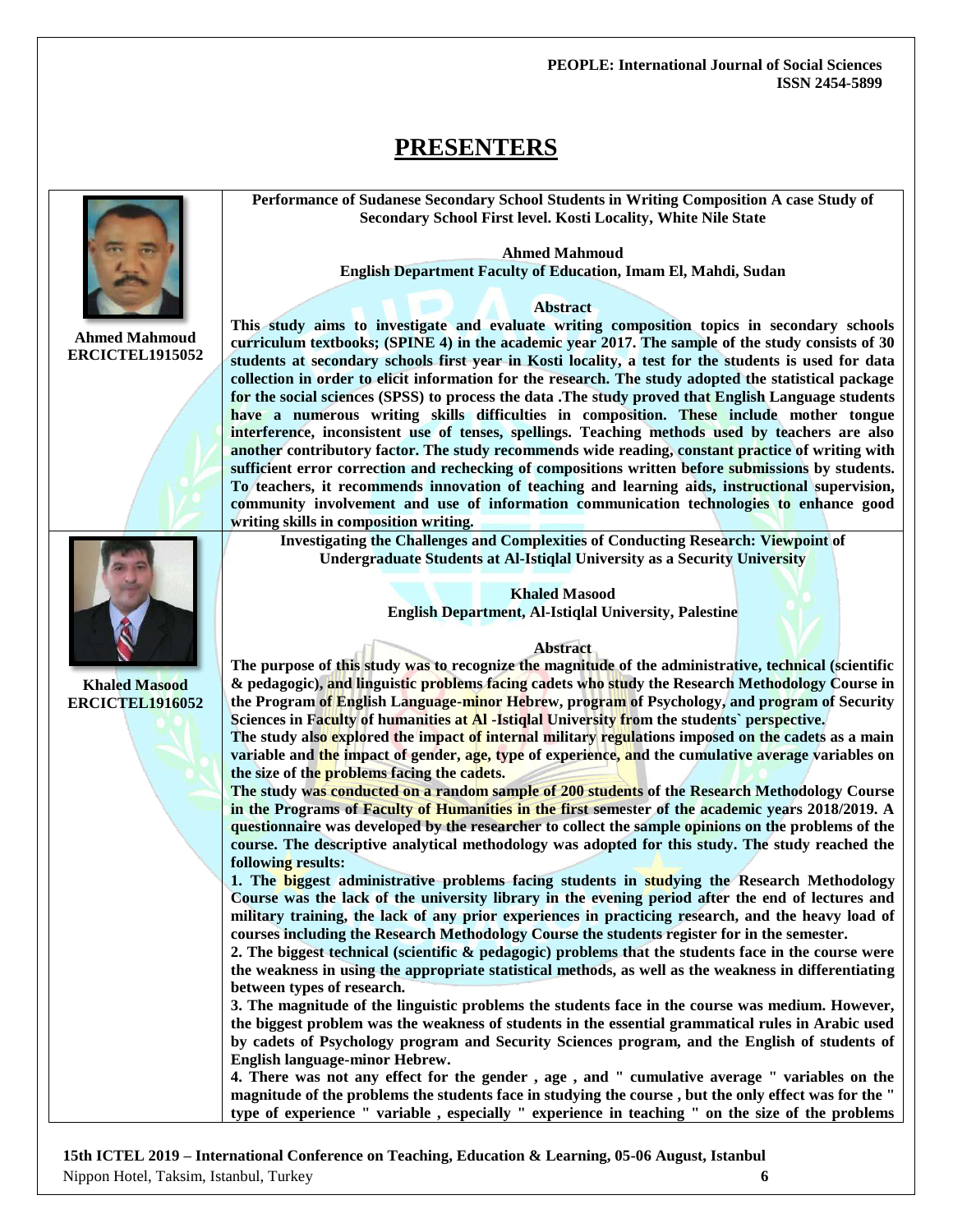|                        | facing the students.<br>Finally, the researcher proposed some recommendations to deal with the results found in the study.                                                                                 |
|------------------------|------------------------------------------------------------------------------------------------------------------------------------------------------------------------------------------------------------|
| <b>Metin Bosnak</b>    | Teaching Creative Writing in an ELT Environment: Teaching Language through Short Stories                                                                                                                   |
| <b>ERCICTEL1916054</b> |                                                                                                                                                                                                            |
|                        | <b>Metin Bosnak</b>                                                                                                                                                                                        |
|                        | English Language and Literature, Istanbul Zaim University, Istanbul, Turkey                                                                                                                                |
|                        |                                                                                                                                                                                                            |
|                        | Abstract                                                                                                                                                                                                   |
|                        | Instructors and theoreticians have always searched for new and better ways to teach language to                                                                                                            |
|                        | students. One such way is to benefit from literature in the language classroom. The literature of the<br>target language is regarded as a contributing factor to language learning and has remained in the |
|                        | English curricula of non-English speaking countries. There are several arguments about the use of                                                                                                          |
|                        | literature in the language classroom and what it can offer to foreign language learners. These                                                                                                             |
|                        | arguments primarily focus on the linguistic, the cultural and the educational value of the literature.                                                                                                     |
|                        | Literature is widely regarded as the richest source of a language. What Lee says about the value of                                                                                                        |
|                        | studying literature in terms of language learning is noteworthy:                                                                                                                                           |
|                        | It is in literature that the resources of the language are most fully and skillfully used. It seems to                                                                                                     |
|                        | follow that literature should enter into the language study of those who are to use the language with                                                                                                      |
|                        | the greatest possible skill and effect.                                                                                                                                                                    |
|                        | Collie and Slater argue that students enrich their language by studying literary works. For instance,<br>srudents can be exposed to functions of the written language by means of literature. Carter and   |
|                        | Walker assert similar things, saying that because literature itself is language it can serve well for                                                                                                      |
|                        | language learning purposes. Rich metaphorical usages of language not only teach additional                                                                                                                 |
|                        | language but also engage students with critical concepts.                                                                                                                                                  |
|                        | Furthermore, literature can offer authentic language to the language classroom. Collie and Slater                                                                                                          |
|                        | explain that literary works are authentic because they are not arranged specifically for a language                                                                                                        |
|                        | teaching situation (p.3). A great deal of authentic language is already available in recent course                                                                                                         |
|                        | books, for instance city plans, advertisements, and newspaper articles. By means of these materials,<br>students are exposed to real life situations in a classroom setting. Collie and Slater argue that  |
|                        | nothing can be more complementary to these course books than literature (p.4). Once the students                                                                                                           |
|                        | achieve some basic command of the language, they can start studying literature with works close to                                                                                                         |
|                        | their proficiency level. Learners will thus start "to cope with language intended for native speakers,                                                                                                     |
|                        | and [] gain additional familiarity with many different linguistic uses, forms, and conventions of                                                                                                          |
|                        | the written mode; with irony, exposition, argument, narration, and so on." (p.4) Yorke similarly                                                                                                           |
|                        | states that, especially in narrative literature such as the novel, learners can always find something of                                                                                                   |
|                        | human beings, their lives, experiences and problems: "It [narrative literature] contains a wide                                                                                                            |
|                        | variety of styles, ranging from everyday conversation to suggestive rhetorical devices."<br><b>Mathematics Instruction based on Society 5.0</b> in Indonesian Context                                      |
|                        |                                                                                                                                                                                                            |
|                        | <b>Hardi Suyitno</b>                                                                                                                                                                                       |
|                        | Departement of Mathematics, Faculty of Mathematics and Natural Sciences, Semarang State                                                                                                                    |
|                        | <b>University (UNNES), Indonesia</b>                                                                                                                                                                       |
|                        |                                                                                                                                                                                                            |
|                        | <b>Abstract</b><br>Education cannot be separated from philosophy, society, and technology. In philosophy of                                                                                                |
| Hardi Suyitno          | mathematics, there is a new opinion to mathematics which is called Contemporary Philosophy of                                                                                                              |
| <b>ERCICTEL1916059</b> | Mathematics. Society in Industrial Era 4.0 faces new challenge which is different from the previous                                                                                                        |
|                        | era. Golden Indonesia Generation will happen in 2045. This generation have to be capable to meet                                                                                                           |
|                        | Industrial Era 4.0. In anticipation of such global trends, Japan develop new society consept, that is                                                                                                      |
|                        | Society 5.0. This is a society consept which is center on human and based on technology. Education                                                                                                         |
|                        | in Indonesia must be able to develop character, compentence, and skills for Golden Indonesia                                                                                                               |
|                        | Generation. Mathematics Education as part of education in general must have nurturant effects to<br>the developing of character, compentencies, and skills based on Society 5.0. Teory and practice of     |
|                        | mathematics education should be based on the contemporary society requirement and philosophy of                                                                                                            |
|                        | mathematics.                                                                                                                                                                                               |
|                        | Keyword: Mathematics Instruction, Philosophy Of Mathematics, Society 5.0                                                                                                                                   |
| <b>Saheed Jabaar</b>   | Educating For Social Stability In A 'Free' Society': The Case Of Nigeria                                                                                                                                   |
|                        | 15th ICTEL 2010. International Conference on Teaching Education & Learning 05.06 Avgust Istanbul                                                                                                           |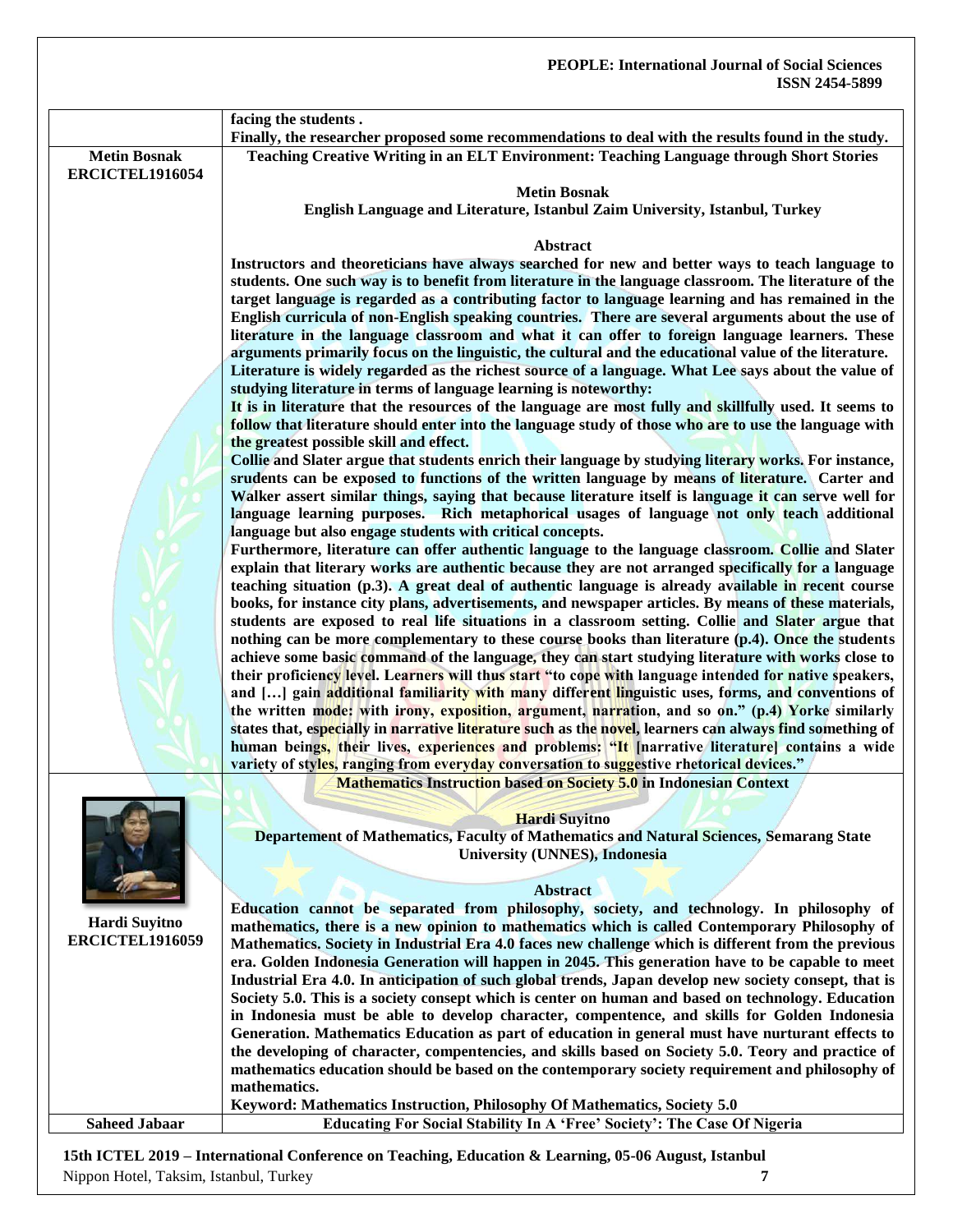| <b>ERCICTEL1916060</b>                                                                               |                                                                                                                                                                                                       |
|------------------------------------------------------------------------------------------------------|-------------------------------------------------------------------------------------------------------------------------------------------------------------------------------------------------------|
|                                                                                                      | Saheed Olanrewaju Jabaar Phd<br>Faculty of Education, Yusuf Maitama Sule University, Kano, Nigeria                                                                                                    |
|                                                                                                      |                                                                                                                                                                                                       |
|                                                                                                      | Abstract                                                                                                                                                                                              |
|                                                                                                      | Societies are formed by humans in order to achieve stability by way of having protection from                                                                                                         |
|                                                                                                      | aggression, and engendering cooperation of others in overcoming individual weaknesses. Nigeria                                                                                                        |
|                                                                                                      | has witnessed some degree of social instability in recent years. This has manifested in insecurity of                                                                                                 |
|                                                                                                      | life and property, extreme poverty, youth unemployment, and mutual distrust in basic human<br>relationships. The education sector can be implicated in the challenge of instability as it is the      |
|                                                                                                      | system which is saddled with the responsibility of human capital production. The education system                                                                                                     |
|                                                                                                      | seems to be lopsided towards intellectual development of learners as opposed to<br>balanced                                                                                                           |
|                                                                                                      | (cognitive, affective and skill) development of individuals. This paper adopts<br>method of                                                                                                           |
|                                                                                                      | philosophical analysis to bring to the fore some theoretical postulations on human freedom and                                                                                                        |
|                                                                                                      | social stability with a view of interrogating how extensive guarantee of freedom could be reconciled                                                                                                  |
|                                                                                                      | with realization of human development. The paper underscores the school system as a point of<br>early social interaction, and a focal point in preparing individuals to bear in mind their dependence |
|                                                                                                      | on others in spite of their independence as free beings. It is argued that education system needs to                                                                                                  |
|                                                                                                      | focus on producing balanced and cultured individuals who can rationally exercise their freedom.                                                                                                       |
|                                                                                                      | Innovative, integrative pedagogical skills and practices that could make this possible are suggested.                                                                                                 |
|                                                                                                      | Keywords: Society, Stability, Development, Freedom, Education, Nigeria                                                                                                                                |
| Dr. Silvia Moraru<br><b>ERCICTEL1916065</b>                                                          | Learning and teaching science (chemistry and physics) using new technologies in a creative School<br>(National High School)                                                                           |
|                                                                                                      |                                                                                                                                                                                                       |
|                                                                                                      | Dr. Silvia Moraru                                                                                                                                                                                     |
|                                                                                                      | National High School Bucharest, Bucharest, Romania                                                                                                                                                    |
|                                                                                                      | <b>Abstract</b>                                                                                                                                                                                       |
|                                                                                                      | The paper presents the preoccupation of a group of chemistry and physics teachers to modernize                                                                                                        |
|                                                                                                      | the teaching-learning-evaluation process using the new technologies (2012-2017).                                                                                                                      |
|                                                                                                      | The study presents the strategy proposed by the National High School Bucharest for the training of                                                                                                    |
|                                                                                                      | chemistry, physics, and biology teachers for the creation of educational means used in lessons. The                                                                                                   |
|                                                                                                      | National Theoretical High School is a creative school that aims for its students to make a permanent<br>connection with real life, preparing them for the next stage that does not look like today.   |
|                                                                                                      | Our students study the sciences starting with the third grade and ending with the 12th grade. The                                                                                                     |
|                                                                                                      | paper contains the following parts:                                                                                                                                                                   |
|                                                                                                      | I.Traditional learning versus student -centered learning;                                                                                                                                             |
|                                                                                                      | II. What is the teacher's role in student-centered learning?                                                                                                                                          |
|                                                                                                      | III. Computer-assisted training in physics and chemistry using ICT in student centered -learning;<br>IV. The role of the teacher in a creative school;                                                |
|                                                                                                      | <b>V.Instead of conclusions;</b>                                                                                                                                                                      |
|                                                                                                      | <b>VI.References</b>                                                                                                                                                                                  |
|                                                                                                      | <b>Keywords: ICT, Creative School, Real And Virtual Experiments</b>                                                                                                                                   |
|                                                                                                      | Modifying Instructional Media across Varied Students at Inclusive School: The Challenges to                                                                                                           |
|                                                                                                      | <b>Individual Satisfaction through Blended Learning</b>                                                                                                                                               |
|                                                                                                      | <b>Budi Setiawan</b>                                                                                                                                                                                  |
|                                                                                                      | Doctoral Student, Sebelas Maret University, Surakarta, Indonesia                                                                                                                                      |
|                                                                                                      |                                                                                                                                                                                                       |
|                                                                                                      | Abstract                                                                                                                                                                                              |
| <b>Budi Setiawan</b>                                                                                 | Special education is an education dedicated to the students who have difficulties to follow the<br>instructional process for some reasons such as; physical impaired, emotional, mental, social       |
| <b>ERCICTEL1916068</b>                                                                               | problems and or intelligent potential, special talent. This research aims to figure out the conducive                                                                                                 |
|                                                                                                      | atmosphere of learning environment including place of study, method, evaluation system, facilities                                                                                                    |
|                                                                                                      | that support their learning capability. Most of all, the availability of proper learning media plays                                                                                                  |
|                                                                                                      | significant role to come with the students' needs. This study also evaluates the use of learning media                                                                                                |
|                                                                                                      | for the special needs students at the inclusive school and the challenges to make equal treatment,                                                                                                    |
| 15th ICTEL 2019 - International Conference on Teaching, Education & Learning, 05-06 August, Istanbul |                                                                                                                                                                                                       |

Nippon Hotel, Taksim, Istanbul, Turkey **8**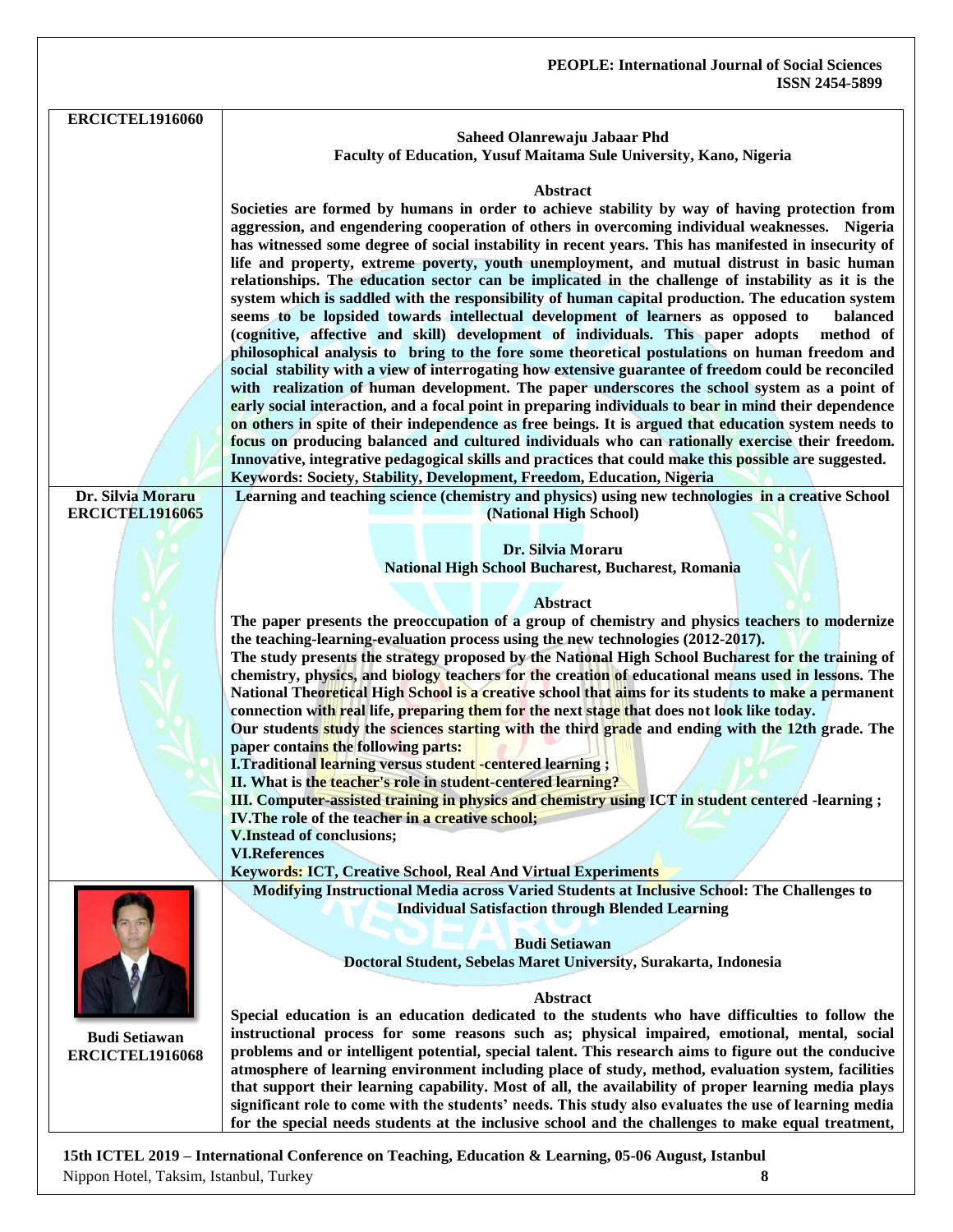|                        | <b>PEOPLE: International Journal of Social Sciences</b><br><b>ISSN 2454-5899</b>                                                                                                                                                                                                                                                                                                                                                                                                                                                                                                                                                                                                                                                                                                                                                                                                                                                                                                                                                                                                                                                                                                             |
|------------------------|----------------------------------------------------------------------------------------------------------------------------------------------------------------------------------------------------------------------------------------------------------------------------------------------------------------------------------------------------------------------------------------------------------------------------------------------------------------------------------------------------------------------------------------------------------------------------------------------------------------------------------------------------------------------------------------------------------------------------------------------------------------------------------------------------------------------------------------------------------------------------------------------------------------------------------------------------------------------------------------------------------------------------------------------------------------------------------------------------------------------------------------------------------------------------------------------|
|                        | attention and guidance among students with different disabilities and normal ones individually in<br>the instructional process through learning media by the teachers. Ten Junior high schools in Sragen<br>Regency Indonesia were selected. The quantitative data were collected from a survey to 150<br>respondents comprising principals, teachers and special needs students. The qualitative data were<br>obtained from focus group discussions. The quantitative data were analyzed using percentage,<br>whilst the qualitative data were analyzed using interactive-model analysis of Miles and Huberman.<br>The findings show that the majority of the respondents (90%) stated that the learning media has<br>been varied in numbers such as; text book, module, film, overhead projector, television, video, slide,<br>etc. On the other hand, those have not motivated enough to develop students' attitude, talent, and<br>mental to reach their optimum potential. It is necessary to modify the learning media which is<br>suitable with the level of students' needs and potential obtained.<br>Keywords: Special Education, Disability Students, Modification Learning Media |
| Ana Sofia Loreen       | Weaving the Culture of Digital Tourism in the Summer Capital of the Philippines                                                                                                                                                                                                                                                                                                                                                                                                                                                                                                                                                                                                                                                                                                                                                                                                                                                                                                                                                                                                                                                                                                              |
| <b>Mirambel</b>        |                                                                                                                                                                                                                                                                                                                                                                                                                                                                                                                                                                                                                                                                                                                                                                                                                                                                                                                                                                                                                                                                                                                                                                                              |
| <b>ERCICTEL1916069</b> | Ana Sofia Loreen Mirambel                                                                                                                                                                                                                                                                                                                                                                                                                                                                                                                                                                                                                                                                                                                                                                                                                                                                                                                                                                                                                                                                                                                                                                    |
|                        | Junior High School, Lorma Colleges Basic Education Schools, Urbiztondo San Juan La Union,<br><b>Philippines</b>                                                                                                                                                                                                                                                                                                                                                                                                                                                                                                                                                                                                                                                                                                                                                                                                                                                                                                                                                                                                                                                                              |
|                        |                                                                                                                                                                                                                                                                                                                                                                                                                                                                                                                                                                                                                                                                                                                                                                                                                                                                                                                                                                                                                                                                                                                                                                                              |
|                        | <b>Abstract</b>                                                                                                                                                                                                                                                                                                                                                                                                                                                                                                                                                                                                                                                                                                                                                                                                                                                                                                                                                                                                                                                                                                                                                                              |
|                        | As the time passes and culture is passed on to different generations, the elements of tourism diverse.                                                                                                                                                                                                                                                                                                                                                                                                                                                                                                                                                                                                                                                                                                                                                                                                                                                                                                                                                                                                                                                                                       |
|                        | With the prevalence of technology in our country, its citizens will have a better grasp of what                                                                                                                                                                                                                                                                                                                                                                                                                                                                                                                                                                                                                                                                                                                                                                                                                                                                                                                                                                                                                                                                                              |
|                        | tourism actually is. This paper tackled and delved deeper on how beneficially technology can affect                                                                                                                                                                                                                                                                                                                                                                                                                                                                                                                                                                                                                                                                                                                                                                                                                                                                                                                                                                                                                                                                                          |
|                        | and be the bridge to connect the gap between tourism and culture. In the modern era, technology is<br>ever-evolving, and it can be a great enhancement or tool for boosting tourism especially through                                                                                                                                                                                                                                                                                                                                                                                                                                                                                                                                                                                                                                                                                                                                                                                                                                                                                                                                                                                       |
|                        | digital tourism. Whilst its social costs, both globalization and modernization cannot be ignored;                                                                                                                                                                                                                                                                                                                                                                                                                                                                                                                                                                                                                                                                                                                                                                                                                                                                                                                                                                                                                                                                                            |
|                        | digital tourism can transform the imagery and identity of a locality. The scholars used the method                                                                                                                                                                                                                                                                                                                                                                                                                                                                                                                                                                                                                                                                                                                                                                                                                                                                                                                                                                                                                                                                                           |
|                        | of semi-structured interviewing and analyzed their accumulated data through thematization for this                                                                                                                                                                                                                                                                                                                                                                                                                                                                                                                                                                                                                                                                                                                                                                                                                                                                                                                                                                                                                                                                                           |
|                        | phenomenological study. The researchers have identified the elements of Digital Tourism mainly                                                                                                                                                                                                                                                                                                                                                                                                                                                                                                                                                                                                                                                                                                                                                                                                                                                                                                                                                                                                                                                                                               |
|                        | focused on programs, technology and media. Meanwhile, the researchers also determined the                                                                                                                                                                                                                                                                                                                                                                                                                                                                                                                                                                                                                                                                                                                                                                                                                                                                                                                                                                                                                                                                                                    |
|                        | implications of Digital Tourism to the locals, the tourists and the government. The following                                                                                                                                                                                                                                                                                                                                                                                                                                                                                                                                                                                                                                                                                                                                                                                                                                                                                                                                                                                                                                                                                                |
|                        | influences of Digital Tourism are also scrutinized by the researchers on culture and the                                                                                                                                                                                                                                                                                                                                                                                                                                                                                                                                                                                                                                                                                                                                                                                                                                                                                                                                                                                                                                                                                                     |
|                        | development of the city. As a conclusion, the scholars have found out that Digital Tourism is firmly                                                                                                                                                                                                                                                                                                                                                                                                                                                                                                                                                                                                                                                                                                                                                                                                                                                                                                                                                                                                                                                                                         |
|                        | applicable to the City of Baguio and is adhered by tourists, locals and the government.                                                                                                                                                                                                                                                                                                                                                                                                                                                                                                                                                                                                                                                                                                                                                                                                                                                                                                                                                                                                                                                                                                      |
|                        | Keywords: Tourism, Technology, Culture, Identity, Globalization                                                                                                                                                                                                                                                                                                                                                                                                                                                                                                                                                                                                                                                                                                                                                                                                                                                                                                                                                                                                                                                                                                                              |
| <b>Nahla Nadeem</b>    | Students' Perceptions about the Impact of Using Padlet on Class Engagement: A Case Study                                                                                                                                                                                                                                                                                                                                                                                                                                                                                                                                                                                                                                                                                                                                                                                                                                                                                                                                                                                                                                                                                                     |
| <b>ERCICTEL1916074</b> |                                                                                                                                                                                                                                                                                                                                                                                                                                                                                                                                                                                                                                                                                                                                                                                                                                                                                                                                                                                                                                                                                                                                                                                              |
|                        | <b>Nahla Nadeem</b>                                                                                                                                                                                                                                                                                                                                                                                                                                                                                                                                                                                                                                                                                                                                                                                                                                                                                                                                                                                                                                                                                                                                                                          |
|                        | English Department, Faculty of Science and Arts, King Abdul Aziz University, Cairo University,                                                                                                                                                                                                                                                                                                                                                                                                                                                                                                                                                                                                                                                                                                                                                                                                                                                                                                                                                                                                                                                                                               |
|                        | <b>Saudi Arabic</b>                                                                                                                                                                                                                                                                                                                                                                                                                                                                                                                                                                                                                                                                                                                                                                                                                                                                                                                                                                                                                                                                                                                                                                          |
|                        |                                                                                                                                                                                                                                                                                                                                                                                                                                                                                                                                                                                                                                                                                                                                                                                                                                                                                                                                                                                                                                                                                                                                                                                              |
|                        | Abstract                                                                                                                                                                                                                                                                                                                                                                                                                                                                                                                                                                                                                                                                                                                                                                                                                                                                                                                                                                                                                                                                                                                                                                                     |
|                        | Students' engagement has proven to be a major factor in students' academic achievement and                                                                                                                                                                                                                                                                                                                                                                                                                                                                                                                                                                                                                                                                                                                                                                                                                                                                                                                                                                                                                                                                                                   |
|                        | increased autonomy. While previous research has mainly focused on aspects of students'                                                                                                                                                                                                                                                                                                                                                                                                                                                                                                                                                                                                                                                                                                                                                                                                                                                                                                                                                                                                                                                                                                       |
|                        | engagement and its correlation with academic performance, or the effectiveness of integrating web                                                                                                                                                                                                                                                                                                                                                                                                                                                                                                                                                                                                                                                                                                                                                                                                                                                                                                                                                                                                                                                                                            |
|                        | 2.0 tools in teachers' instruction, the present study focuses on students' perceptions about the                                                                                                                                                                                                                                                                                                                                                                                                                                                                                                                                                                                                                                                                                                                                                                                                                                                                                                                                                                                                                                                                                             |
|                        | impact of Padlet on the four aspects of class engagement (behavioral, emotional, cognitive and                                                                                                                                                                                                                                                                                                                                                                                                                                                                                                                                                                                                                                                                                                                                                                                                                                                                                                                                                                                                                                                                                               |
|                        | agentive) in a 3-credit sociolinguistics course. The study is conducted on $(n = 27)$ female students                                                                                                                                                                                                                                                                                                                                                                                                                                                                                                                                                                                                                                                                                                                                                                                                                                                                                                                                                                                                                                                                                        |
|                        | during a whole term in which Padlet is used as a learning and assessment tool. At the end of the                                                                                                                                                                                                                                                                                                                                                                                                                                                                                                                                                                                                                                                                                                                                                                                                                                                                                                                                                                                                                                                                                             |
|                        | course, a survey and a personal interview are conducted to get students' feedback on the                                                                                                                                                                                                                                                                                                                                                                                                                                                                                                                                                                                                                                                                                                                                                                                                                                                                                                                                                                                                                                                                                                     |
|                        | effectiveness of Padlet through addressing various aspects of their perceived engagement. The                                                                                                                                                                                                                                                                                                                                                                                                                                                                                                                                                                                                                                                                                                                                                                                                                                                                                                                                                                                                                                                                                                |
|                        | results show that using Padlet has enhanced student engagement, fostered active learning and                                                                                                                                                                                                                                                                                                                                                                                                                                                                                                                                                                                                                                                                                                                                                                                                                                                                                                                                                                                                                                                                                                 |
|                        | offered positive assessment experiences. Its perceived effectiveness is mainly due to Padlet features                                                                                                                                                                                                                                                                                                                                                                                                                                                                                                                                                                                                                                                                                                                                                                                                                                                                                                                                                                                                                                                                                        |
|                        | that support student collaboration, stimulate meaningful discussions of academic content, promote                                                                                                                                                                                                                                                                                                                                                                                                                                                                                                                                                                                                                                                                                                                                                                                                                                                                                                                                                                                                                                                                                            |
|                        | students' agency and help in creating a positive learning atmosphere. However, its major                                                                                                                                                                                                                                                                                                                                                                                                                                                                                                                                                                                                                                                                                                                                                                                                                                                                                                                                                                                                                                                                                                     |
|                        | shortcoming as an assessment tool is the lack of written feedback to students.                                                                                                                                                                                                                                                                                                                                                                                                                                                                                                                                                                                                                                                                                                                                                                                                                                                                                                                                                                                                                                                                                                               |
|                        |                                                                                                                                                                                                                                                                                                                                                                                                                                                                                                                                                                                                                                                                                                                                                                                                                                                                                                                                                                                                                                                                                                                                                                                              |

**Keywords: Students' Engagement, Padlet, Behavioral Engagement, Emotional Engagement, Agentive Engagement, Cognitive Engagement, Web 2.0 Tools**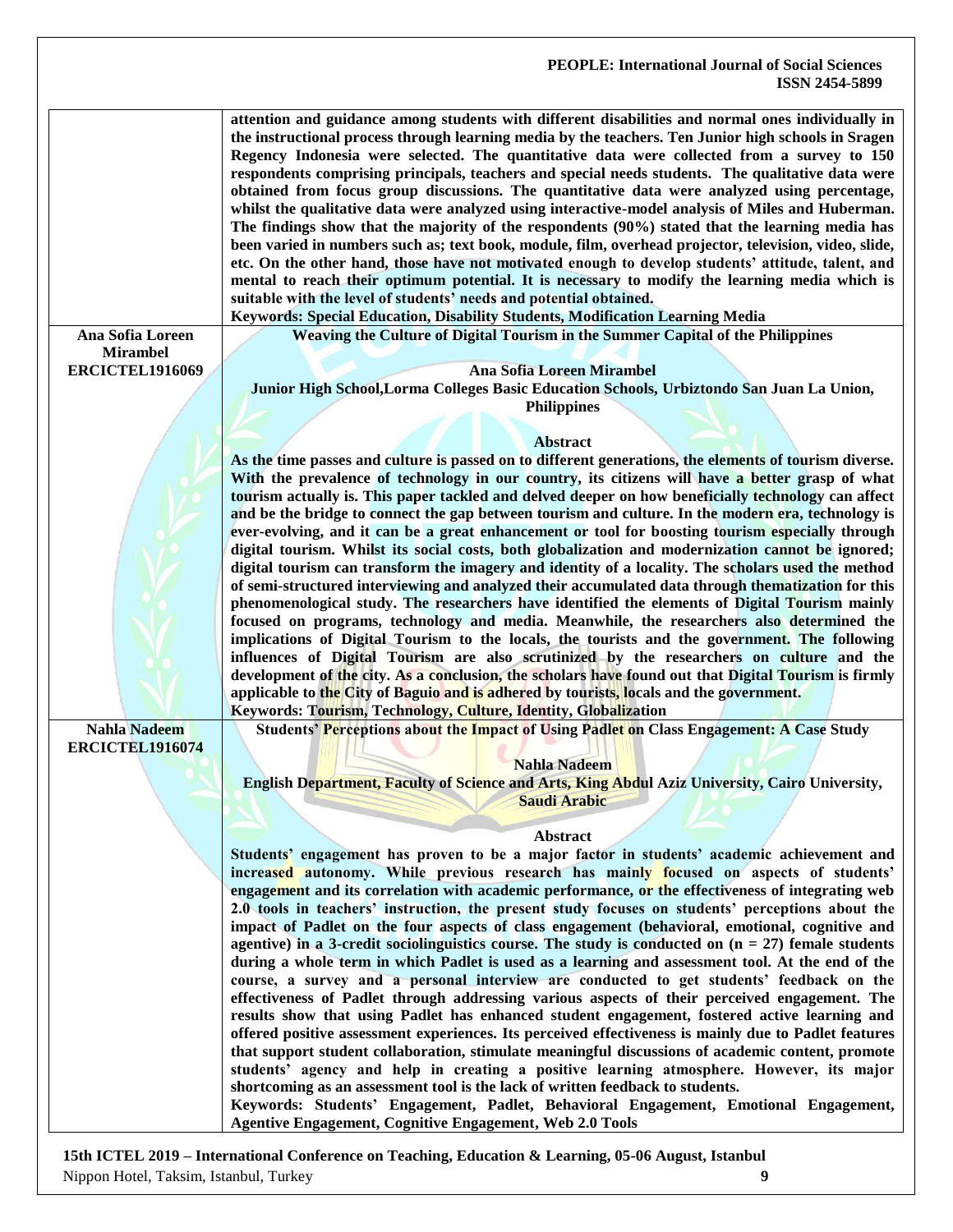**Sureshkumar Seevaratnam ERCICTEL1916077** **Professional Development for Language Teachers**

**S. Suresh kumar Teacher, J/Jaffna Hindu Primary School**

#### **Abstract**

**This paper focuses on professional learning for practicing teachers-what is widely known as continuing Professional Development (CPD). Professional development is very important to ensure best education. An education system is only as good as its teachers' UNESCO, 2014: 9) and enhancing teacher quality at all stage of a teacher's career is thus a key function in improving the quality of learning that students receive. The research includes the 25 teachers of English Language of the different divisions of the Zonal Department of Education, Jaffna. The teachers were interviewed and given questionnaire to collect and analysis the data. This is a qualitative research. Continuing Professional Development may occur naturally through the workplace experience, planned activities, discussion, course work and reading articles about professional development for teachers. Its benefits extend from individuals to groups and institutions, and ultimately to the quality of education in the classroom. Early and Porritt, 2014 have argues that improving student outcomes is the primary purpose of CPD and that students' need (rather than teachers') should be the starting point in discussions about the kinds of CPD that are perused. A teacher should have an intuition about what she or he does in the classroom; if the particular lesson for the day is suitable for the level of students or not, the methodology which he is going to practice will work according to the societal context of the students. The teacher should also think about his classroom: what did go well? why did something go wrong? what are the changes he can make for next day? This kind of thinking can be named as reflective practice. The teacher can reflect herself or can ask another teacher to watch his or her lesson for giving feedback. Moreover, the teachers can involve in quality circle discussion or in action research. Following courses on Teaching can also be useful. CPD is thus a critical element in successful education system, enhancing teacher quality, organizational effectiveness and student outcomes. Keywords: CPD:- Continuing Professional Development, Reflective Practice, Enhancing Teacher Quality, Societal Context, Intuition Friday Omonuwa ERCICTEL1916079 Topic: Enhancing Teachers' Instructional Effectiveness Through The Use Of Pedagogical Skills. Friday Omonuwa Department of Educational Psychology, College of Education Ekiadolor-Benin, Benin City, Nigeria Abstract This paper examines the need for enhancing teachers' instructional effectiveness through the use of pedagogical skills. It sees pedagogical skills as a tool for effective teaching and learning process. In this regard, the paper looked at the meaning of pedagogy, teachers instructional effectiveness and the relevance of pedagogical skills to the instructional process. The paper concludes that for effective teaching/learning process to take place, there is the need for a complete overhaul of our educational system/program. Teaching methods or pedagogical skills must be adjusted to suit the diversities that are now prevalent in our classrooms. Keywords: Pedagogy, Pedagogical Skills, Instructional Effectiveness And Diversities Mauricio Vacliz Campos ERCICTEL1916085 The Washback Effect of A Language Test and A Project as Perceived by Seventh Graders: The Case of Chile Mauricio Vacliz Campos English Language Teacher Education Programme, Faculty of Education, University of Talca, Linares, Chile Abstract Assessment has long been regarded as an integral part of the learning process. In the field of assessment, washback effect is understood as the impact of tests (or any assessment procedure) on the learner, the learning process, teachers, or such like (Akpinar & Cakildere, 2013). Thus, the purpose of the present study is to determine the washback effects of two different types of** 

**15th ICTEL 2019 – International Conference on Teaching, Education & Learning, 05-06 August, Istanbul**  Nippon Hotel, Taksim, Istanbul, Turkey **10**

**assessment procedures, namely, a traditional test and an alternative assessment procedure (a**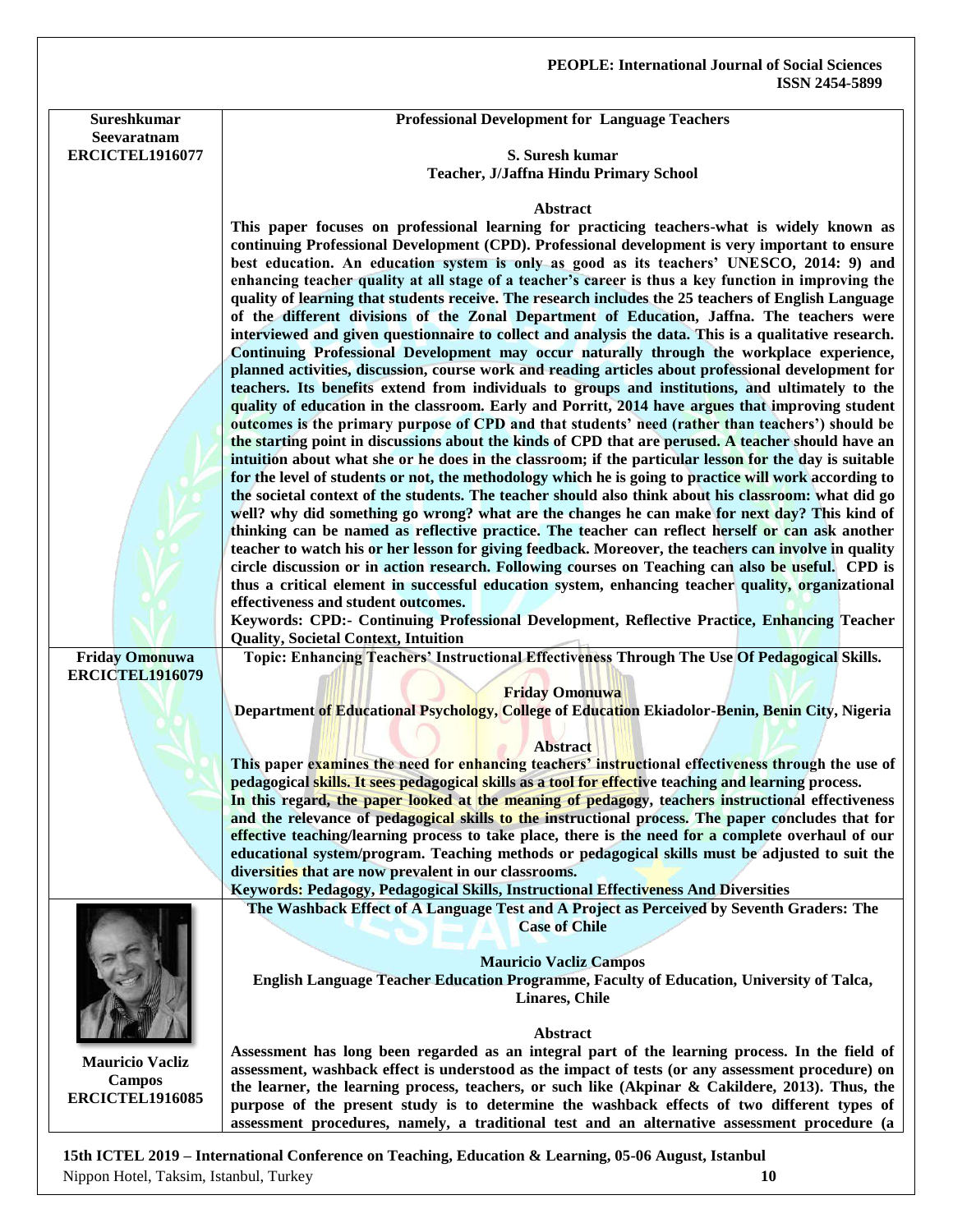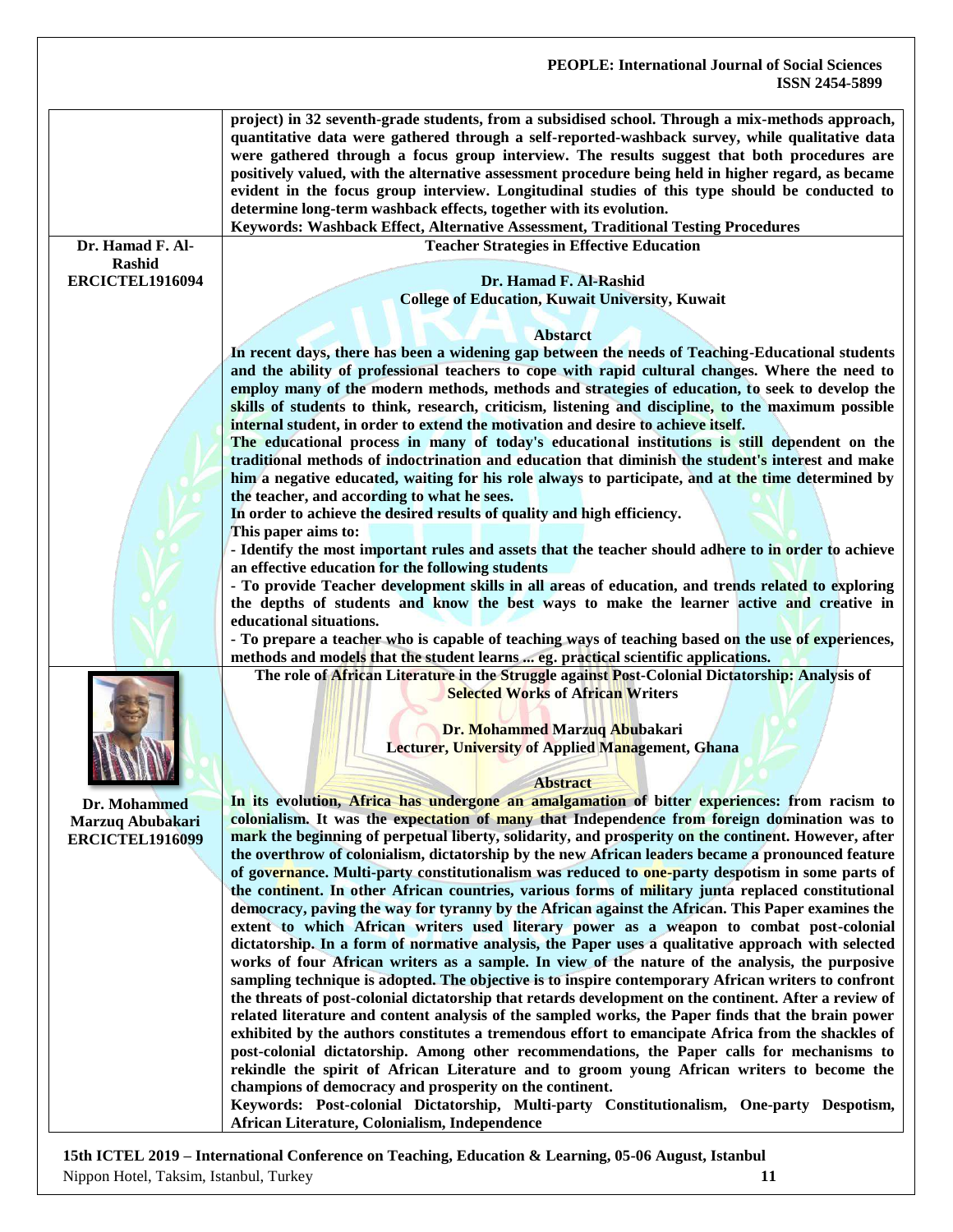**The Impact of Sociocultural Norms on Critical Thinking in ELT in Japan and Morocco**

#### **Kamal Mhamdi**

**Mohamed Premier University, Faculty of Humanities, Oujda and CPGE (Classes Preparatoires aux Grandes Ecoles -Preparatory Classes for Engineering) Omar Ibn Abdelaziz HS, Oujda, Morocco**

#### **Abstract The central discourse on the imperative of integrating critical thinking (CT) in the English language**

**Kamal Mhamdi ERCICTEL1916102**

| classroom hinges on the premise that Higher Order Thinking Skills (HOTS) are by default culture-      |
|-------------------------------------------------------------------------------------------------------|
| neutral; that is, CT skills are purely cognitive faculties that heedless of their sociocultural       |
| environment can be applied unproblematically in different educational contexts. The present           |
| research project challenges this uncritical facile assumption that fails to see the undeniable impact |
| sociocultural norms have on learning and expression of CT, following Vygotsky's sociocultural         |
| theory. Through a comparative study of EFL teaching and learning in secondary schools in Japan        |
| and Morocco, this paper aims to demonstrate, at a primary level, the prospects and challenges of      |
| integrating CT in English language classroom in the different educational and sociocultural           |
| settings, and at a deeper level, the subtle impact cultural ways of knowing - embedded in the         |
| sociocultural reservoir of each community of learners and educators - may have on the development     |
| and expression of CT skills. The research utilizes, predominantly, a qualitative research method as   |
| it mainly relies, for its data collection and knowledge construction, on Focused Group Discussion     |
| (FGD), interviews, classroom observation and questionnaires. The overarching hypothesis is that       |
| Japanese and Moroccan educational assumptions and ideals and their related practices, especially      |
| with regard to CT, are socially, culturally and ideologically informed. Most importantly, it is hoped |
| the findings will have implications on our understanding of CT skills as categories contingent on     |
| social systems that produce knowledge and meaning; and thus calling for more alternative,             |
| transformative and emancipatory pedagogies by allowing more culturally-informed CT practices,         |
| not only in ELT, but in education at large.                                                           |

**Keywords: Critical Thinking (CT), Higher Order Thinking Skills (HOTS), Sociocultural Theory, ELT, Qualitative Inquiry**

|                          | <b>Closing the Deal in Spanish</b>                                                                      |
|--------------------------|---------------------------------------------------------------------------------------------------------|
|                          | <b>Jose Lemus</b>                                                                                       |
|                          | Modern Languages and Literatures, Creighton University, Omaha, Nebraska, USA                            |
|                          |                                                                                                         |
|                          | <b>Abstract</b>                                                                                         |
|                          | Nowadays 53 million people speak Spanish in The United States. It is estimated that Hispanics hold      |
|                          | a \$1.7 trillion dollars in purchasing power. If the Latinos in the U.S. were a separate country, their |
| <b>Jose Lemus</b>        | economy would be the 7th largest in the world. The Latinos are the ethnic group with the fastest        |
| <b>ERCICTEL1916107</b>   | rate of business creation in America, including whites.                                                 |
|                          | With all these facts about a vibrant and changing economic reality, it is obvious the need for a        |
|                          | Spanish course specialized in business. This presentation is in the area of Spanish for the             |
|                          | professions.                                                                                            |
|                          | During the last years, I have been teaching Spanish and Business at Creighton University. The goal      |
|                          | of this presentation is to describe the best (and some worst) practices and resources in teaching       |
|                          | Spanish for entrepreneurship purposes in the US. Here, I review briefly the most common mistakes        |
|                          | found in textbooks in the field; I describe the importance of creating a hands-on class; and, I offer   |
|                          | testimonies of students on their own business created as required for this class.                       |
| <b>Mourat Tchoshanov</b> | Cross-National Study Of Middle School Mathematics Teachers' Content Knowledge In The U.S.               |
| ERCICTEL1916108          | <b>And Russia</b>                                                                                       |
|                          |                                                                                                         |
|                          | <b>Mourat Tchoshanov</b>                                                                                |
|                          | Dept. of Mathematical Sciences and Teacher Education, University of Texas, El Paso, USA                 |
|                          |                                                                                                         |
|                          | <b>Abstract</b>                                                                                         |
|                          | This cross-case study examined the U.S. and Russian teachers' topic-specific knowledge. Teachers        |
|                          | (8 – from the U.S., and 8 – from Russia) were selected using non-probability purposive sampling         |
|                          | technique based on scores on the teacher content knowledge survey. Teachers were interviewed on         |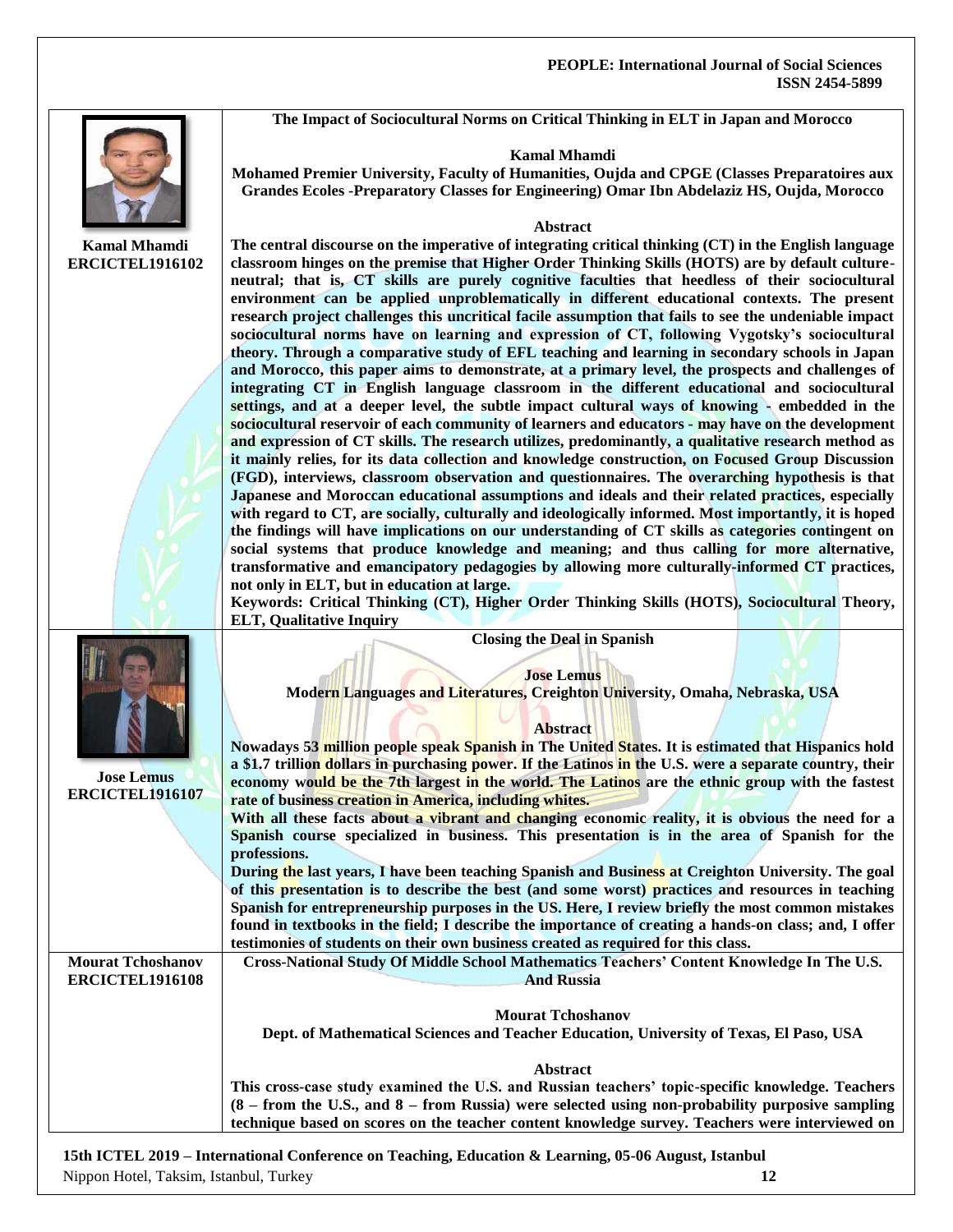#### **PEOPLE: International Journal of Social Sciences ISSN 2454-5899 the topic of fraction division using questions addressing their content and pedagogical content knowledge. The study revealed that there are explicit similarities and differences in teachers' content knowledge as well as its cognitive types. The findings also suggest that in the cross-national context teachers' knowledge could vary depending on curricular and socio-cultural priorities placed on teaching and learning of mathematics. Savitra Samboo ERCICTEL1916109 How Far has the Study of Food and Textile Studies develop Critical Thinking and Leadership Skills in Grade 7 Students in Mauritius over the past 3 years Savitra Samboo Department of Home Economics, Mauritius Institute of Education, Mauritius Abstract The educational system of Mauritius has been severely criticised in the past because of its excessive and exclusive emphasis on purely academic skills. In recent years, however, with the inescapable advent of globalization, Mauritius has been forced to bring about significant changes in its educational system. The National Curriculum Framework for Grades 7 to 9 was implemented in 2016. This was quite a revolution for a country whose educational system omitted the inclusion of various vocational subjects in the curriculum. Globalisation spells that more savvy high school graduates are needed to maintain the country's position as leading textile player in Africa and beyond in an increasingly competitive global market. Hence, for Food and Textile Studies, the focus is now on developing critical thinking and leadership skills in the students. This presentation will offer critical insights into the Food and Textile Studies in the National Curriculum Framework in Mauritius. It will discuss the curriculum's potential in developing in secondary students, entrepreneurial traits, leadership and critical thinking skills. The presentation will also review the strategies currently employed by local educators in vocational subjects and how the subjects aim at making a much-needed contribution to the field of vocational education in Mauritius. Keywords: Globalisation, Food and Textile Studies, Educational Framework, Leadership, Critical Thinking Skills Ratnawati Asraf ERCICTEL1916110 Giving Feedback on Student Writing: Using the Developmental Rubric as a Teaching Tool Ratnawati Asraf Education, International Islamic University, Kuala Lumpur, Malaysia Abstract This paper describes the results of a study that investigated the use and pedagogical potential of the developmental rubric in providing feedback to tertiary level students in eight Academic Writing (EAW) classrooms. Five teachers were interviewed on the use of the rubric for self-editing and peer feedback. The findings showed that the teachers felt positively about using the rubric as a tool for providing feedback as well as a tool for teaching, aimed at creating a learning environment conducive for achieving the learning outcomes. The study concluded that the developmental rubric has a huge potential to be used as a teaching tool for academic writing, but that efforts should be made to ensure that the items in the rubric correspond with the gradeable content items. Mishari Almusa ERCICTEL1916113 Teaching Literature of a Second Language through Digital Applications Mishari Almusa Department of Arabic Language, Kuwait University, Kuwait Abstract Nowadays digital media have been in every life aspects. Teachers and students are included. Many subjects' teachers have already started employing the new digital media in teaching their subjects to students. My paper is to examine how literature teachers try to teach literature to their students and use different digital methods to succeed in that. Keywords: Second Language Literature, Teaching Literature**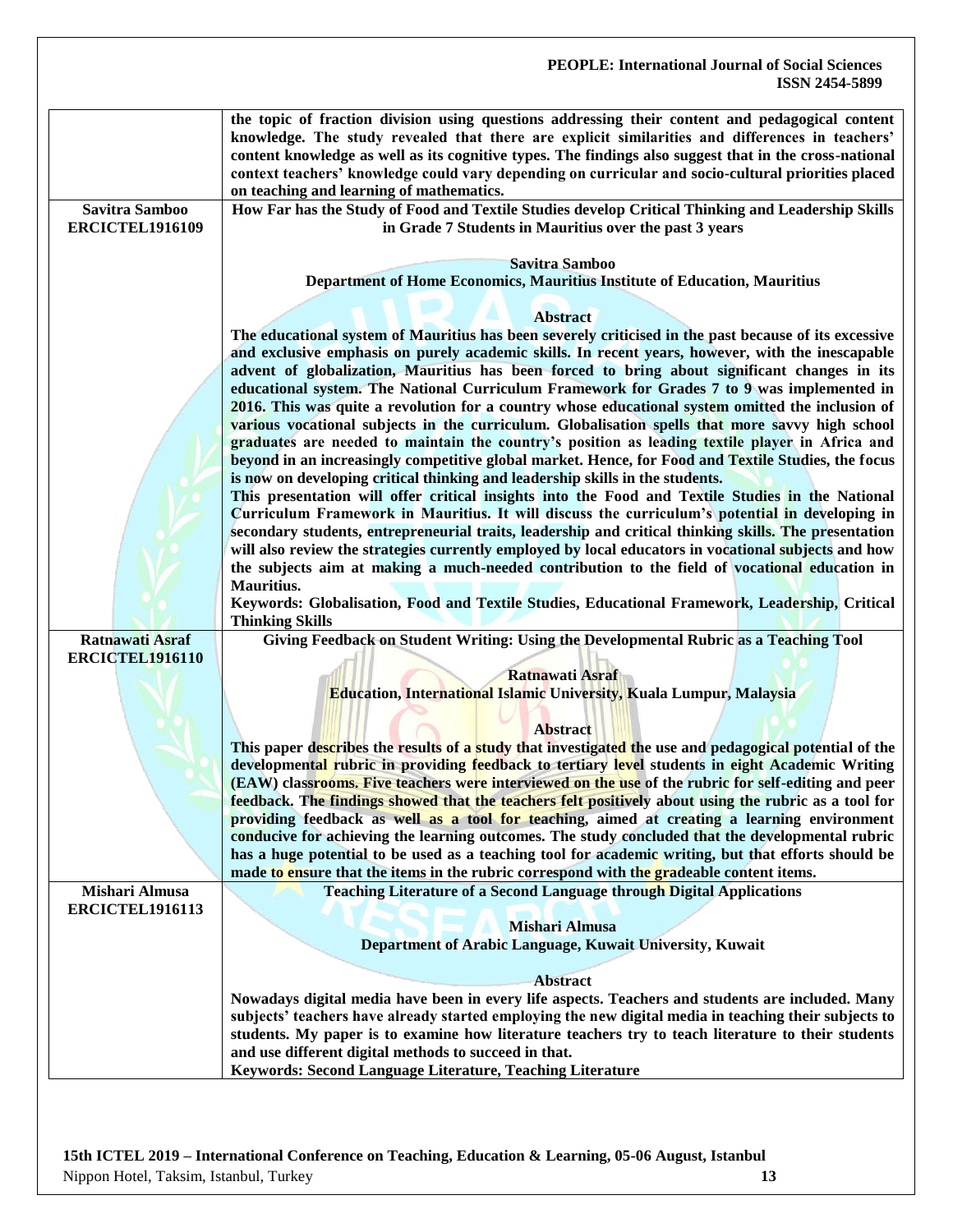|                                          | The Effect of Application of The Fitaru Map Concept (Fisika Tanpa Rumus Based on Mind Map)<br>on Physical Learning on Learning Outcomes                                                                                                                                                                                                                                                                                                                                                     |
|------------------------------------------|---------------------------------------------------------------------------------------------------------------------------------------------------------------------------------------------------------------------------------------------------------------------------------------------------------------------------------------------------------------------------------------------------------------------------------------------------------------------------------------------|
|                                          | <b>Albertus Tuhu Setyo Nugroho</b><br>Departement Physics Education, Faculty of Math and Science, Yogyakarta State University,<br>Indonesia                                                                                                                                                                                                                                                                                                                                                 |
|                                          |                                                                                                                                                                                                                                                                                                                                                                                                                                                                                             |
| <b>Albertus Tuhu Setyo</b>               | Abstract                                                                                                                                                                                                                                                                                                                                                                                                                                                                                    |
| <b>Nugroho</b><br><b>ERCICTEL1916122</b> | This study aims to determine the effect of the application of the FITARU MAP concept on physics<br>learning to the improvement of physics learning outcomes of grade X math and science classs at<br>SMAN 1 Karangmojo. This research was conducted in grade X math and science classs SMAN 1<br>Karangmojo. The method used was a quasi-experimental method with nonequivalent pretest-<br>posttest control group design. Determination of this sample is based on cluster random sampling |
|                                          | technique. The sample of this study amounted to 52 students, with 26 students for the experimental                                                                                                                                                                                                                                                                                                                                                                                          |
|                                          | class and 26 students for the control class. The instruments used are tests and observations. Data                                                                                                                                                                                                                                                                                                                                                                                          |
|                                          | from the results of this study were analyzed quantitatively and qualitatively. Based on research data                                                                                                                                                                                                                                                                                                                                                                                       |
|                                          | analysis, the average value of student learning outcomes in the experimental class was 81.2 and the                                                                                                                                                                                                                                                                                                                                                                                         |
|                                          | control class was 75.4. This is based on the results of the t test for posttest with $n = 52$ and $\alpha = 5\%$ .                                                                                                                                                                                                                                                                                                                                                                          |
|                                          | The result is a t-count $= 2.56$ while t-table $= 2.01$ . It can be seen that t count t table, so it can be                                                                                                                                                                                                                                                                                                                                                                                 |
|                                          | concluded that there is an effect of applying the FITARU MAP concept to the results of physics                                                                                                                                                                                                                                                                                                                                                                                              |
|                                          | learning in grade X math and science classs SMAN 1 Karangmojo                                                                                                                                                                                                                                                                                                                                                                                                                               |
| <b>Imanollah Bigdeli</b>                 | <b>Keywords: Learning Outcomes, Mind Mapping, Physics Education</b><br><b>Social and Emotional Competency In Promoting of Academic Learning</b>                                                                                                                                                                                                                                                                                                                                             |
| <b>ERCICTEL1916147</b>                   |                                                                                                                                                                                                                                                                                                                                                                                                                                                                                             |
|                                          | <b>Imanollah Bigdeli</b>                                                                                                                                                                                                                                                                                                                                                                                                                                                                    |
|                                          | Faculty of Education and Psychology, Department of Psychology, Ferdowsi university of Mashhad,                                                                                                                                                                                                                                                                                                                                                                                              |
|                                          | Mashhad, Iran                                                                                                                                                                                                                                                                                                                                                                                                                                                                               |
|                                          |                                                                                                                                                                                                                                                                                                                                                                                                                                                                                             |
|                                          | Abstract                                                                                                                                                                                                                                                                                                                                                                                                                                                                                    |
|                                          | Teachers and researchers are increasingly aware of the importance of social and emotional                                                                                                                                                                                                                                                                                                                                                                                                   |
|                                          | competence in the classroom and beyond, including for health, education, and employment                                                                                                                                                                                                                                                                                                                                                                                                     |
|                                          | outcomes. Social and emotional competence refers to the skills that help us to interact in positive<br>ways with others and manage our own emotions. These skills are varied and include among others                                                                                                                                                                                                                                                                                       |
|                                          | our relationships skills, confidence, coping skills, self-regulation and self-awareness. It was also                                                                                                                                                                                                                                                                                                                                                                                        |
|                                          | possible to identify adaptive and maladaptive social and emotional competencies that seemed to be                                                                                                                                                                                                                                                                                                                                                                                           |
|                                          | especially salient in student's coping. Adaptive behaviors are those that help a student adjust to and                                                                                                                                                                                                                                                                                                                                                                                      |
|                                          | cope with different situations in their environment, such as at home and at university. So adaptive                                                                                                                                                                                                                                                                                                                                                                                         |
|                                          | social and emotional competencies are a set of behaviors that a student would use to help them                                                                                                                                                                                                                                                                                                                                                                                              |
|                                          | adjust and cope. Maladaptive behaviors are those that interfere with everyday activities and a                                                                                                                                                                                                                                                                                                                                                                                              |
|                                          | student's ability to cope. So maladaptive social and emotional competencies are a set of behaviors a                                                                                                                                                                                                                                                                                                                                                                                        |
|                                          | student would use that interrupt or interfere with everyday activities. Thus far we have focused on                                                                                                                                                                                                                                                                                                                                                                                         |
|                                          | promoting social and emotional competencies among students. Alongside attention to students'<br>social and emotional competencies, we argue that teachers' social and emotional competence is also                                                                                                                                                                                                                                                                                          |
|                                          | crucial. This is because: Social and emotional competence plays a central role in determining how,                                                                                                                                                                                                                                                                                                                                                                                          |
|                                          | what, when, and why teachers do what they do in the classroom. When teachers are socially and                                                                                                                                                                                                                                                                                                                                                                                               |
|                                          | emotionally competent, they are better able to create a classroom environment that is positive,                                                                                                                                                                                                                                                                                                                                                                                             |
|                                          | supportive, and well organized. Social and emotional competence also influences how teachers                                                                                                                                                                                                                                                                                                                                                                                                |
|                                          | interact with others at work. When teachers have strong social skills, for example, they are able to                                                                                                                                                                                                                                                                                                                                                                                        |
|                                          | be more responsive to students' needs. Social and emotional competence is beneficial for teachers'                                                                                                                                                                                                                                                                                                                                                                                          |
|                                          | own wellbeing by helping them to manage the ups and downs of their work.                                                                                                                                                                                                                                                                                                                                                                                                                    |
|                                          | <b>New Trends of Medical Education in Jordan</b>                                                                                                                                                                                                                                                                                                                                                                                                                                            |
|                                          |                                                                                                                                                                                                                                                                                                                                                                                                                                                                                             |
|                                          | <b>Qasim El Dwairi</b><br>Department of Anatomy & Cell Biology, Faculty of Medicine, Jordan University of Science &                                                                                                                                                                                                                                                                                                                                                                         |
|                                          | Technology, Irbid, Jordan                                                                                                                                                                                                                                                                                                                                                                                                                                                                   |
|                                          |                                                                                                                                                                                                                                                                                                                                                                                                                                                                                             |
|                                          | Abstract                                                                                                                                                                                                                                                                                                                                                                                                                                                                                    |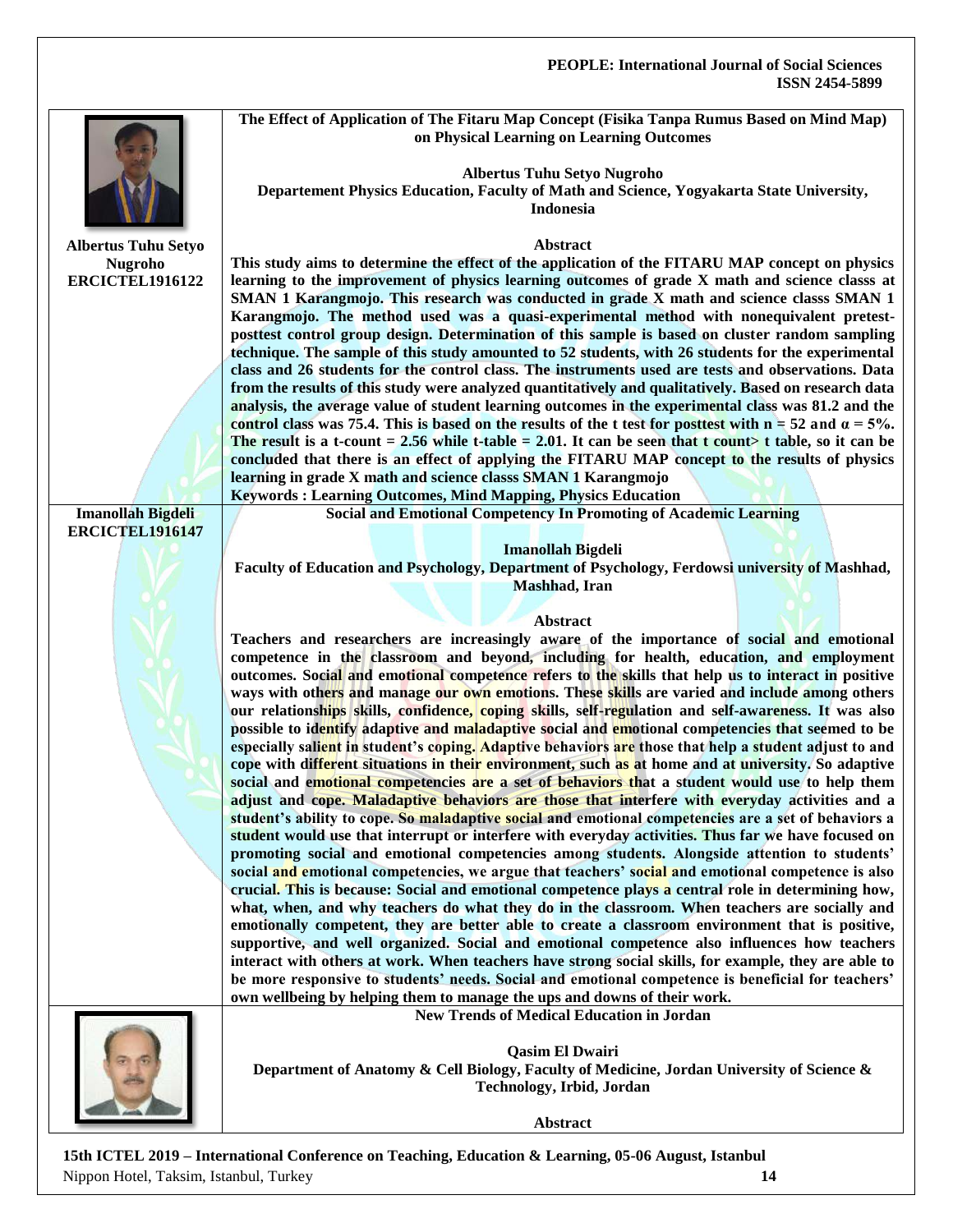#### **PEOPLE: International Journal of Social Sciences ISSN 2454-5899 Qasim El Dwairi ERCICTEL1916151 Medical education is a dynamic process that rely on three main pillars namely, students, curricula and the delivering faculties. Constant and active reforms of those pillars are essential to keep up to date with the new scientific discoveries in different medial disciplines. Recently, medical schools in Jordan undertook some steps in reforming medical curriculum and adopted integrated modular pattern. In order to meet financial demands, medical schools introduced two new categories of tuition paying students beside merit admitted ones. This study aim to evaluate the impact of those reforms on medical education. Eight hundred and forty nine medical students from three major medical colleges participated in a questionnaire designed to answer different aspects of medical education. Merit admitted students showed greater academic achievement due to better commitment, regular attendance and study in contrast to tuition paying students. Medical curriculum lack active research programs or research-based courses. Students complain of deficient lecture integration of different disciplines and lack of lectures up dating. Clinical students complain of hospital wards overcrowding during clinical rotation, which lead to inadequate clinical training. Conclusion: Despite the improvement of the new reforms in medical education, medical curricula still suffer substantial inadequacies namely; selection criteria of students should be restricted to academic background rather than ability to tuition pay. Medical curricula still lacks active research based lectures or programs or lectures. Delivery of lectures and laboratories lack departmental coordination in integration of different disciplines. Overcrowding of medical trainees in hospital wards hinder proper clinical training Ibeh Chijoke Christopher ERCICTEL1916157 Basic And Primary Education Ibeh Chijoke Christopher Education and Learning, Okanumee Inter Agency Nig Ltd, Lagos, Nigeria Abstract The purpose of this note is to provide teachers, caregivers, instructors and trainers with practical ideas on how best to include children with disabilities in all their activities. It acts as a supplement to the UNICEF Education Kit Handbook. The first part of the note is common to all three modules (Early Childhood Development, Basic Primary Education and Recreation). It provides general information on why it is so important to take an inclusive approach and focus on ensuring children**  with disabilities are not only present, but can participate fully and achieve. It also provides **suggestions on how to raise awareness and encourage the community and others to get involved in ensuring all children benefit from learning and play opportunities and provides practical suggestions on how to reach out to children with different disabilities. The second part of this note focuses on a particular module of the handbook and provides concrete examples and practical advice on how to include all children in activities. Acknowledgements This guide is a result of the cooperation between UNICEF's Programme Division and Supply Division. Gopal Mitra, Programme Specialist, Disability Section UNICEF HQ, provided the overall leadership to the development of this guidance note – managing all the inputs and providing the conceptual framework for the guidance. The guide was prepared by the Enabling Education Network (EENET) with crucial inputs being provided by UNICEF's Education and Early Childhood Development (ECD) Sections. Special thanks to Chris Cormency and Lene Hanson of UNICEF's Supply Division for their advice and support throughout the process. Helpful comments and suggestions were provided by Lisa Bender, Rosangela Berman-Bieler, Kelly Bonner, Anna Burlyaeva, Arnaud Conchon, Amy Farkas, Brenda Haiplik, Luke Hanson, Tamara Rusinow, Lieve Sabbe, Megan Tucker and Jim Dawson. We would appreciate any feedback on the guide as a result of its use. Please send any feedback to disabilities@unicef.org 4 5 PART ONE Children with disabilities are often excluded from activities that other children take for granted, like making friends, playing with friends, having fun, playing sports and other recreational activities. They are often excluded from many of the things that help children develop and give them opportunities to reach their full potential. Yet they have the same right to be included in these activities as all children. These guidelines will give you – the caregiver, teacher, instructor or trainer – practical ideas for including children with disabilities in all activities. Each child you work with is unique. By recognising the individual needs of every child you will be able to offer the same quality of education and instruction that all children need and have a right to. You are an important person in each child's development. Whichever module of the UNICEF handbook you are using, if you are**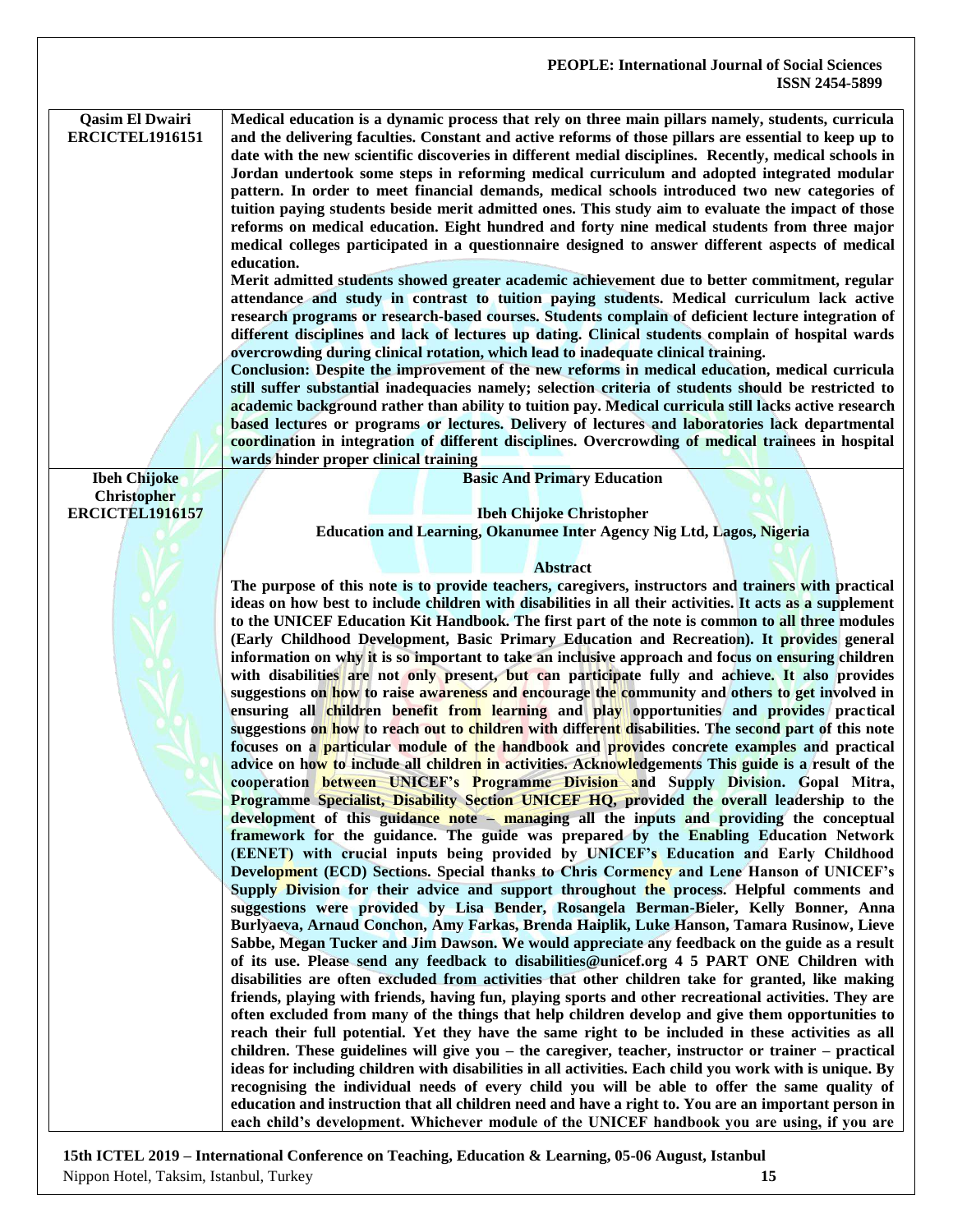| Yenni Kurniawati       | flexible in your approach to teaching and training and use your imagination, you can be confident<br>in teaching ALL children, including those with disabilities. Think about what a child CAN do, not<br>what he/she CANNOT do. See the child - not the disability. Raise awareness that children with<br>disabilities will be included in your activities Whichever module of the emergencies handbook you<br>are using and whatever ages the children are, you will need to spread the word in the community<br>that children with disabilities are welcome to join in and will be included. You need to do this when<br>planning the activities, and keep doing it throughout your programme. Your main message will be<br>that children with disabilities can attend the school, early childhood centre, or recreational activity,<br>and that they can participate in the activities and achieve something too, just like other children<br>can. Activities are not inclusive if children with disabilities are just physically attending the school<br>or activity. Inclusion is about providing the opportunities for ALL children to be present, to<br>participate and to achieve.<br>Analysis of Students Practical Skills through The Virtual Chemistry Experiment as A Pre-Lab |
|------------------------|--------------------------------------------------------------------------------------------------------------------------------------------------------------------------------------------------------------------------------------------------------------------------------------------------------------------------------------------------------------------------------------------------------------------------------------------------------------------------------------------------------------------------------------------------------------------------------------------------------------------------------------------------------------------------------------------------------------------------------------------------------------------------------------------------------------------------------------------------------------------------------------------------------------------------------------------------------------------------------------------------------------------------------------------------------------------------------------------------------------------------------------------------------------------------------------------------------------------------------------------------------------------------------------------|
| ERCICTEL1916168        | <b>Experiences</b>                                                                                                                                                                                                                                                                                                                                                                                                                                                                                                                                                                                                                                                                                                                                                                                                                                                                                                                                                                                                                                                                                                                                                                                                                                                                         |
|                        |                                                                                                                                                                                                                                                                                                                                                                                                                                                                                                                                                                                                                                                                                                                                                                                                                                                                                                                                                                                                                                                                                                                                                                                                                                                                                            |
|                        | Yenni Kurniawati<br><b>Chemistry Education Departement, State Islamic University of Sultan Syarif Kasim Riau,</b>                                                                                                                                                                                                                                                                                                                                                                                                                                                                                                                                                                                                                                                                                                                                                                                                                                                                                                                                                                                                                                                                                                                                                                          |
|                        | <b>Indonesia</b>                                                                                                                                                                                                                                                                                                                                                                                                                                                                                                                                                                                                                                                                                                                                                                                                                                                                                                                                                                                                                                                                                                                                                                                                                                                                           |
|                        |                                                                                                                                                                                                                                                                                                                                                                                                                                                                                                                                                                                                                                                                                                                                                                                                                                                                                                                                                                                                                                                                                                                                                                                                                                                                                            |
|                        | <b>Salfen Hasri</b>                                                                                                                                                                                                                                                                                                                                                                                                                                                                                                                                                                                                                                                                                                                                                                                                                                                                                                                                                                                                                                                                                                                                                                                                                                                                        |
|                        | <b>Education Management Departement, State Islamic University of Sultan Syarif Kasim Riau,</b><br><b>Indonesia</b>                                                                                                                                                                                                                                                                                                                                                                                                                                                                                                                                                                                                                                                                                                                                                                                                                                                                                                                                                                                                                                                                                                                                                                         |
|                        |                                                                                                                                                                                                                                                                                                                                                                                                                                                                                                                                                                                                                                                                                                                                                                                                                                                                                                                                                                                                                                                                                                                                                                                                                                                                                            |
|                        | <b>Abstract</b>                                                                                                                                                                                                                                                                                                                                                                                                                                                                                                                                                                                                                                                                                                                                                                                                                                                                                                                                                                                                                                                                                                                                                                                                                                                                            |
|                        | Students' practical chemistry skills in the real laboratory after the implementation of the Virtual                                                                                                                                                                                                                                                                                                                                                                                                                                                                                                                                                                                                                                                                                                                                                                                                                                                                                                                                                                                                                                                                                                                                                                                        |
|                        | Chemistry Experiment (VCE) as a pre-lab experience are expected to be improved after VCE gives                                                                                                                                                                                                                                                                                                                                                                                                                                                                                                                                                                                                                                                                                                                                                                                                                                                                                                                                                                                                                                                                                                                                                                                             |
|                        | them the opportunity to do virtual experimental exercises repeatedly without limited space, time<br>and costs. This study was conducted by mixed method with explanatory design, to analyze about 14                                                                                                                                                                                                                                                                                                                                                                                                                                                                                                                                                                                                                                                                                                                                                                                                                                                                                                                                                                                                                                                                                       |
|                        | basic indicators of students' practical chemistry skills in laboratory, especially the differences                                                                                                                                                                                                                                                                                                                                                                                                                                                                                                                                                                                                                                                                                                                                                                                                                                                                                                                                                                                                                                                                                                                                                                                         |
|                        | between the class that implemented and not implemented VCE as pre-lab experiences. The results                                                                                                                                                                                                                                                                                                                                                                                                                                                                                                                                                                                                                                                                                                                                                                                                                                                                                                                                                                                                                                                                                                                                                                                             |
|                        | showed that VCE has supports about 78% of student experimental skills indicators, with significant                                                                                                                                                                                                                                                                                                                                                                                                                                                                                                                                                                                                                                                                                                                                                                                                                                                                                                                                                                                                                                                                                                                                                                                         |
|                        | differences between the different treatment classes. Nevertheless, not all student skill indicators                                                                                                                                                                                                                                                                                                                                                                                                                                                                                                                                                                                                                                                                                                                                                                                                                                                                                                                                                                                                                                                                                                                                                                                        |
|                        | have been improved. In chemical manipulation and microscopic analysis skills, almost no difference<br>between the two classess. This weaknesses shows that in certain condition, VCE as pre-lab                                                                                                                                                                                                                                                                                                                                                                                                                                                                                                                                                                                                                                                                                                                                                                                                                                                                                                                                                                                                                                                                                            |
|                        | experience would not replace the real experiment experiences, especially in the analytical skills of                                                                                                                                                                                                                                                                                                                                                                                                                                                                                                                                                                                                                                                                                                                                                                                                                                                                                                                                                                                                                                                                                                                                                                                       |
|                        | practical activities. This research can be a consideration for further research efforts to improve                                                                                                                                                                                                                                                                                                                                                                                                                                                                                                                                                                                                                                                                                                                                                                                                                                                                                                                                                                                                                                                                                                                                                                                         |
|                        | practical chemistry skills through better VCE and learning design.                                                                                                                                                                                                                                                                                                                                                                                                                                                                                                                                                                                                                                                                                                                                                                                                                                                                                                                                                                                                                                                                                                                                                                                                                         |
|                        | <b>Keywords: Practical Skills, Virtual Chemistry Experiment, Pre-Lab Experience</b>                                                                                                                                                                                                                                                                                                                                                                                                                                                                                                                                                                                                                                                                                                                                                                                                                                                                                                                                                                                                                                                                                                                                                                                                        |
| Houda Al Balushi       | <b>What are the Reasons of Using L1 in ESL Classrooms?</b>                                                                                                                                                                                                                                                                                                                                                                                                                                                                                                                                                                                                                                                                                                                                                                                                                                                                                                                                                                                                                                                                                                                                                                                                                                 |
| <b>ERCICTEL1916184</b> | Houda Murad AbdulRahman Al Balushi                                                                                                                                                                                                                                                                                                                                                                                                                                                                                                                                                                                                                                                                                                                                                                                                                                                                                                                                                                                                                                                                                                                                                                                                                                                         |
|                        | Foundation Department, International Maritime College, Sohar, Oman                                                                                                                                                                                                                                                                                                                                                                                                                                                                                                                                                                                                                                                                                                                                                                                                                                                                                                                                                                                                                                                                                                                                                                                                                         |
|                        |                                                                                                                                                                                                                                                                                                                                                                                                                                                                                                                                                                                                                                                                                                                                                                                                                                                                                                                                                                                                                                                                                                                                                                                                                                                                                            |
|                        | <b>Abstract</b>                                                                                                                                                                                                                                                                                                                                                                                                                                                                                                                                                                                                                                                                                                                                                                                                                                                                                                                                                                                                                                                                                                                                                                                                                                                                            |
|                        | This study investigates the reasons for L1 use in the L2 classroom and teachers' and learners'<br>beliefs regarding the appropriateness and effectiveness of this practice. Its findings are based on                                                                                                                                                                                                                                                                                                                                                                                                                                                                                                                                                                                                                                                                                                                                                                                                                                                                                                                                                                                                                                                                                      |
|                        | observational and interview data collected in two lower intermediate level classes in the foundation                                                                                                                                                                                                                                                                                                                                                                                                                                                                                                                                                                                                                                                                                                                                                                                                                                                                                                                                                                                                                                                                                                                                                                                       |
|                        | year at an Omani university. Each class was observed three times over a two-week period, with each                                                                                                                                                                                                                                                                                                                                                                                                                                                                                                                                                                                                                                                                                                                                                                                                                                                                                                                                                                                                                                                                                                                                                                                         |
|                        | session lasting 1 hour 40 minutes. The interview data were obtained from the teacher and three                                                                                                                                                                                                                                                                                                                                                                                                                                                                                                                                                                                                                                                                                                                                                                                                                                                                                                                                                                                                                                                                                                                                                                                             |
|                        | students from each class. One of the classes was designated as an experimental group, in which the                                                                                                                                                                                                                                                                                                                                                                                                                                                                                                                                                                                                                                                                                                                                                                                                                                                                                                                                                                                                                                                                                                                                                                                         |
|                        | teacher was permitted to use L1, whereas the second class was used as a controlled group where an<br>'English only' policy was strictly adhered to. The results show that L1 was used most often to                                                                                                                                                                                                                                                                                                                                                                                                                                                                                                                                                                                                                                                                                                                                                                                                                                                                                                                                                                                                                                                                                        |
|                        | explain word meanings, followed by explanations of grammatical rules. Instances of L1 use were                                                                                                                                                                                                                                                                                                                                                                                                                                                                                                                                                                                                                                                                                                                                                                                                                                                                                                                                                                                                                                                                                                                                                                                             |
|                        | also recorded during L2 to L1 translation exercises, and L1 was used for classroom management                                                                                                                                                                                                                                                                                                                                                                                                                                                                                                                                                                                                                                                                                                                                                                                                                                                                                                                                                                                                                                                                                                                                                                                              |
|                        | purposes and for telling jokes.                                                                                                                                                                                                                                                                                                                                                                                                                                                                                                                                                                                                                                                                                                                                                                                                                                                                                                                                                                                                                                                                                                                                                                                                                                                            |
|                        | <b>Keywords: Teacher's Beliefs, Purposes</b>                                                                                                                                                                                                                                                                                                                                                                                                                                                                                                                                                                                                                                                                                                                                                                                                                                                                                                                                                                                                                                                                                                                                                                                                                                               |
|                        |                                                                                                                                                                                                                                                                                                                                                                                                                                                                                                                                                                                                                                                                                                                                                                                                                                                                                                                                                                                                                                                                                                                                                                                                                                                                                            |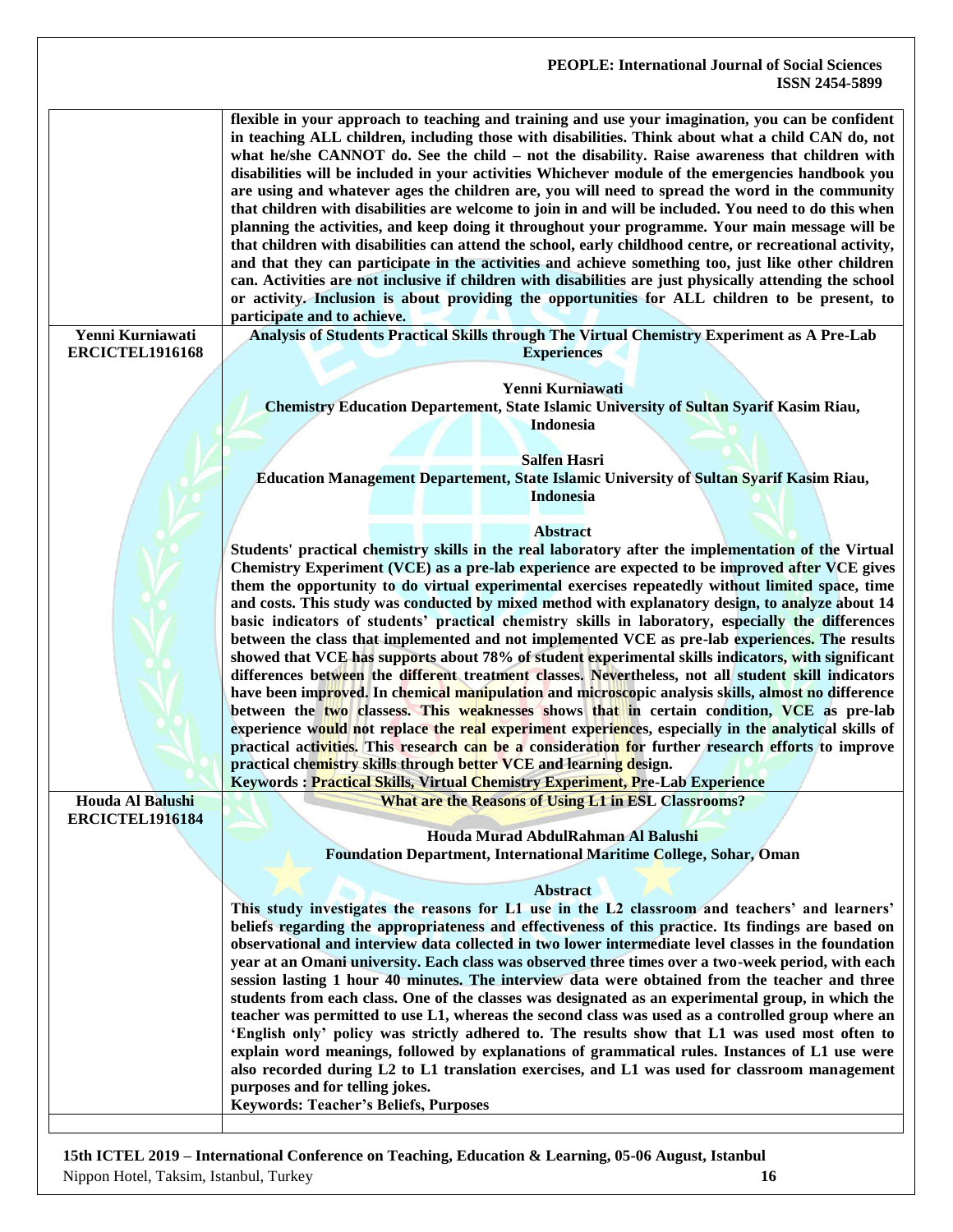| <b>Tigist Bezabeh Bedlu</b> | Efl Learning Strategy Use: The Case of Male and Female Preparatory Students                                                                                                                             |
|-----------------------------|---------------------------------------------------------------------------------------------------------------------------------------------------------------------------------------------------------|
| <b>ERCICTEL1916195</b>      |                                                                                                                                                                                                         |
|                             | <b>Tigist Bezabeh Bedlu</b>                                                                                                                                                                             |
|                             | Department of Foreign Languages and Literature, Hawassa University, Ethiopia                                                                                                                            |
|                             | Abstract                                                                                                                                                                                                |
|                             | The purpose of this study was to identify EFL learning strategy use of male and female students.                                                                                                        |
|                             | The focus was to attain the type and range of strategy they use and frequency level thereby to assess                                                                                                   |
|                             | the differences/similarities in using the EFL learning strategies by male and female students. To this                                                                                                  |
|                             | end, one hundred (44 male and 56 female) students were selected using stratified sampling                                                                                                               |
|                             | technique. To measure students' Language learning strategy, Oxford's Strategy Inventory                                                                                                                 |
|                             | Language Learning (SILL) was employed with modification. The modified self-report questionnaire<br>with 40-items prepared and administered to all selected students. In addition, interview was         |
|                             | conducted with ten percent of the target population.                                                                                                                                                    |
|                             | Data obtained through the questionnaire were analyzed using Statistical Package for Social Sciences                                                                                                     |
|                             | (SPSS) version-13. The descriptive statistics such as mean values, standard deviations, percentages                                                                                                     |
|                             | and Independent T-test were considered in discussion. During discussion, data obtained through the                                                                                                      |
|                             | self-report questionnaire were cross checked using the data obtained through interviews.                                                                                                                |
|                             | Results of the study show that females use more often the three main language learning strategies                                                                                                       |
|                             | among the six language learning strategy than their male counterpart. An Independent sample T<br>test shows that there was no significant difference between male and female in using the six main      |
|                             | language learning strategies.                                                                                                                                                                           |
|                             | Keywords: EFL, Females, Inventory, Language, Learning                                                                                                                                                   |
|                             | Improving U6a3 Students' Achievement In Stpm Visual Arts Paper 2 Through The Constructivism                                                                                                             |
|                             | <b>Learning Approach</b>                                                                                                                                                                                |
|                             |                                                                                                                                                                                                         |
|                             | Yew Ko Woo                                                                                                                                                                                              |
|                             | <b>SMK Methodist, Sibu, Sarawak, Malaysia</b>                                                                                                                                                           |
|                             | <b>Abstract</b>                                                                                                                                                                                         |
| <b>Ko Woo Yew</b>           | This research is carried out to overcome the problems faced by U6A3 students in Visual Arts Paper                                                                                                       |
| <b>ERCICTEL1916067</b>      | 2. The target respondents consist of 11 U6A3 students who would sit for the Visual Arts papers in                                                                                                       |
|                             | STPM. The research aims to look into the effectiveness of the constructivism learning approach in                                                                                                       |
|                             | helping students excel in Visual Arts Paper 2. The research methodology comprises of quantitative                                                                                                       |
|                             | pre and post-tests, questionnaires, as well as qualitative observation. According to the survey<br>carried out, students face problems in drawing as well as creating tones and shades due to a lack of |
|                             | confidence and interest. From the observation, the improvised teaching and more conducive                                                                                                               |
|                             | learning atmosphere as well as with the help of innovative teaching aids (tone explorer) has led to a                                                                                                   |
|                             | change of students' attitude and they become more interested in the subject. The research findings                                                                                                      |
|                             | show a significant increase in the post-test result. The number of students obtaining an A increases                                                                                                    |
|                             | to 36.37 percent, whereas none of the students obtain C and below, from previously 45.45 percent. It                                                                                                    |
|                             | also reaps an encouraging result in the actual STPM, with 64.64 percent obtaining an A.                                                                                                                 |
|                             | Keywords: Constructivism Learning, Learning Atmosphere, Tone Explorer<br><b>Parental Involvement and Creating an Accepting Environment for 21st Century Parents</b>                                     |
|                             |                                                                                                                                                                                                         |
|                             | <b>Olga Samsonova</b>                                                                                                                                                                                   |
|                             | <b>Education, HCT, Abu Dhabi, UAE</b>                                                                                                                                                                   |
|                             |                                                                                                                                                                                                         |
|                             | <b>Abstract</b>                                                                                                                                                                                         |
|                             | Parental involvement has been shown to growth academic success and student engagement across<br>all grade levels. Previous research has emphasized environmental concerns such as parent                |
| <b>Olga Samsonova</b>       | education and socioeconomic status as factors in levels of parental involvement. As those two                                                                                                           |
| <b>ERCICTEL1916072</b>      | problems are impossible or hard to change, it is significant to focus on areas practitioners and                                                                                                        |
|                             | schools can make an improvement. The purpose of this literature review was (a) to explore methods                                                                                                       |
|                             | of parent involvement and (b) present what researchers have found as effective technics on                                                                                                              |
|                             | developing an accepting environment for 21st Century parents. Forty studies have been used for                                                                                                          |
|                             | this review. A critique of analytical approaches and research methods was provided along with a                                                                                                         |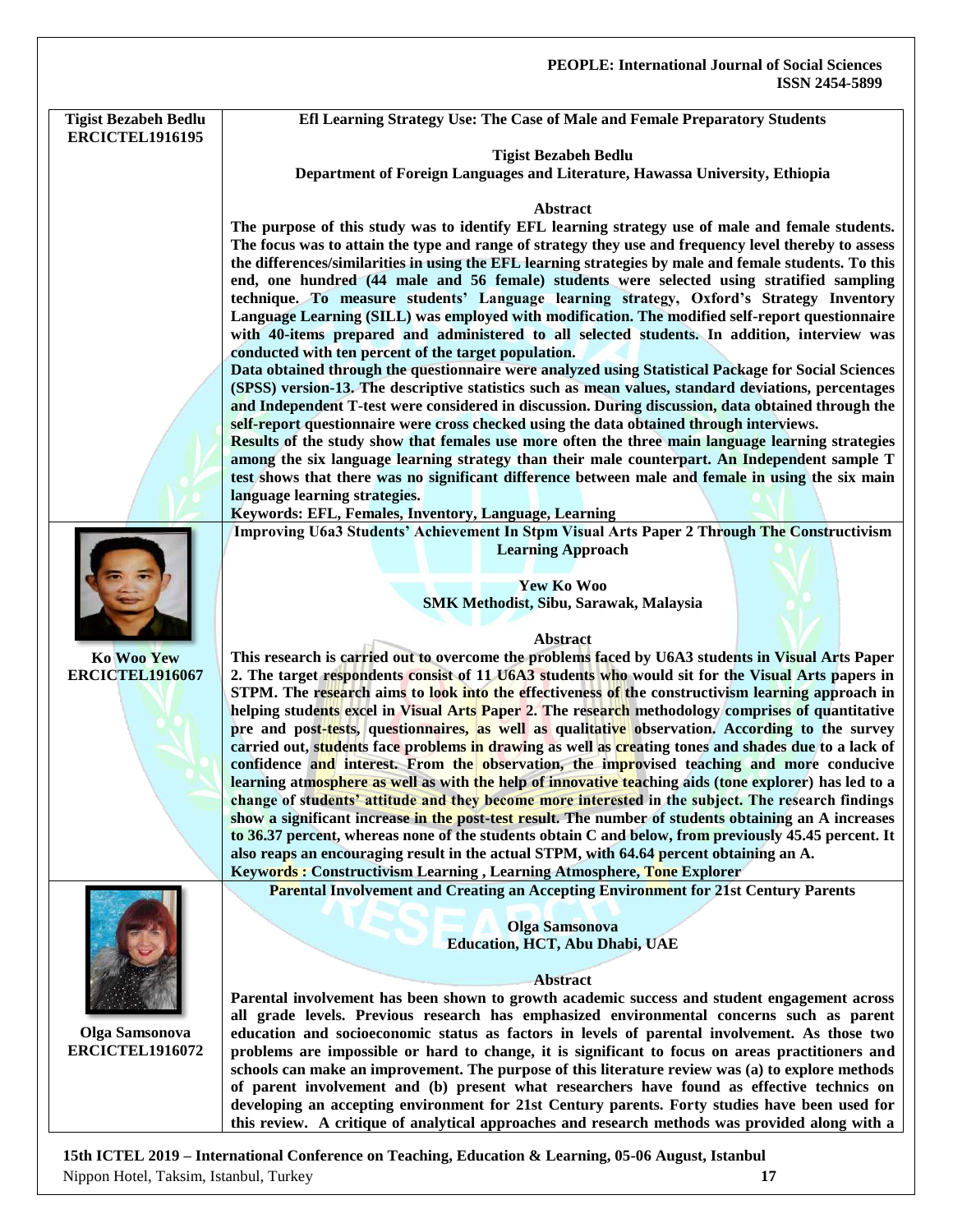|                        | call for more research on creating an accepting environment for 21st Century parents.<br>It was found that most parents are involved in students' education. However, they do not have the<br>enthusiasm to talk to other parents from the school and make the children's school improved<br>despite the fact that building relationships among parents would increase accountability and social<br>networks. The next theme was the quality of family-school relationships. Parents stressed the<br>quality of communications with teachers and teacher attitude was seen as a significant predictor of<br>activates promoting parental involvement. Schools have to support parent involvement and<br>cultivate new approaches for this communication to be positive and welcoming since parental<br>behavior and believes can nurture a climate that is good for the students' achievement. The<br>literature delivered some ideas regarding successful techniques of parental involvement. Parent<br>work groups need to be established, and cultural awareness workshops for parents need to be<br>hosting to build ownership within the school. Special school programs can address parents', and<br>teachers' beliefs about the significance of parent-school partnerships. Technology as a new way of<br>communications might facilitate and support parental involvement.<br>Keywords: 21st Century Parents, Parental Involvement, Accepting Environment |
|------------------------|-------------------------------------------------------------------------------------------------------------------------------------------------------------------------------------------------------------------------------------------------------------------------------------------------------------------------------------------------------------------------------------------------------------------------------------------------------------------------------------------------------------------------------------------------------------------------------------------------------------------------------------------------------------------------------------------------------------------------------------------------------------------------------------------------------------------------------------------------------------------------------------------------------------------------------------------------------------------------------------------------------------------------------------------------------------------------------------------------------------------------------------------------------------------------------------------------------------------------------------------------------------------------------------------------------------------------------------------------------------------------------------------------------------------------------------------------------------------|
| <b>Mico Poonoosamy</b> | The Influence of Emotion and Personality Type on Foreign Language Learning: A Critique of the                                                                                                                                                                                                                                                                                                                                                                                                                                                                                                                                                                                                                                                                                                                                                                                                                                                                                                                                                                                                                                                                                                                                                                                                                                                                                                                                                                     |
| <b>ERCICTEL1916078</b> | <b>Accelerative Integrated Method</b>                                                                                                                                                                                                                                                                                                                                                                                                                                                                                                                                                                                                                                                                                                                                                                                                                                                                                                                                                                                                                                                                                                                                                                                                                                                                                                                                                                                                                             |
|                        |                                                                                                                                                                                                                                                                                                                                                                                                                                                                                                                                                                                                                                                                                                                                                                                                                                                                                                                                                                                                                                                                                                                                                                                                                                                                                                                                                                                                                                                                   |
|                        |                                                                                                                                                                                                                                                                                                                                                                                                                                                                                                                                                                                                                                                                                                                                                                                                                                                                                                                                                                                                                                                                                                                                                                                                                                                                                                                                                                                                                                                                   |
|                        | <b>Mico Kevin Poonoosamy (PhD)</b>                                                                                                                                                                                                                                                                                                                                                                                                                                                                                                                                                                                                                                                                                                                                                                                                                                                                                                                                                                                                                                                                                                                                                                                                                                                                                                                                                                                                                                |
|                        | <b>Center for Language Education, Josai International University</b>                                                                                                                                                                                                                                                                                                                                                                                                                                                                                                                                                                                                                                                                                                                                                                                                                                                                                                                                                                                                                                                                                                                                                                                                                                                                                                                                                                                              |
|                        |                                                                                                                                                                                                                                                                                                                                                                                                                                                                                                                                                                                                                                                                                                                                                                                                                                                                                                                                                                                                                                                                                                                                                                                                                                                                                                                                                                                                                                                                   |
|                        |                                                                                                                                                                                                                                                                                                                                                                                                                                                                                                                                                                                                                                                                                                                                                                                                                                                                                                                                                                                                                                                                                                                                                                                                                                                                                                                                                                                                                                                                   |
|                        | <b>Abstract</b>                                                                                                                                                                                                                                                                                                                                                                                                                                                                                                                                                                                                                                                                                                                                                                                                                                                                                                                                                                                                                                                                                                                                                                                                                                                                                                                                                                                                                                                   |
|                        | The Accelerative Integrated Method (AIM) is an inductive approach to second language                                                                                                                                                                                                                                                                                                                                                                                                                                                                                                                                                                                                                                                                                                                                                                                                                                                                                                                                                                                                                                                                                                                                                                                                                                                                                                                                                                              |
|                        | acquisition. It was developed in Canada in 1999 by Wendy Maxwell, a primary school teacher. Over                                                                                                                                                                                                                                                                                                                                                                                                                                                                                                                                                                                                                                                                                                                                                                                                                                                                                                                                                                                                                                                                                                                                                                                                                                                                                                                                                                  |
|                        | the years, the AIM has gained enormous popularity. It is currently being used to teach French,                                                                                                                                                                                                                                                                                                                                                                                                                                                                                                                                                                                                                                                                                                                                                                                                                                                                                                                                                                                                                                                                                                                                                                                                                                                                                                                                                                    |
|                        |                                                                                                                                                                                                                                                                                                                                                                                                                                                                                                                                                                                                                                                                                                                                                                                                                                                                                                                                                                                                                                                                                                                                                                                                                                                                                                                                                                                                                                                                   |
|                        | Spanish, Mandarin and Japanese in many primary and secondary schools, in Canada and other                                                                                                                                                                                                                                                                                                                                                                                                                                                                                                                                                                                                                                                                                                                                                                                                                                                                                                                                                                                                                                                                                                                                                                                                                                                                                                                                                                         |
|                        | countries. The AIM focuses on meaning-making and effective communication rather than on the                                                                                                                                                                                                                                                                                                                                                                                                                                                                                                                                                                                                                                                                                                                                                                                                                                                                                                                                                                                                                                                                                                                                                                                                                                                                                                                                                                       |
|                        | theoretical knowledge of grammatical rules and syntactic. A salient claim made by Maxwell is that                                                                                                                                                                                                                                                                                                                                                                                                                                                                                                                                                                                                                                                                                                                                                                                                                                                                                                                                                                                                                                                                                                                                                                                                                                                                                                                                                                 |
|                        | the AIM allows learners to reach high levels of communicative proficiency in a short time, mainly                                                                                                                                                                                                                                                                                                                                                                                                                                                                                                                                                                                                                                                                                                                                                                                                                                                                                                                                                                                                                                                                                                                                                                                                                                                                                                                                                                 |
|                        | through an emotional engagement with the language that they learn through dance, drama and                                                                                                                                                                                                                                                                                                                                                                                                                                                                                                                                                                                                                                                                                                                                                                                                                                                                                                                                                                                                                                                                                                                                                                                                                                                                                                                                                                        |
|                        |                                                                                                                                                                                                                                                                                                                                                                                                                                                                                                                                                                                                                                                                                                                                                                                                                                                                                                                                                                                                                                                                                                                                                                                                                                                                                                                                                                                                                                                                   |
|                        | creative writing. This paper critically evaluates the AIM; it focuses on how much it draws and                                                                                                                                                                                                                                                                                                                                                                                                                                                                                                                                                                                                                                                                                                                                                                                                                                                                                                                                                                                                                                                                                                                                                                                                                                                                                                                                                                    |
|                        | impacts on the learner's emotional affects and personality toward attaining language proficiency. It                                                                                                                                                                                                                                                                                                                                                                                                                                                                                                                                                                                                                                                                                                                                                                                                                                                                                                                                                                                                                                                                                                                                                                                                                                                                                                                                                              |
|                        | also explores the appropriateness of the AIM for secondary school students who obviously have a                                                                                                                                                                                                                                                                                                                                                                                                                                                                                                                                                                                                                                                                                                                                                                                                                                                                                                                                                                                                                                                                                                                                                                                                                                                                                                                                                                   |
|                        | higher cognitive developmental age than primary students for whom the AIM was originally                                                                                                                                                                                                                                                                                                                                                                                                                                                                                                                                                                                                                                                                                                                                                                                                                                                                                                                                                                                                                                                                                                                                                                                                                                                                                                                                                                          |
|                        | designed. The discussion is informed by theories about second language acquisition, emotion and                                                                                                                                                                                                                                                                                                                                                                                                                                                                                                                                                                                                                                                                                                                                                                                                                                                                                                                                                                                                                                                                                                                                                                                                                                                                                                                                                                   |
|                        |                                                                                                                                                                                                                                                                                                                                                                                                                                                                                                                                                                                                                                                                                                                                                                                                                                                                                                                                                                                                                                                                                                                                                                                                                                                                                                                                                                                                                                                                   |
|                        | personality type. The paper concludes by making key recommendations on developmental age                                                                                                                                                                                                                                                                                                                                                                                                                                                                                                                                                                                                                                                                                                                                                                                                                                                                                                                                                                                                                                                                                                                                                                                                                                                                                                                                                                          |
|                        | appropriate learning and teaching methodologies that can challenge and successfully engage foreign                                                                                                                                                                                                                                                                                                                                                                                                                                                                                                                                                                                                                                                                                                                                                                                                                                                                                                                                                                                                                                                                                                                                                                                                                                                                                                                                                                |
|                        | language learners.                                                                                                                                                                                                                                                                                                                                                                                                                                                                                                                                                                                                                                                                                                                                                                                                                                                                                                                                                                                                                                                                                                                                                                                                                                                                                                                                                                                                                                                |
|                        |                                                                                                                                                                                                                                                                                                                                                                                                                                                                                                                                                                                                                                                                                                                                                                                                                                                                                                                                                                                                                                                                                                                                                                                                                                                                                                                                                                                                                                                                   |
|                        | Keywords: Second Language Acquisition, Emotion And Personality Type, Accelerative Integrated                                                                                                                                                                                                                                                                                                                                                                                                                                                                                                                                                                                                                                                                                                                                                                                                                                                                                                                                                                                                                                                                                                                                                                                                                                                                                                                                                                      |
|                        | <b>Method</b>                                                                                                                                                                                                                                                                                                                                                                                                                                                                                                                                                                                                                                                                                                                                                                                                                                                                                                                                                                                                                                                                                                                                                                                                                                                                                                                                                                                                                                                     |
| Jaya Samboo            | Assessing the applicability of the Common European Framework of Reference for Languages                                                                                                                                                                                                                                                                                                                                                                                                                                                                                                                                                                                                                                                                                                                                                                                                                                                                                                                                                                                                                                                                                                                                                                                                                                                                                                                                                                           |
| <b>ERCICTEL1916093</b> | (CEFR) for Japanese learners of English                                                                                                                                                                                                                                                                                                                                                                                                                                                                                                                                                                                                                                                                                                                                                                                                                                                                                                                                                                                                                                                                                                                                                                                                                                                                                                                                                                                                                           |
|                        |                                                                                                                                                                                                                                                                                                                                                                                                                                                                                                                                                                                                                                                                                                                                                                                                                                                                                                                                                                                                                                                                                                                                                                                                                                                                                                                                                                                                                                                                   |
|                        | Jaya Luxmi Samboo                                                                                                                                                                                                                                                                                                                                                                                                                                                                                                                                                                                                                                                                                                                                                                                                                                                                                                                                                                                                                                                                                                                                                                                                                                                                                                                                                                                                                                                 |
|                        | <b>Reitaku University</b>                                                                                                                                                                                                                                                                                                                                                                                                                                                                                                                                                                                                                                                                                                                                                                                                                                                                                                                                                                                                                                                                                                                                                                                                                                                                                                                                                                                                                                         |
|                        |                                                                                                                                                                                                                                                                                                                                                                                                                                                                                                                                                                                                                                                                                                                                                                                                                                                                                                                                                                                                                                                                                                                                                                                                                                                                                                                                                                                                                                                                   |
|                        |                                                                                                                                                                                                                                                                                                                                                                                                                                                                                                                                                                                                                                                                                                                                                                                                                                                                                                                                                                                                                                                                                                                                                                                                                                                                                                                                                                                                                                                                   |
|                        | <b>Abstract</b>                                                                                                                                                                                                                                                                                                                                                                                                                                                                                                                                                                                                                                                                                                                                                                                                                                                                                                                                                                                                                                                                                                                                                                                                                                                                                                                                                                                                                                                   |
|                        | In the last decade, English language teachers and scholars in Japan have had to reflect on the way                                                                                                                                                                                                                                                                                                                                                                                                                                                                                                                                                                                                                                                                                                                                                                                                                                                                                                                                                                                                                                                                                                                                                                                                                                                                                                                                                                |
|                        | English was learnt and taught at school and university levels in Japan. The agreed consensus is that,                                                                                                                                                                                                                                                                                                                                                                                                                                                                                                                                                                                                                                                                                                                                                                                                                                                                                                                                                                                                                                                                                                                                                                                                                                                                                                                                                             |
|                        | because of past and current English education models, Japanese generally have insufficient                                                                                                                                                                                                                                                                                                                                                                                                                                                                                                                                                                                                                                                                                                                                                                                                                                                                                                                                                                                                                                                                                                                                                                                                                                                                                                                                                                        |
|                        |                                                                                                                                                                                                                                                                                                                                                                                                                                                                                                                                                                                                                                                                                                                                                                                                                                                                                                                                                                                                                                                                                                                                                                                                                                                                                                                                                                                                                                                                   |
|                        | communicate competence in English. They also lack the necessary intercultural skills to understand                                                                                                                                                                                                                                                                                                                                                                                                                                                                                                                                                                                                                                                                                                                                                                                                                                                                                                                                                                                                                                                                                                                                                                                                                                                                                                                                                                |
|                        | and engage with people of diverse linguistic and cultural referents who use English as a global                                                                                                                                                                                                                                                                                                                                                                                                                                                                                                                                                                                                                                                                                                                                                                                                                                                                                                                                                                                                                                                                                                                                                                                                                                                                                                                                                                   |
|                        | communication tool. Unsurprisingly, in 2018, Japan ranked 49th out of 88 countries in the EF                                                                                                                                                                                                                                                                                                                                                                                                                                                                                                                                                                                                                                                                                                                                                                                                                                                                                                                                                                                                                                                                                                                                                                                                                                                                                                                                                                      |
|                        | English Proficiency Index. The Japanese Ministry of Education, Culture, Sports, Science, and                                                                                                                                                                                                                                                                                                                                                                                                                                                                                                                                                                                                                                                                                                                                                                                                                                                                                                                                                                                                                                                                                                                                                                                                                                                                                                                                                                      |
|                        |                                                                                                                                                                                                                                                                                                                                                                                                                                                                                                                                                                                                                                                                                                                                                                                                                                                                                                                                                                                                                                                                                                                                                                                                                                                                                                                                                                                                                                                                   |
|                        | Technology (MEXT) is currently undertaking one the biggest English education reforms Japan has                                                                                                                                                                                                                                                                                                                                                                                                                                                                                                                                                                                                                                                                                                                                                                                                                                                                                                                                                                                                                                                                                                                                                                                                                                                                                                                                                                    |
|                        | ever experienced. And the message is clear: Japanese need to develop critical English proficiency                                                                                                                                                                                                                                                                                                                                                                                                                                                                                                                                                                                                                                                                                                                                                                                                                                                                                                                                                                                                                                                                                                                                                                                                                                                                                                                                                                 |
|                        | and intercultural skills in the increasingly interdependent globalized world. To prepare for the                                                                                                                                                                                                                                                                                                                                                                                                                                                                                                                                                                                                                                                                                                                                                                                                                                                                                                                                                                                                                                                                                                                                                                                                                                                                                                                                                                  |
|                        |                                                                                                                                                                                                                                                                                                                                                                                                                                                                                                                                                                                                                                                                                                                                                                                                                                                                                                                                                                                                                                                                                                                                                                                                                                                                                                                                                                                                                                                                   |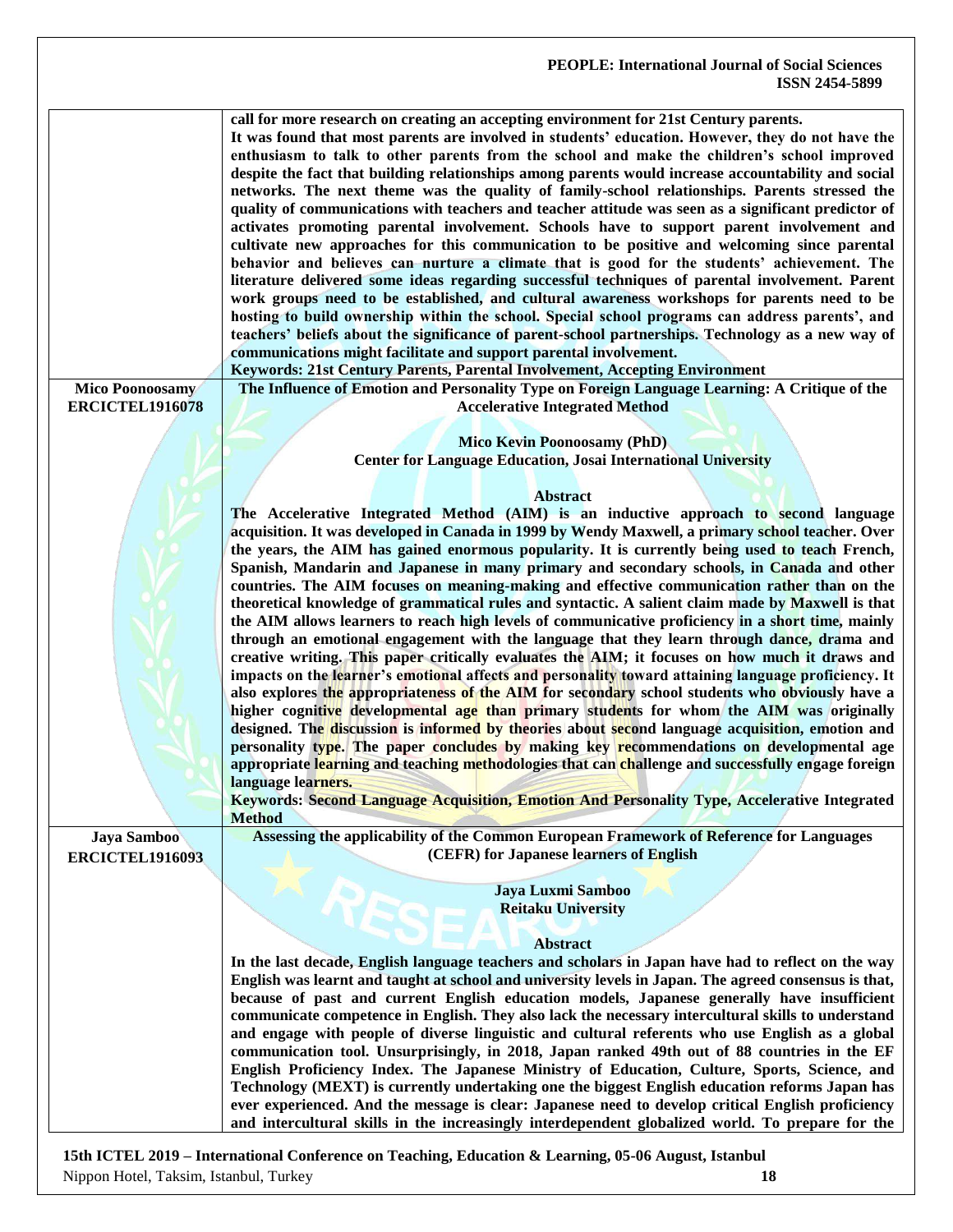|                                                   | reform, policies have been written about new approaches to English education. Some foreign<br>language frameworks have emerged as potentially meeting the targets of MEXT. This paper<br>critically assesses the applicability of the Common European Framework of Reference for<br>Languages (CEFR) for Japanese learners of English in the 2020 Education Reform in Japan. For<br>some years now, elite schools and universities in Japan have been trying to use the CEFR<br>descriptors for English Language Teaching in Japan with some modifications. But foreign language<br>models (and education models more broadly) are shaped within historical and socio-cultural<br>contexts. Hence the paper also raises philosophical concerns on whether the European humanist<br>learning traditions that promote Cartesian inspired critical thinking skills can be cloned into a<br>Japanese system of beliefs that have been shaped within and by different intellectual traditions.<br>Keywords: CEFR Japan, English Language Education Reform 2020, Communicative Competence,<br><b>Traditions Of Learning</b>                                                                                                                                                                                                                                                                                                                                                                                                                                                                                                                                                                                                                                                                                                                                                                                                                                                                                                                                                                                                                                                                                                                                                                                                                                                                                                                                                                                                                                                                                                                                                                                                                                                        |
|---------------------------------------------------|------------------------------------------------------------------------------------------------------------------------------------------------------------------------------------------------------------------------------------------------------------------------------------------------------------------------------------------------------------------------------------------------------------------------------------------------------------------------------------------------------------------------------------------------------------------------------------------------------------------------------------------------------------------------------------------------------------------------------------------------------------------------------------------------------------------------------------------------------------------------------------------------------------------------------------------------------------------------------------------------------------------------------------------------------------------------------------------------------------------------------------------------------------------------------------------------------------------------------------------------------------------------------------------------------------------------------------------------------------------------------------------------------------------------------------------------------------------------------------------------------------------------------------------------------------------------------------------------------------------------------------------------------------------------------------------------------------------------------------------------------------------------------------------------------------------------------------------------------------------------------------------------------------------------------------------------------------------------------------------------------------------------------------------------------------------------------------------------------------------------------------------------------------------------------------------------------------------------------------------------------------------------------------------------------------------------------------------------------------------------------------------------------------------------------------------------------------------------------------------------------------------------------------------------------------------------------------------------------------------------------------------------------------------------------------------------------------------------------------------------------------------------------|
| <b>Bita Asadi</b><br><b>ERCICTEL1916124</b>       | The Effect of Concept Mapping vs. Storytelling on Learning Idioms among Intermediate EFL<br><b>Introvert and Extrovert Learners</b><br><b>Bita Asadi</b><br>Department of English, Malard University, Islamic Azad University, Malard Branch, Islamic Azad<br>University, Malard, Tehran, Iran<br><b>Abstract</b><br>This study attempted to investigate the effect of storytelling and concept mapping on learning<br>idioms among intermediate EFL introvert and extrovert learners. For this purpose, 42 pre-<br>university students were selected non-randomly through convenient sampling from Amaneh High<br>School in Hamadan. Next, Eysenck Personality Inventory (EPI) was administered on to the<br>participants. Through this questionnaire, the participants were divided into two groups of<br>extroverts (33) and introverts (9) learners. Then, two storytelling groups were formed each having<br>equal number of introvert $(3)$ and extrovert $(11)$ learners. Two concept mapping groups were also<br>formed each having equal number of introvert (3) and extrovert (11) learners. Finally, one control<br>group was formed having both introvert (3) and extrovert (11) learners. Before the treatment, an<br>already designed and validated idiom test was administered as the pretest to see what learners<br>already knew in order to measure their true learning afterwards. Then, storytelling and concept<br>mapping as techniques to teach idioms were employed as the treatment in the experimental groups.<br>After 12 sessions, the same idiom test, which was previously used as the pretest, was administered to<br>the learners as the posttest. The results of data analysis using ANCOVA and MANCOVA revealed<br>that teaching through storytelling would have positive effects on intermediate EFL learners'<br>learning of idioms. Storytelling would have a positive effect on the learning of idioms by the<br>introvert and extrovert Iranian EFL learners, and it would not benefit introvert and extrovert EFL<br>learners differently. Moreover, the findings revealed that teaching through concept mapping would<br>have positive effects on intermediate EFL learners' learning of idioms, and using concept maps<br>would improve learning of idioms by the introvert EFL learners and could help extrovert EFL<br>learners to learn idioms better. Concept mapping did not favor introvert learners more than it did<br>the extrovert learners. In addition, there was not a meaningful difference between the effects of<br>storytelling and concept mapping on neither extrovert nor introvert EFL learners' learning of<br>idioms. The findings of this study would have important pedagogical implications for teaching |
| <b>William Sharpton</b><br><b>ERCICTEL1916135</b> | idioms.<br>Supporting Faculty to Incorporate Global Learning and Global Engagement in the General<br><b>Education Curriculum</b>                                                                                                                                                                                                                                                                                                                                                                                                                                                                                                                                                                                                                                                                                                                                                                                                                                                                                                                                                                                                                                                                                                                                                                                                                                                                                                                                                                                                                                                                                                                                                                                                                                                                                                                                                                                                                                                                                                                                                                                                                                                                                                                                                                                                                                                                                                                                                                                                                                                                                                                                                                                                                                             |
|                                                   | <b>William Sharpton</b>                                                                                                                                                                                                                                                                                                                                                                                                                                                                                                                                                                                                                                                                                                                                                                                                                                                                                                                                                                                                                                                                                                                                                                                                                                                                                                                                                                                                                                                                                                                                                                                                                                                                                                                                                                                                                                                                                                                                                                                                                                                                                                                                                                                                                                                                                                                                                                                                                                                                                                                                                                                                                                                                                                                                                      |
|                                                   | Office of Academic Affairs, The University of New Orleans, Louisiana, USA                                                                                                                                                                                                                                                                                                                                                                                                                                                                                                                                                                                                                                                                                                                                                                                                                                                                                                                                                                                                                                                                                                                                                                                                                                                                                                                                                                                                                                                                                                                                                                                                                                                                                                                                                                                                                                                                                                                                                                                                                                                                                                                                                                                                                                                                                                                                                                                                                                                                                                                                                                                                                                                                                                    |
|                                                   | Abstract<br>This study presents the work of a public, urban, research university to incorporate global learning<br>and global engagement in the general education curriculum. This work was completed as part of the<br>Quality Enhancement Plan (QEP) associated with the accreditation requirements for the institution.<br>A steering committee composed of multiple faculty and campus leadership personnel developed a<br>set of strategies to improve student learning outcomes addressing global learning and engagement.                                                                                                                                                                                                                                                                                                                                                                                                                                                                                                                                                                                                                                                                                                                                                                                                                                                                                                                                                                                                                                                                                                                                                                                                                                                                                                                                                                                                                                                                                                                                                                                                                                                                                                                                                                                                                                                                                                                                                                                                                                                                                                                                                                                                                                             |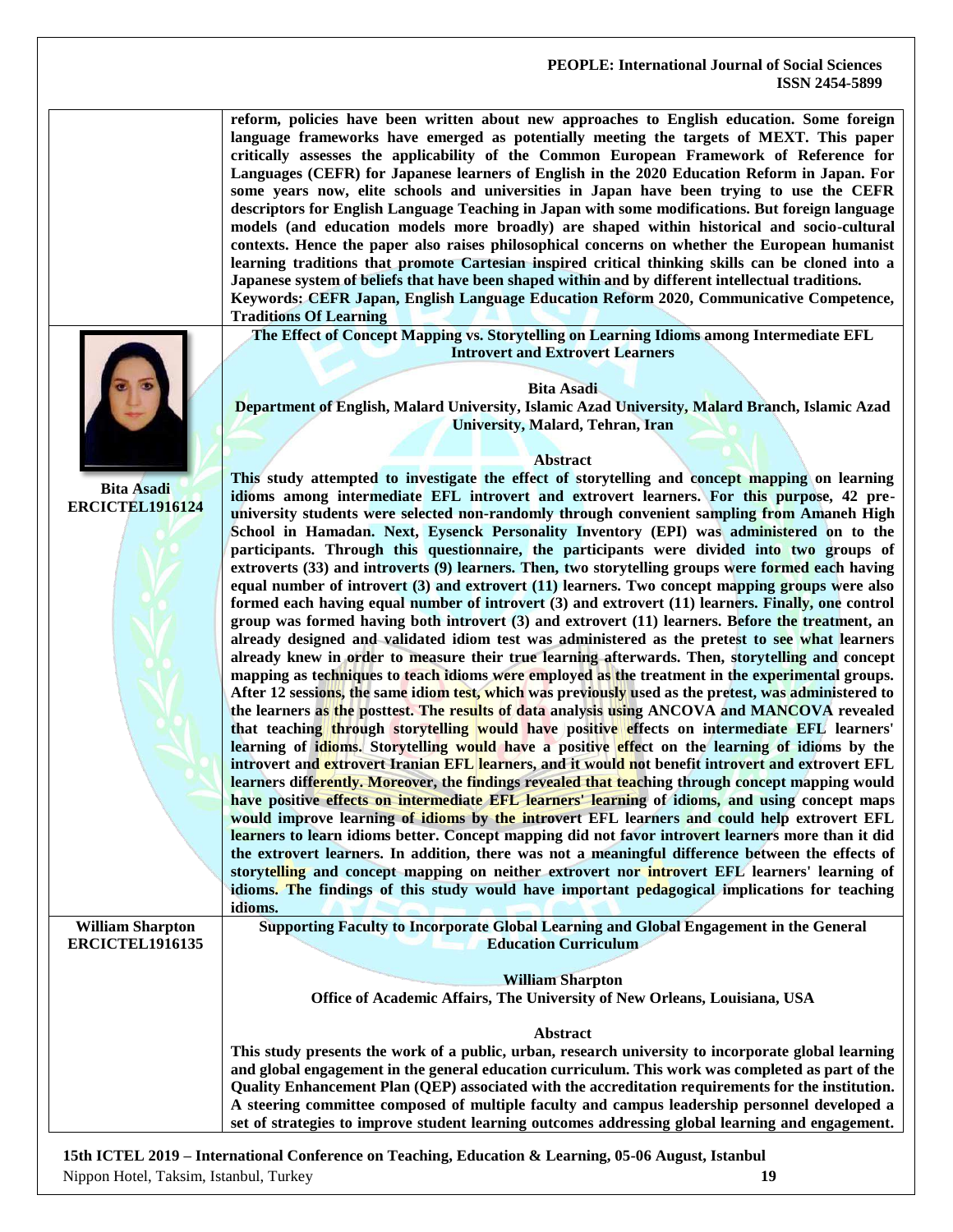|                                                                    | Strategies implemented included adopting a definition of global learning and engagement, creating<br>incentives and supports for faculty to pilot new global learning and engagement opportunities in<br>general education classes, adopting a set of rubrics to measure student learning outcomes,<br>incorporating opportunities to address global issues across general education courses, supporting<br>initiatives to address global learning and engagement in non-credit student activities and<br>disseminating results and strategies associated with the initiative.<br>Initial findings are presented in three categories: 1) impact data in terms of participation, 2)<br>changes in rubric scores for students enrolled in pilot coursework, and 3) successes and presenting<br>issues reported by participating faculty.<br>The future scope of this work largely focuses on the need to revise the student learning outcomes for<br>the general education component of undergraduate degree programs and to adopt robust strategies<br>to sustain global learning and engagement opportunities on a long term basis.                                                                                                                                                                                                                                                                                                                                                                                                                                                                                                                                                                                                                                                                                                                                                                                                                                                                                                                                                                                                           |
|--------------------------------------------------------------------|-----------------------------------------------------------------------------------------------------------------------------------------------------------------------------------------------------------------------------------------------------------------------------------------------------------------------------------------------------------------------------------------------------------------------------------------------------------------------------------------------------------------------------------------------------------------------------------------------------------------------------------------------------------------------------------------------------------------------------------------------------------------------------------------------------------------------------------------------------------------------------------------------------------------------------------------------------------------------------------------------------------------------------------------------------------------------------------------------------------------------------------------------------------------------------------------------------------------------------------------------------------------------------------------------------------------------------------------------------------------------------------------------------------------------------------------------------------------------------------------------------------------------------------------------------------------------------------------------------------------------------------------------------------------------------------------------------------------------------------------------------------------------------------------------------------------------------------------------------------------------------------------------------------------------------------------------------------------------------------------------------------------------------------------------------------------------------------------------------------------------------------------------|
| Nabila Quway<br>YRSICRTEL1916051                                   | <b>EFL Learners' Strategies in Overcoming Speaking Anxiety in Classroom</b><br>(A Case Study of English Department Learners in Walisongo State Islamic University in The<br>Academic Year of 2018/2019)<br>Nabila Quway<br>Master Program Student, Diponegoro University, Semarang, Indonesia<br><b>Abstract</b><br>Many studies have indicated strategies to overcome speaking anxiety, yet most of them only focus<br>on teaching strategy or learners' strategy outside classroom. The purpose of this study is to find out                                                                                                                                                                                                                                                                                                                                                                                                                                                                                                                                                                                                                                                                                                                                                                                                                                                                                                                                                                                                                                                                                                                                                                                                                                                                                                                                                                                                                                                                                                                                                                                                                |
|                                                                    | the EFL learners' strategies in overcoming speaking anxiety in classroom from learners' viewpoint.<br>Through interview, class observation and questionnaire, this study identified potential factors of<br>speaking anxiety, the anxiety manifestation and strategies that learners used to cope anxiety in<br>speaking English. The findings of this study revealed that factors that trigger speaking anxiety were<br>categorized into three domains: linguistics, pycho-linguistics and socio-cultural factors. The anxiety<br>manifestation of this study was divided into two majors: visible and invisible manifestation. The<br>researcher found deliberating and facilitating effect of speaking anxiety on language learning.<br>Strategies that EFL learners used in coping speaking anxiety are preparation, relaxation, self-<br>encouragement, using code switching and avoiding eye-contact.<br>Keywords Speaking Anxiety, Learners Strategy, Foreign Language Speaking Anxiety                                                                                                                                                                                                                                                                                                                                                                                                                                                                                                                                                                                                                                                                                                                                                                                                                                                                                                                                                                                                                                                                                                                                                |
| <b>Hermela Temsgen</b><br><b>Limenew</b><br><b>ERCICTEL1916201</b> | <b>Primary EFL Teaching in Hawassa: Policy and Practice</b><br><b>Hermela Temsgen Limenew</b><br>Department of Social Science and Humanities, Hawassa Unversity, Ethiopia<br><b>Abstract</b><br>The purpose of this study is to explore the gap/s the teaching of English at primary levels faces<br>focusing on the policy and the practices. In the study, the grades 1-4 English curriculum policy and<br>the English text books are reviewed to identify the adequacy and appropriacy of the contents to<br>promote students mastery of English. The grades 1-4 teacher training curriculum policy are<br>reviewed and teachers classroom performances to teaching English are observed to find out the<br>adequacy and relevance of the contents to equip teachers to the purpose and the actual practices<br>teachers display in their classroom. The grades 1-4 curriculum is reviewed within this framework<br>stressing the identified similarity or variation with the contents of the textbooks. The teachers<br>training curriculum policy contents are examined qualitatively with reference to the reviewed<br>literature and the competences teachers are required to the purpose. To further look into the<br>practices of these policy contents and the delivery of the textbook contents, 48 live English<br>classroom lessons of 24 teachers and their respective lesson plans at six different primary schools<br>found Hawassa town were observed and reviewed. The principals of these schools were also<br>subsequently interviewed to identify activities the school perform to maximize students English<br>language learning. Interviews were also conducted with the English language curriculum experts<br>primary English language teaching. The results reveal that the grades 1-4 English curriculums are<br>mostly represented in the English textbooks. Besides, most of the contents and the tasks and the<br>activities embodied in the textbooks and the structures used to present these contents are found<br>appropriate to promote students English. The study then concludes that the inadequate and |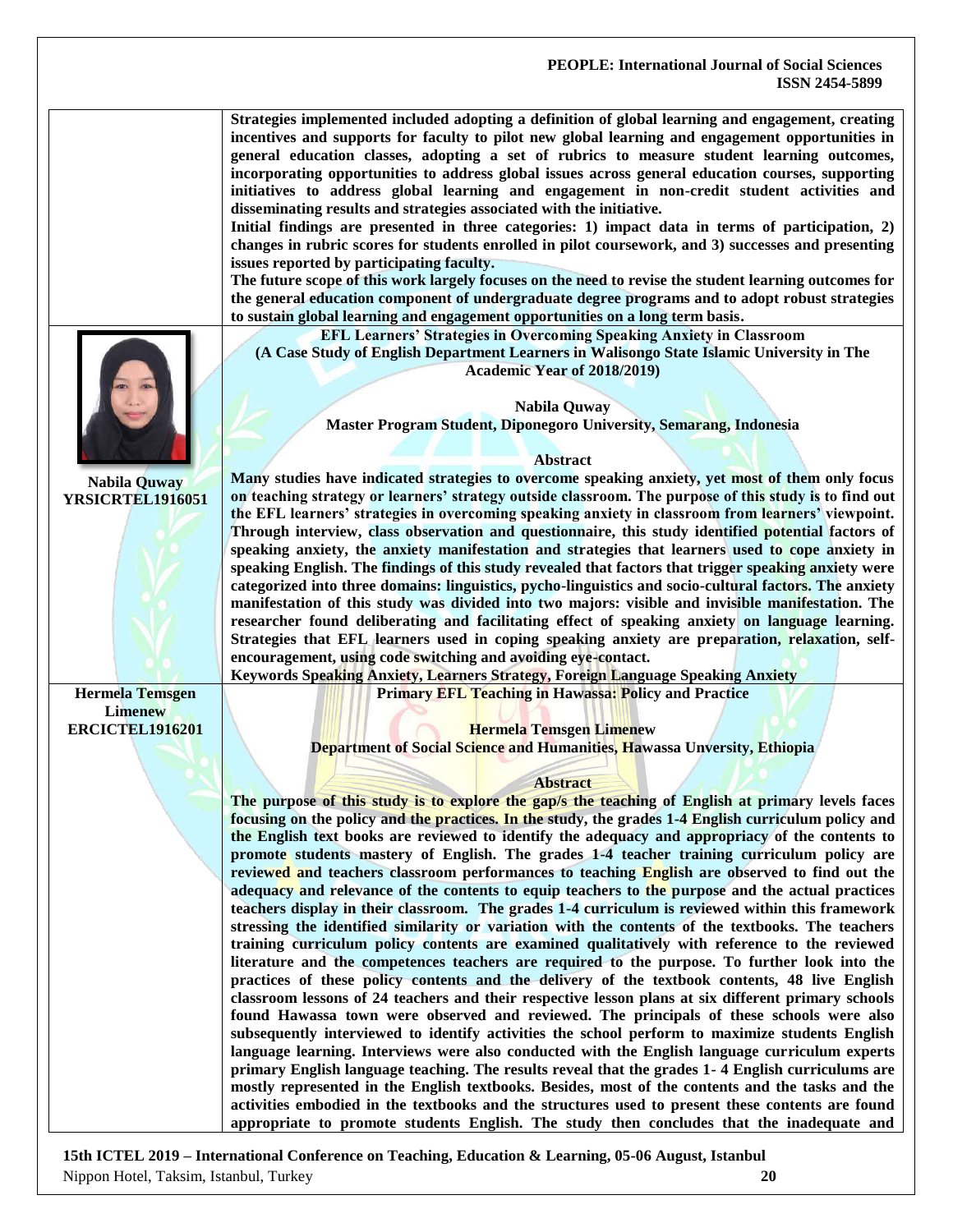|                                                  | <b>PEOPLE: International Journal of Social Sciences</b><br><b>ISSN 2454-5899</b>                                                                                                                                                                                                                                                                                                                                                                                                          |
|--------------------------------------------------|-------------------------------------------------------------------------------------------------------------------------------------------------------------------------------------------------------------------------------------------------------------------------------------------------------------------------------------------------------------------------------------------------------------------------------------------------------------------------------------------|
|                                                  | inappropriate curriculum policy the Ministry has enacted for target teachers training seem to take<br>the major responsibility for primary students' weak mastery of English.<br>Keywords: Curriculum, EFL, Language, Primary, Text Book                                                                                                                                                                                                                                                  |
| <b>Maryam Soleiman</b><br><b>ERCICTEL1916208</b> | The Effect of Autonomy-Supportive Style on Iranian EFL Learners Speaking Ability across Gender                                                                                                                                                                                                                                                                                                                                                                                            |
|                                                  | <b>Maryam Soleiman</b><br>Department of Humanities, Farhangiyan University, Urmia, West Azarbayjan, Iran                                                                                                                                                                                                                                                                                                                                                                                  |
|                                                  | Morteza Saadatpourvahid<br>Department of Humanities, Farhangiyan University, Urmia, West Azarbayjan, Iran                                                                                                                                                                                                                                                                                                                                                                                 |
|                                                  | <b>Abstract</b>                                                                                                                                                                                                                                                                                                                                                                                                                                                                           |
|                                                  | Among the factors which cause learners' success and failure, autonomy is one of the most important<br>ones (Richard & Rodger, 2001). Thus, this study investigated the effect of teachers' autonomy-<br>supportive style of teaching on learners' speaking across gender. By means of KET test, 140<br>intermediate learners (70 females and 70 males) were selected. Then, Learning Climate<br>Questionnaire (LCQ) was used to measure students' perceptions of their teachers' autonomy |
|                                                  | supportiveness and those representing a lower level of perceived autonomy support were selected<br>across gender (25 participants in each class). Then IELTS speaking test was administered and 20<br>homogeneous participants having the same speaking proficiency in each class were selected and<br>assigned to experimental and control groups. In the experimental group, students read the passage,                                                                                 |
|                                                  | summarized it and others listened and wrote down their feedback which was given to the speaker to<br>move toward independence. On the other hand, for the control group, the teacher corrected the<br>students' errors. The results indicated that the speaking ability of the experimental group improved<br>across gender and there was no difference between females and males. The implications are<br>discussed in terms of effective autonomy supportive teaching in EFL contexts.  |
|                                                  | The Relationship between Iranian Advanced EFL Learners' Perceptual Learning Style Preference<br>and Willingness to Communicate across Gender                                                                                                                                                                                                                                                                                                                                              |
|                                                  | Maryam Soleimani<br>Department of Humanities, Farhangiyan University, Urmia, West Azarbaijan, Iran                                                                                                                                                                                                                                                                                                                                                                                        |
|                                                  | <b>Abstract</b>                                                                                                                                                                                                                                                                                                                                                                                                                                                                           |
|                                                  | Due to the growing emphasis of learner centered pedagogical setting on individual differences,<br>willingness to communicate can be regarded as a part of individual differences that has attained a<br>lot of attention in recent years. Thus, the present study investigated the relationship between                                                                                                                                                                                   |
|                                                  | Iranian advanced EFL learners' perceptual learning style preferences and their willingness to<br>communicate across gender. To this end, the number of 100 EFL students (39 males and 61 females)                                                                                                                                                                                                                                                                                         |
|                                                  | learning English in an English institute participated in the study. The modified version of<br>MacIntyre, Baker, Clément, and Conrod's (2001) Willingness to Communicate (WTC)<br>Questionnaire and also Reid's (1987) Perceptual Learning Style Questionnaire were administered to<br>the participants. The collected data was analyzed using Pearson Correlation Coefficient test and                                                                                                   |
|                                                  | Independent samples t-test. Based on the findings of the present study, it was revealed that there<br>was a significant relationship between EFL learners' visual learning style, group learning style, and<br>kinaesthetic learning style preferences and willingness to communicate. On the other hand, it was                                                                                                                                                                          |
|                                                  | shown that there was not any significant relationship between learners' tactile learning style,<br>auditory learning style, and individual learning style preferences and willingness to communicate.<br>Moreover, it was found that gender does not make any significant difference on perceptual learning                                                                                                                                                                               |
|                                                  | style preference of learners and their willingness to communicate.<br>Keywords: Perceptual Learning Style Preference; Willingness to Communicate; EFL Learners;                                                                                                                                                                                                                                                                                                                           |
|                                                  | Gender<br>The Relationship among EFL Learners' Collaborative Writing, Critical Thinking, and Writing<br><b>Anxiety</b>                                                                                                                                                                                                                                                                                                                                                                    |
|                                                  | <b>Maryam Soleiman</b><br>Department of Humanities, Farhangiyan University, Urmia, West Azarbayjan, Iran                                                                                                                                                                                                                                                                                                                                                                                  |
|                                                  |                                                                                                                                                                                                                                                                                                                                                                                                                                                                                           |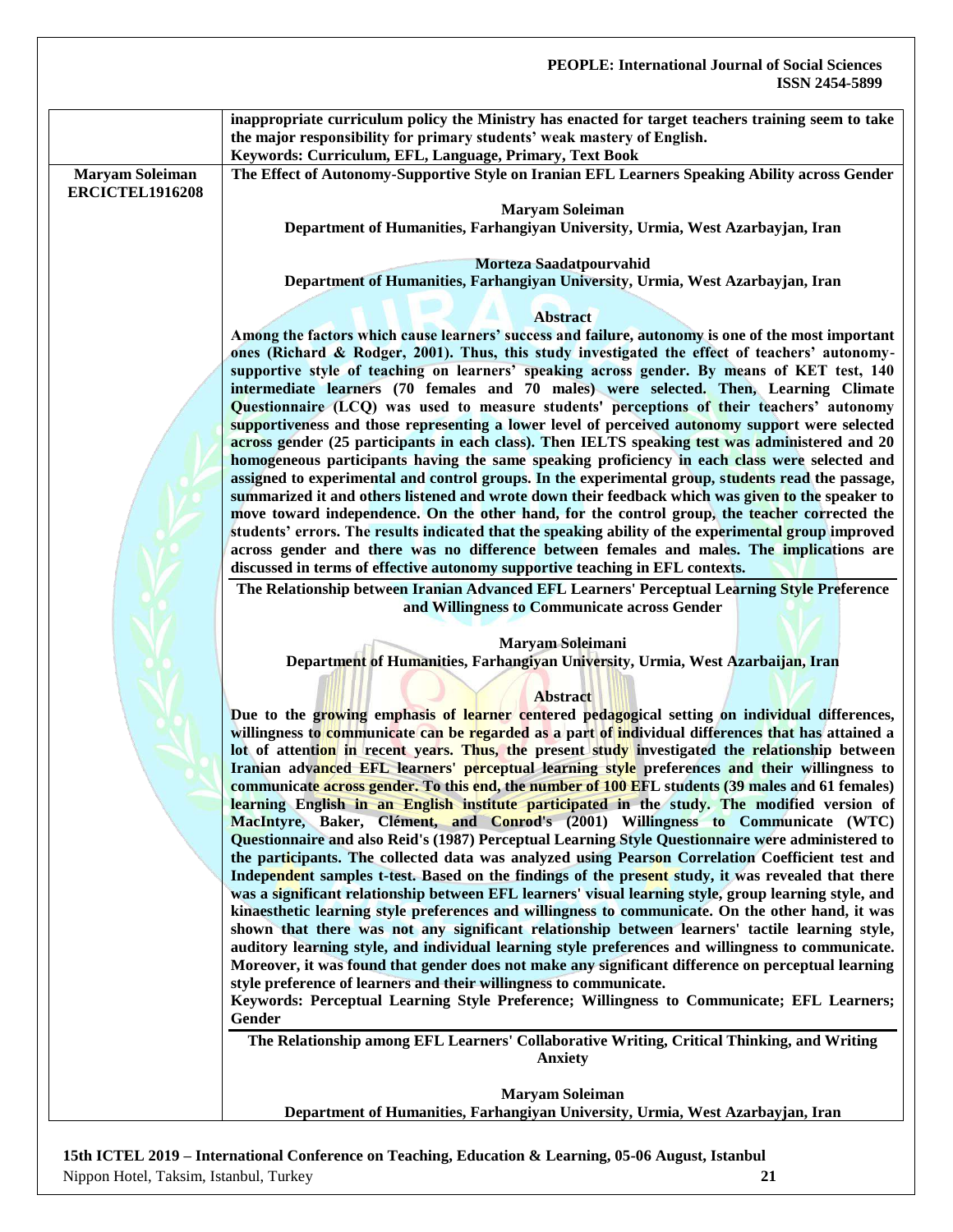|                        | Shiva Najafi<br>Department of Humanities, Farhangiyan University, Urmia, West Azarbayjan, Iran                                                                                                                                                                                                                                                                                                                                                                                                                                                                                                                                                                                                                                                                                                                                                                                                                                                                                                                                                                                                                                                                                                                                                           |
|------------------------|----------------------------------------------------------------------------------------------------------------------------------------------------------------------------------------------------------------------------------------------------------------------------------------------------------------------------------------------------------------------------------------------------------------------------------------------------------------------------------------------------------------------------------------------------------------------------------------------------------------------------------------------------------------------------------------------------------------------------------------------------------------------------------------------------------------------------------------------------------------------------------------------------------------------------------------------------------------------------------------------------------------------------------------------------------------------------------------------------------------------------------------------------------------------------------------------------------------------------------------------------------|
|                        | Abstract<br>Involving the learners in collaborative writing (CW) can increase the interaction among learners in<br>the writing class (Haji Jalili & Shahrokhi, 2017). Moreover, students need to develop their critical<br>thinking (CT) skills (Simpson & Courtney, 2002). Taking these issues into account, this study aimed<br>at finding the relationship between collaborative writing, critical thinking and writing anxiety.<br>Thus, 80 intermediate female learners in 4 intact classes were selected through Iran Language<br>Institute Placement Test (ILI) and participated in this study. Before administering the<br>questionnaires, the researchers asked the learners to write 8 compositions in pairs to get familiar<br>with concept of collaborative writing. Then, the researchers used three questionnaires, namely,<br>Second Language Writing Anxiety Inventory (SLWAI), Collaborative Writing Questionnaire<br>(CWQ), and Cornell Critical Thinking Test for data collection. Learners were asked to fill out the<br>questionnaires in 3 sessions. Having collected the data, the researchers analyzed them using Pearson<br>Product correlation coefficient. The results indicated a positive correlation between collaborative |
|                        | writing and critical thinking; however, a negative relationship between collaborative writing and<br>writing anxiety and between critical thinking and writing anxiety. The implications are discussed in<br>terms of importance of CW, learners' CT and their writing anxiety in EFL classes.                                                                                                                                                                                                                                                                                                                                                                                                                                                                                                                                                                                                                                                                                                                                                                                                                                                                                                                                                           |
|                        |                                                                                                                                                                                                                                                                                                                                                                                                                                                                                                                                                                                                                                                                                                                                                                                                                                                                                                                                                                                                                                                                                                                                                                                                                                                          |
| Dr. Mohammad           | Teaching culture and the culture of teaching in the Classical Arabic society: The Poetry Role                                                                                                                                                                                                                                                                                                                                                                                                                                                                                                                                                                                                                                                                                                                                                                                                                                                                                                                                                                                                                                                                                                                                                            |
| Alqanaei               |                                                                                                                                                                                                                                                                                                                                                                                                                                                                                                                                                                                                                                                                                                                                                                                                                                                                                                                                                                                                                                                                                                                                                                                                                                                          |
| <b>ERCICTEL1916211</b> | Dr. Mohammad Alqanaei                                                                                                                                                                                                                                                                                                                                                                                                                                                                                                                                                                                                                                                                                                                                                                                                                                                                                                                                                                                                                                                                                                                                                                                                                                    |
|                        | <b>Kuwait University, Kuwait</b>                                                                                                                                                                                                                                                                                                                                                                                                                                                                                                                                                                                                                                                                                                                                                                                                                                                                                                                                                                                                                                                                                                                                                                                                                         |
|                        |                                                                                                                                                                                                                                                                                                                                                                                                                                                                                                                                                                                                                                                                                                                                                                                                                                                                                                                                                                                                                                                                                                                                                                                                                                                          |
|                        | <b>Abstract</b>                                                                                                                                                                                                                                                                                                                                                                                                                                                                                                                                                                                                                                                                                                                                                                                                                                                                                                                                                                                                                                                                                                                                                                                                                                          |
|                        | In reading Classical Arabic Poetry, one can realize clearly that poetry was not merely a literary                                                                                                                                                                                                                                                                                                                                                                                                                                                                                                                                                                                                                                                                                                                                                                                                                                                                                                                                                                                                                                                                                                                                                        |
|                        | genre or a verbal phenomenon. Moreover, poetry in the ancient oral society acted as pen and paper;                                                                                                                                                                                                                                                                                                                                                                                                                                                                                                                                                                                                                                                                                                                                                                                                                                                                                                                                                                                                                                                                                                                                                       |
|                        | a tool to educate and education curriculum. In this paper I study the education role of poetry from                                                                                                                                                                                                                                                                                                                                                                                                                                                                                                                                                                                                                                                                                                                                                                                                                                                                                                                                                                                                                                                                                                                                                      |
|                        | pre-Islamic era (Jāhilī) to the end of Umayyad State (661-750 CE.). I aim to analyze two poems: a                                                                                                                                                                                                                                                                                                                                                                                                                                                                                                                                                                                                                                                                                                                                                                                                                                                                                                                                                                                                                                                                                                                                                        |
|                        | pre-Islamic qasidah by 'Adiy bin zayd and a rajaz by Ru'bah bin al-Ajjaj from late Umayyad                                                                                                                                                                                                                                                                                                                                                                                                                                                                                                                                                                                                                                                                                                                                                                                                                                                                                                                                                                                                                                                                                                                                                               |
|                        | period. By comparing these two types of Classical Arabic poems, I discuss how poetry played a                                                                                                                                                                                                                                                                                                                                                                                                                                                                                                                                                                                                                                                                                                                                                                                                                                                                                                                                                                                                                                                                                                                                                            |
|                        | crucial task in forming the early Arabic education system.                                                                                                                                                                                                                                                                                                                                                                                                                                                                                                                                                                                                                                                                                                                                                                                                                                                                                                                                                                                                                                                                                                                                                                                               |
|                        | Keywords: Classical, Arabic, Poetry, Education, Culture, Pre-Islamic Umayyad                                                                                                                                                                                                                                                                                                                                                                                                                                                                                                                                                                                                                                                                                                                                                                                                                                                                                                                                                                                                                                                                                                                                                                             |
|                        | Arabic Speaking Ability Booster: An Appealing Language Activities to Improve Speaking Skill in                                                                                                                                                                                                                                                                                                                                                                                                                                                                                                                                                                                                                                                                                                                                                                                                                                                                                                                                                                                                                                                                                                                                                           |
|                        | Arabic Learning for Beginners at Modern Islamic Boarding School Darussalam Gontor for Girls,<br>East Java, Indonesia                                                                                                                                                                                                                                                                                                                                                                                                                                                                                                                                                                                                                                                                                                                                                                                                                                                                                                                                                                                                                                                                                                                                     |
|                        | Nimas Wahyu Mahardika                                                                                                                                                                                                                                                                                                                                                                                                                                                                                                                                                                                                                                                                                                                                                                                                                                                                                                                                                                                                                                                                                                                                                                                                                                    |
|                        | <b>University of Darussalam Gontor, Indonesia</b>                                                                                                                                                                                                                                                                                                                                                                                                                                                                                                                                                                                                                                                                                                                                                                                                                                                                                                                                                                                                                                                                                                                                                                                                        |
|                        |                                                                                                                                                                                                                                                                                                                                                                                                                                                                                                                                                                                                                                                                                                                                                                                                                                                                                                                                                                                                                                                                                                                                                                                                                                                          |
| <b>Nimas Wahyu</b>     | <b>Nurly Khalida Syamna</b>                                                                                                                                                                                                                                                                                                                                                                                                                                                                                                                                                                                                                                                                                                                                                                                                                                                                                                                                                                                                                                                                                                                                                                                                                              |
| Mahardika              | Department of Arabic Language Teaching, Faculty of Education, University of Darussalam Gontor,                                                                                                                                                                                                                                                                                                                                                                                                                                                                                                                                                                                                                                                                                                                                                                                                                                                                                                                                                                                                                                                                                                                                                           |
| <b>ERCICTEL1916213</b> | Ngawi, Indonesia                                                                                                                                                                                                                                                                                                                                                                                                                                                                                                                                                                                                                                                                                                                                                                                                                                                                                                                                                                                                                                                                                                                                                                                                                                         |
|                        |                                                                                                                                                                                                                                                                                                                                                                                                                                                                                                                                                                                                                                                                                                                                                                                                                                                                                                                                                                                                                                                                                                                                                                                                                                                          |
|                        | <b>Abstract</b>                                                                                                                                                                                                                                                                                                                                                                                                                                                                                                                                                                                                                                                                                                                                                                                                                                                                                                                                                                                                                                                                                                                                                                                                                                          |
|                        | This paper aimed to introduce appealing language activities 'Arabic Speaking Ability Booster' to                                                                                                                                                                                                                                                                                                                                                                                                                                                                                                                                                                                                                                                                                                                                                                                                                                                                                                                                                                                                                                                                                                                                                         |
|                        | improve Arabic speaking skill for beginners at Modern Islamic Boarding School Darussalam                                                                                                                                                                                                                                                                                                                                                                                                                                                                                                                                                                                                                                                                                                                                                                                                                                                                                                                                                                                                                                                                                                                                                                 |
|                        | Gontor for Girls. 'Arabic Speaking Ability Booster' is the number of Boarding School's activities                                                                                                                                                                                                                                                                                                                                                                                                                                                                                                                                                                                                                                                                                                                                                                                                                                                                                                                                                                                                                                                                                                                                                        |
|                        | among students which will improve their language effectively. Therefore, those programs are very                                                                                                                                                                                                                                                                                                                                                                                                                                                                                                                                                                                                                                                                                                                                                                                                                                                                                                                                                                                                                                                                                                                                                         |
|                        | rarely found at the level of secondary school institutions in Indonesia. Those boosters are 1).                                                                                                                                                                                                                                                                                                                                                                                                                                                                                                                                                                                                                                                                                                                                                                                                                                                                                                                                                                                                                                                                                                                                                          |
|                        | Language environment, 2). BLI (Branch language improvement) and CLI (Central Language                                                                                                                                                                                                                                                                                                                                                                                                                                                                                                                                                                                                                                                                                                                                                                                                                                                                                                                                                                                                                                                                                                                                                                    |
|                        | improvement), 3). Princess and Queen of Language, and 4). Public Speaking, 5). Language Spyer.                                                                                                                                                                                                                                                                                                                                                                                                                                                                                                                                                                                                                                                                                                                                                                                                                                                                                                                                                                                                                                                                                                                                                           |
|                        | Modern Islamic Boarding School Darussalam Gontor is one of the most famous Islamic educational                                                                                                                                                                                                                                                                                                                                                                                                                                                                                                                                                                                                                                                                                                                                                                                                                                                                                                                                                                                                                                                                                                                                                           |
|                        | institutions with both Arabic and English as the main languages used for their daily activities. The                                                                                                                                                                                                                                                                                                                                                                                                                                                                                                                                                                                                                                                                                                                                                                                                                                                                                                                                                                                                                                                                                                                                                     |
|                        | purpose of this institution is to produce experts in the field of Islamic studies who are proficient and                                                                                                                                                                                                                                                                                                                                                                                                                                                                                                                                                                                                                                                                                                                                                                                                                                                                                                                                                                                                                                                                                                                                                 |
|                        | competent in Arabic language. To achieve that goal, this boarding school has established an                                                                                                                                                                                                                                                                                                                                                                                                                                                                                                                                                                                                                                                                                                                                                                                                                                                                                                                                                                                                                                                                                                                                                              |
|                        |                                                                                                                                                                                                                                                                                                                                                                                                                                                                                                                                                                                                                                                                                                                                                                                                                                                                                                                                                                                                                                                                                                                                                                                                                                                          |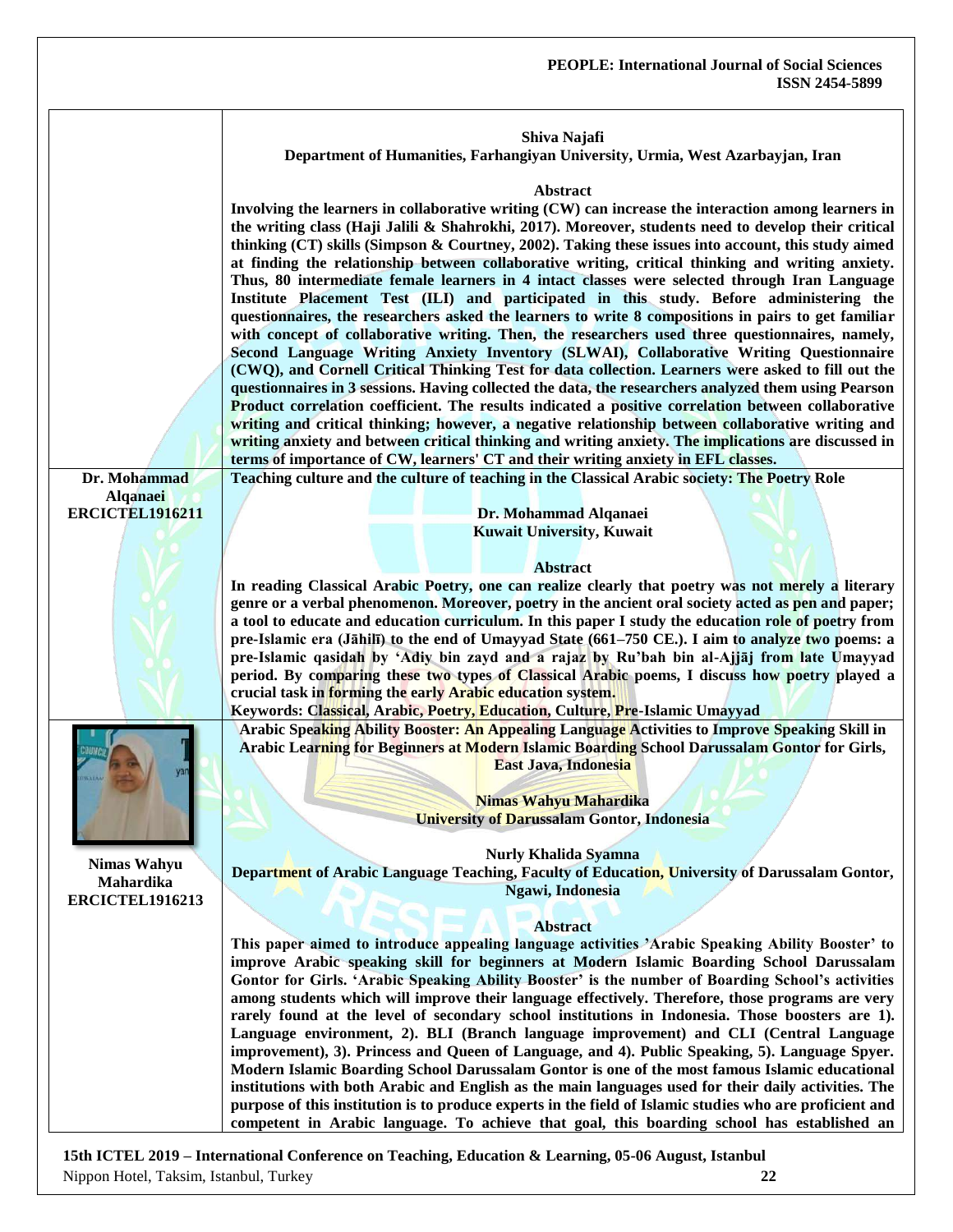**appealing language environment with the various activities which help the student in improving their speaking skill. This study will first discuss in depth the context of the research. a discussion of the situation will then be presented; followed by a description of the number of language activities in speaking improvement concluding with the presentation of nine suggestions for improving Arabic speaking skill. This research was implemented with all 2nd grade students of Modern Islamic Boarding School Darussalam Gontor for Girls, East Java, Indonesia. The qualitative descriptive method is used to present nine suggestions on how to solve problems while speaking in Arabic with a questionnaire for data collection. The result of this research showed that those activities has the big impact as the Arabic Speaking ability for the beginners. In line with this result, it is exceptionally recommended that this appealing activities could be the references for other institutions. Keywords: Arabic Speaking, Appealing Activities, Language Environment, Speaking Skill Improvement Sabika Khalid ERCICTEL1916217 The Impact of School Inputs on Public Primary Students' Enrollment in Punjab, Pakistan Sabika Khalid Educational Leadership and Management, College of Education, Southwest University, Chongqing, China Abstract The main purpose of this study was to examine the impact of school input on student enrollment by using Education production function at public primary school levels in Punjab, Pakistan. School resource plays one of the important roles in education process. School input includes academic facilities, basic facilities, sport facility, school leadership quality and school budget. The population of the study comprised all the public primary schools in Punjab. Overall 40,392 schools, 27, 5545 teachers are sample of the study. Data from Monitoring and Evaluation Assistants (PMIU, School Education Department), across schools in Punjab 2018 is analyses to examine in public schools of Punjab. The data were analyzed by means of discriptive and inferential substantially regression to derive the regression model of the study to measure the impact degree of each school inputs and from the findings it have been conclude that basic facilities in school are the main predictors of students enrollment rate, meaning parents send their school which drinking water, toilets are adequate and security is avaliable for girls school. Hence, the governement of Paksian need to facilatate schools with basic facilities as a priority and school leaders are responsible to do the management to utlize the resourses effectively, inorder to meet the objective of"Education for All" policy. Keywords: School Facilities, Leadership Quality, School Budget, Students' Enrollment The Effect of Focused and Unfocused Corrective Feedback on Speaking Ability of EFL Learners Pouya Bornaki Tehran North Branch, Islamic Azad University, Tehran, Iran**

**Dr. Mahshad Tasnimi Islamic Azad University, Tehran, Iran**

**Abstract**

**Debate over the efficacy of oral corrective feedback seems far from resolved as various conflicted accounts in the literature abound and leave the whole practice with no definitive answers. The present study attempted to overcome this inadequacy by viewing corrective feedback from a different angle of focused and unfocused, investigating whether focused CF, unfocused CF and no CF would produce differential effects on the speaking ability of L2 learners. Evenly division of 45 adult EFL learners in Tehran, Iran, yielded three groups: Focused CF group (FG, n = 15), Unfocused CF group (UG, n = 15) and Control Group (CG, n = 15). All groups received formfocused instructions along with interactional practice for all linguistic categories (i.e., copular 'be', regular past tense, irregular past tense and prepositions), however, FG received CF over one linguistic element per two sessions, UG received CF over all linguistic features in every session and CG received no CF. One-way ANOVA analyses indicated that the three groups (FG, UG and CG) were not significantly different in the post-test results, implying that targeting a limited range of** 

**15th ICTEL 2019 – International Conference on Teaching, Education & Learning, 05-06 August, Istanbul**  Nippon Hotel, Taksim, Istanbul, Turkey **23**





**Dr. Mahshad Tasnimi**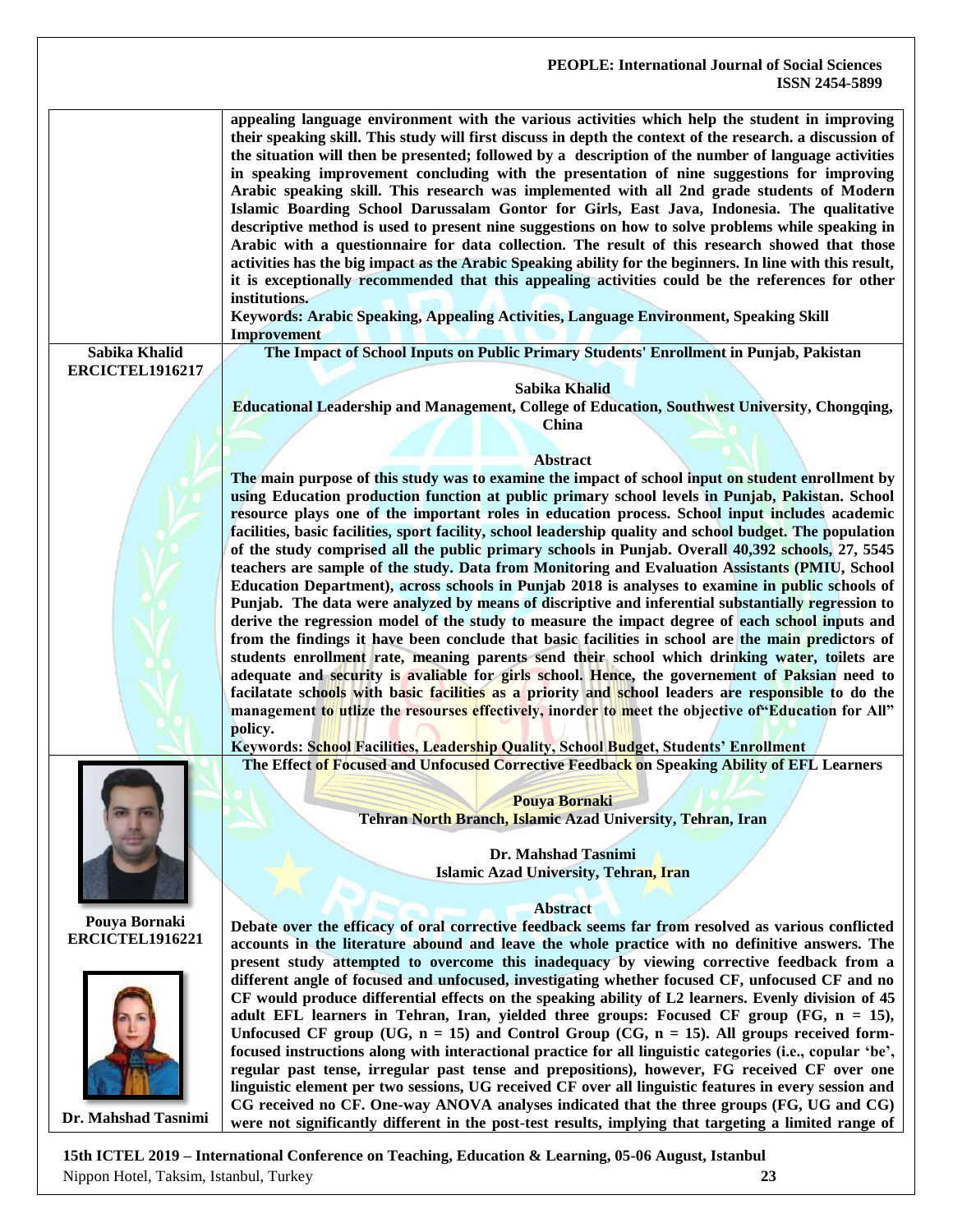**ERCICTEL1916221 linguistic elements may not benefit EFL learners, at least in oral production. Also, the non-salient statistical difference between CF groups (FG & UG) and the control group (CG) suggested that the whole CF practice had minimum, if any, effect on the speaking proficiency of EFL learners, and was not of any pedagogical value by itself. Keywords: Corrective Feedback (CF), Focused CF, Unfocused CF, Speaking Ability**

## **LISTENERS**

| <b>Jonathan Oladotun Emmanuel</b>                                                   |
|-------------------------------------------------------------------------------------|
| Shomolu Local Government, Lagos State, Nigeria                                      |
| <b>ERCICTEL1916049</b>                                                              |
| <b>Ubah Timothy Madubugo</b>                                                        |
| Shomolu Local Government, Lagos State, Nigeria                                      |
| <b>ERCICTEL1916049</b>                                                              |
| <b>Ofoduru Henry Ndidi</b>                                                          |
| Shomolu Local Government, Lagos State, Nigeria                                      |
| <b>ERCICTEL1916049</b>                                                              |
| <b>Akaema Ndubuisi Francis</b>                                                      |
| Shomolu Local Government, Lagos State, Nigeria                                      |
| ERCICTEL1916049                                                                     |
| <b>Charles Chigozie Okoroafor</b>                                                   |
| Exam Development, National Examination Council (NECO), Abuja, Nigeria               |
| <b>ERCICTEL1916050</b>                                                              |
| <b>Damilare Emmanuel Arogundade</b>                                                 |
| General Service, National Examination Council (NECO), Abuja, Nigeria                |
| <b>ERCICTEL1916050</b>                                                              |
| <b>Kelvin Ezechinyere Iwu</b>                                                       |
| Exam Administration Department, National Examination Council (NECO), Abuja, Nigeria |
| <b>ERCICTEL1916050</b>                                                              |
| <b>Oghenechovwen Lagos</b>                                                          |
| Department of Psychometrics, National Examination Council (NECO), Abuja, Nigeria    |
| <b>ERCICTEL1916050</b>                                                              |
| <b>Odiatu Obianuju Vitus</b>                                                        |
| <b>Anap Holdings Limited, Nigeria</b>                                               |
| <b>ERCICTEL1916051</b>                                                              |
| Nwokeforo Kelechi Chimaobi                                                          |
| <b>Steelbase Resources Limited, Nigeria</b>                                         |
| <b>ERCICTEL1916051</b>                                                              |
| Ezeji Ekene Joseph                                                                  |
| <b>Ibumah Investment Services Limited, Nigeria</b>                                  |
| <b>ERCICTEL1916051</b>                                                              |
| <b>Nkemnagum Harrison Odinaka</b>                                                   |
| <b>Ibogidi Ventures Limited, Nigeria</b>                                            |
| <b>ERCICTEL1916051</b>                                                              |
| <b>Okafor Arinze Charles</b>                                                        |
| Tanko E & P Solution Limited, Nigeria                                               |
| <b>ERCICTEL1916051</b>                                                              |
| Okenyi Tobechukwu Vita                                                              |
| <b>Teamwork Facility and Main Services Limited, Nigeria</b>                         |
| <b>ERCICTEL1916051</b>                                                              |
| <b>Iman Mahmoud</b>                                                                 |
| <b>Education, Lebanese University, Tyre, Lebanon</b>                                |
|                                                                                     |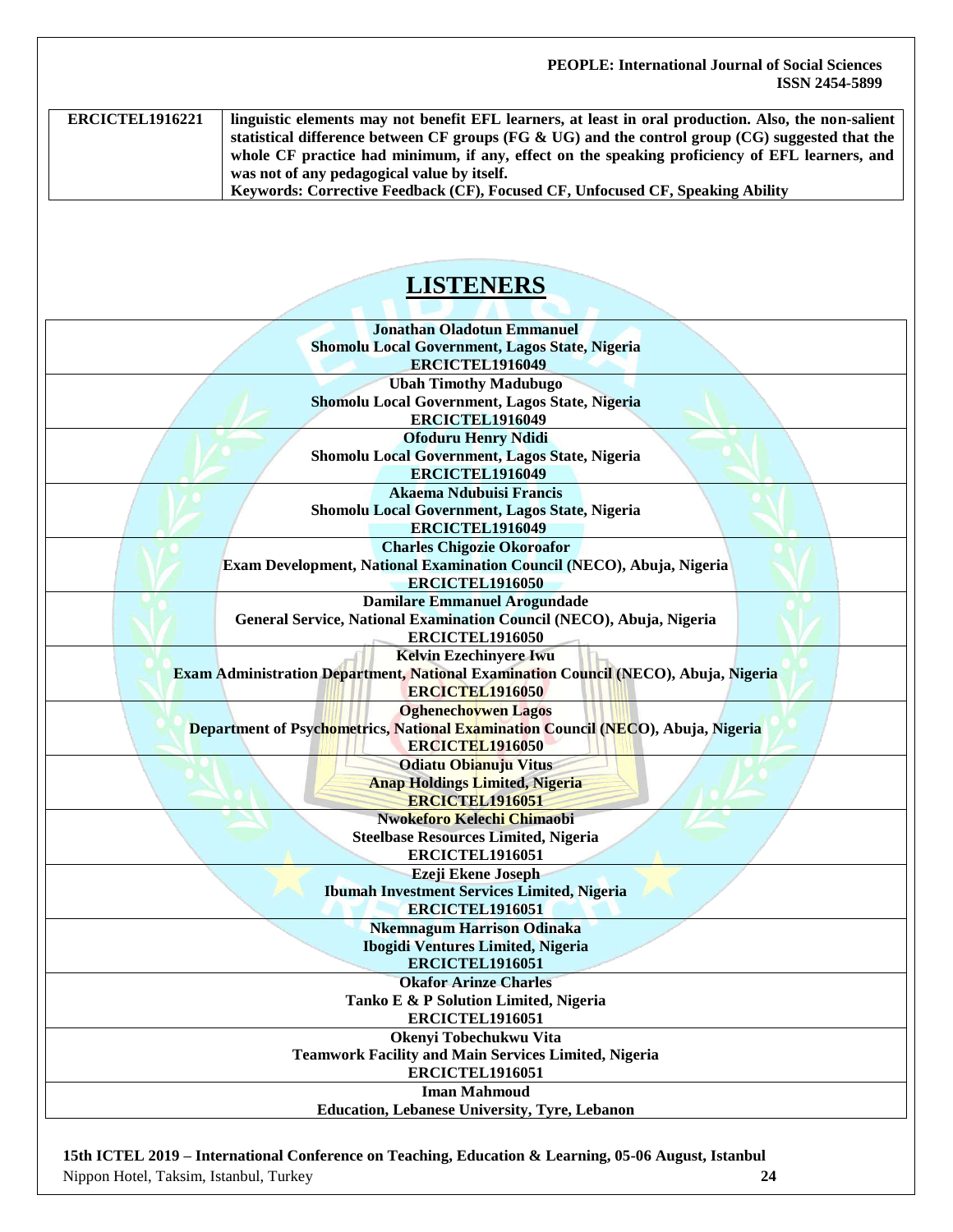| <b>ERCICTEL1916055</b><br><b>Fahmida Sultana</b>                                                             |
|--------------------------------------------------------------------------------------------------------------|
| <b>Social Science, National University, Bangladesh</b>                                                       |
| <b>ERCICTEL1916056</b>                                                                                       |
| Mustapha Louznadji                                                                                           |
| Department of Secondary Education, Ministry of National Education, Oran, Algeria                             |
| <b>ERCICTEL1916058</b>                                                                                       |
| Zarnigor Zakirova                                                                                            |
| Department of English, Faculty of Literature, Bukhara State University, Uzbekistan                           |
| <b>ERCICTEL1916061</b>                                                                                       |
| <b>Amidu Adinoyi Jimoh</b>                                                                                   |
| Department of Arabic and Islamic Studies, Kogi State University, Anyagba, Kogi, Nigeria                      |
| <b>ERCICTEL1916062</b>                                                                                       |
| <b>Tahira Batool</b><br>Department of Computer Science, The City School, Pakistan                            |
| <b>ERCICTEL1916063</b>                                                                                       |
| <b>Mazen Toukh</b>                                                                                           |
| Health Sciences, Saint Lawrence College, Laurentian University, Kingston, Canada                             |
| <b>ERCICTEL1916064</b>                                                                                       |
| <b>Ameerdeen Mohamed Asmy</b>                                                                                |
| Education, European College of Business and Technology, Trincomalee, Sri Lanka                               |
| <b>ERCICTEL1916066</b>                                                                                       |
| <b>John Ssendagire</b>                                                                                       |
| Adult and Community Education, Makerere University, Kampala, Uganda                                          |
| <b>ERCICTEL1916070</b>                                                                                       |
| <b>Olatunji Austine K</b>                                                                                    |
| Library Dept, College of Education, Ekiti State College of Education, Ekiti State, Nigeria                   |
| <b>ERCICTEL1916071</b>                                                                                       |
| <b>Abeid</b><br>Child Development, Hacettepe University, Ankara, Turkey                                      |
| <b>ERCICTEL1916073</b>                                                                                       |
| <b>Tangang Yannick Ndare</b>                                                                                 |
| <b>Director of African Development Association, Cameroon</b>                                                 |
| <b>ERCICTEL1916075</b>                                                                                       |
| Mohammad Yasin Qarizada                                                                                      |
| Leadership, Nokhbagan University, Mazar-e-Sharif, Afghanistan                                                |
| <b>ERCICTEL1916080</b>                                                                                       |
| <b>Sunday Eziwho</b>                                                                                         |
| Senior Instructor, Latmaju Nigeria Limited, Ibadan, Nigeria                                                  |
| <b>ERCICTEL1916081</b>                                                                                       |
| <b>Joshua Nunoo</b><br><b>Accra Technical University, Ghana</b>                                              |
| <b>ERCICTEL1916082</b>                                                                                       |
| <b>Tochukwu Victor Okonkwo</b>                                                                               |
| Senior Instructor, Latmaju Nigeria Limited, Ibadan, Nigeria                                                  |
| <b>ERCICTEL1916083</b>                                                                                       |
| Ogunbiyi, Oluwole                                                                                            |
| Education, Obavem, Abuja, Nigeria                                                                            |
| <b>ERCICTEL1916084</b>                                                                                       |
| <b>Marwa Zainelabdeen</b>                                                                                    |
| Department of applied Mathematics, Faculty of Mathematical Sciences, University of Khartoum, Khartoum, Sudan |
| ERCICTEL1916086                                                                                              |
| Alaa Abdelraheem                                                                                             |
| Computer Science, Sudan International University, Khartoum, Sudan<br>ERCICTEL1916087                         |
| Abel Inegbenose Okokpujie                                                                                    |
|                                                                                                              |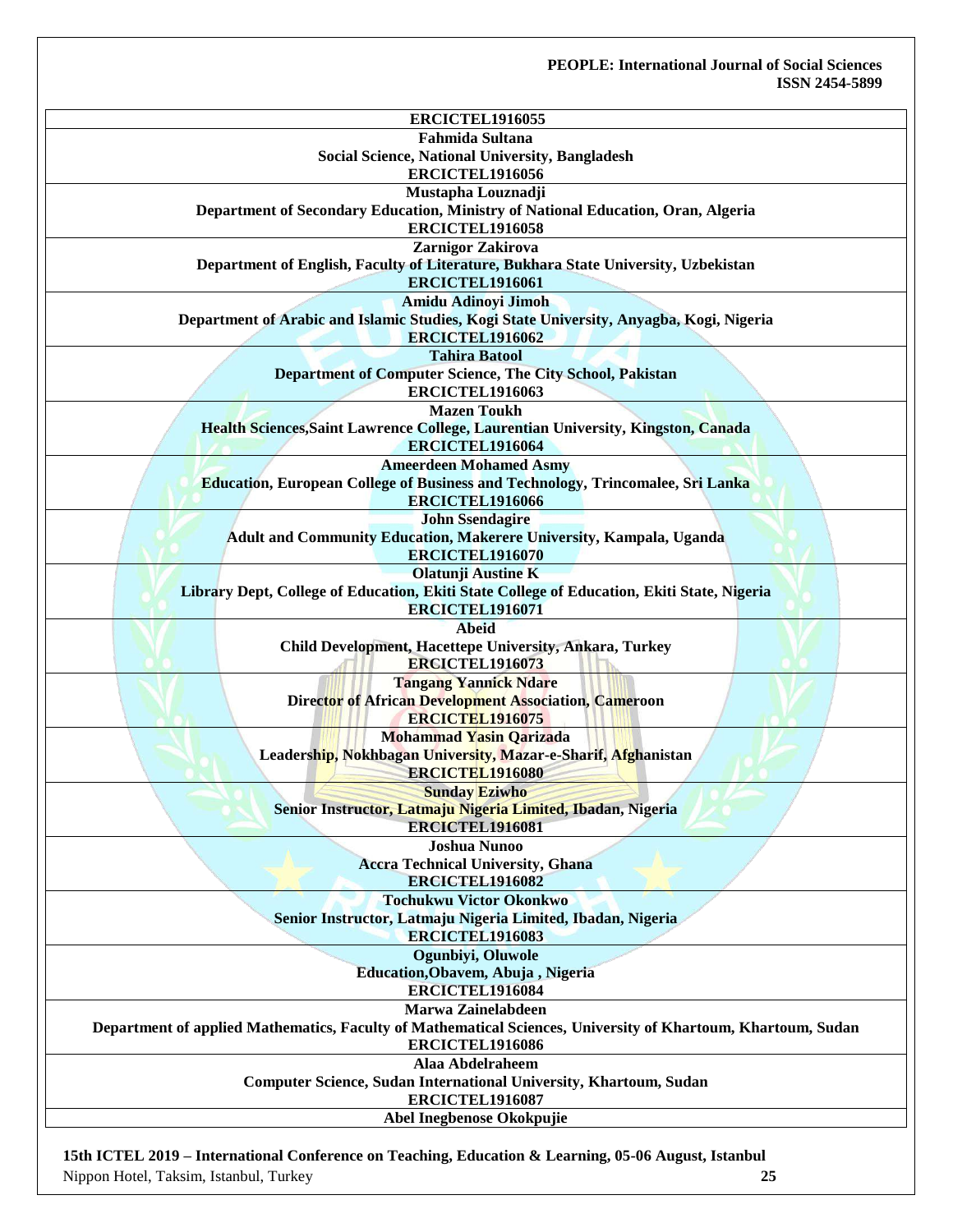| Research and Development, Latmaju Nigeria Limited, Ibadan, Nigeria                                      |
|---------------------------------------------------------------------------------------------------------|
| <b>ERCICTEL1916089</b>                                                                                  |
| <b>Olabode Akintunde Akintola</b>                                                                       |
| Research and Development, Latmaju Nigeria Limited, Ibadan, Nigeria                                      |
| ERCICTEL1916090                                                                                         |
| Saima Anwar Raja                                                                                        |
| Department of English, Comsats university, Islamabad, Pakistan                                          |
| <b>ERCICTEL1916091</b>                                                                                  |
| <b>Olawale Oni</b>                                                                                      |
| Research and Training, Latmaju Nigeria Limited, Ibadan, Nigeria                                         |
| <b>ERCICTEL1916096</b>                                                                                  |
|                                                                                                         |
| <b>Muhammad Farooq Shah</b>                                                                             |
| Department of Political Science, Fazaia Degree College Pakistan Air Force Rialpur, Risalpur, Pakistan   |
| <b>ERCICTEL1916097</b>                                                                                  |
| <b>Issakah Mohammed</b>                                                                                 |
| Social Science, Takoradi Technical University, Takoradi, Ghana                                          |
| <b>ERCICTEL1916098</b>                                                                                  |
| <b>Bilge Gunu</b>                                                                                       |
| Sports Science Faculties Physical Education Teaching, Uludag University, Bursa Turkey                   |
| <b>ERCICTEL1916101</b>                                                                                  |
| <b>Louis Yaw Tieku</b>                                                                                  |
| <b>Education Readers, Travel and Tours Ghana, Accra, Ghana</b>                                          |
| <b>ERCICTEL1916103</b>                                                                                  |
| <b>Merve Aydan</b>                                                                                      |
|                                                                                                         |
| Physical Education Teacher, Uludaay University, Bursa, Turkey                                           |
| ERCICTEL1916104                                                                                         |
| <b>Shan Ali</b>                                                                                         |
| Trading, New Sharif Khan and Company, Okara, Pakistan                                                   |
| <b>ERCICTEL1916105</b>                                                                                  |
| <b>Lucho Nunez</b>                                                                                      |
| Coordinator, Ministry of Tourism and Cultural Affairs, Freetown, Sierra Leone                           |
| <b>ERCICTEL1916106</b>                                                                                  |
| <b>Abdulrahaman Abass Abiodun</b>                                                                       |
| <b>Engineering, University of Lagos, Lagos, Nigeria</b>                                                 |
| ERCICTEL1916111                                                                                         |
| <b>Adewale Johnson Adediran</b>                                                                         |
| Banby Specialist Hospital, Akobo Ibadan, Banby Specialist Hospital, Akobo Ibadan, Nigeria               |
| <b>ERCICTEL1916112</b>                                                                                  |
|                                                                                                         |
| <b>George Amuchin King</b>                                                                              |
| Department of Business, Faculty of Management, Ural State University of Economic, Yekaterinburg, Russia |
| ERCICTEL1916114                                                                                         |
| John Olamrewaju                                                                                         |
| Lifeforte International School, Nigeria                                                                 |
| <b>ERCICTEL1916115</b>                                                                                  |
| Nwakanma Ezenwa                                                                                         |
| Medical Scientists, IMO State University, Owerri, Nigeria                                               |
| <b>ERCICTEL1916116</b>                                                                                  |
| Kadijat Omotoyosi Jimoh                                                                                 |
| Nickdel Private School, Nickdel Private School, Nigeria                                                 |
| ERCICTEL1916117                                                                                         |
|                                                                                                         |
| Chijioke Chukwudi Okpara                                                                                |
| Administration, Pacific and Gold Limited, Abuja, Nigeria                                                |
| ERCICTEL1916118                                                                                         |
| <b>Uchenna Michael Nnaona</b>                                                                           |
| Administrative Department, Pacific and Gold Limited, Abuja, Nigeria                                     |
| ERCICTEL1916119                                                                                         |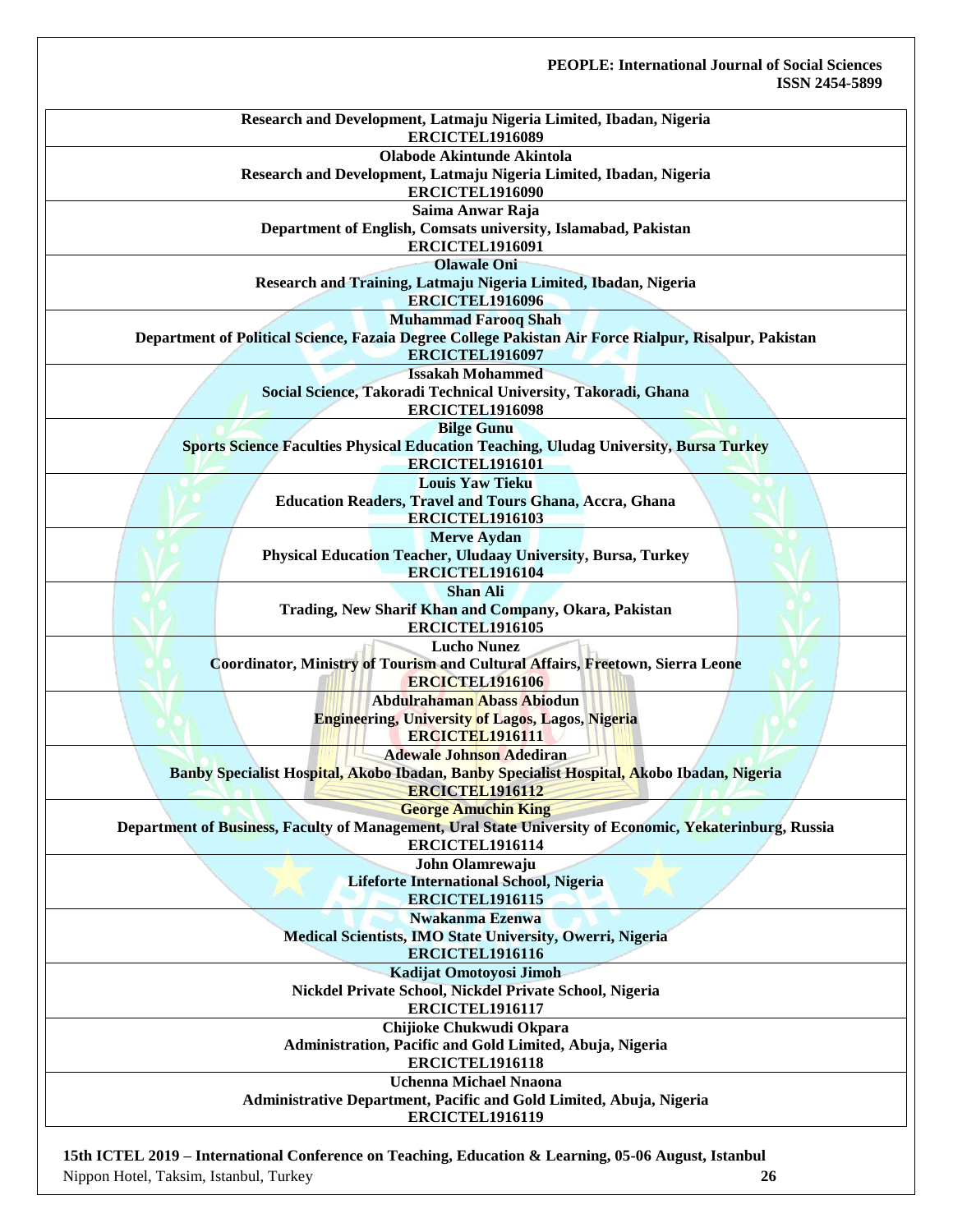| <b>Kenneth Agwa</b><br>Administration, Pharmolad Concepts Limited, Abuja, Nigeria                                                  |
|------------------------------------------------------------------------------------------------------------------------------------|
| <b>ERCICTEL1916120</b>                                                                                                             |
| <b>Onyekwelu Emmanuel Onyekwelu</b>                                                                                                |
| Al Barsha SouthDubai, United Arab Emirates, Gems Founders School,Dubai                                                             |
| <b>ERCICTEL1916121</b>                                                                                                             |
| <b>Uriah Sherman Brown</b>                                                                                                         |
| Department of Business, Faculty of Logistics, Ural State University of Economic, Yekaterinburg, Russia                             |
| <b>ERCICTEL1916123</b>                                                                                                             |
| <b>Tegwan Nyonga Hubert</b>                                                                                                        |
| Teacher, Banthungnoi School, Bangkrathum, Phitsanulok, Thailand                                                                    |
| ERCICTEL1916126                                                                                                                    |
| <b>Mcdonald Omo Orukpe</b>                                                                                                         |
| Social Responsibility Dept, Nacnold Global Services Limited, Benin City, Nigeria                                                   |
| ERCICTEL1916127                                                                                                                    |
| <b>Eric Addai</b>                                                                                                                  |
| <b>Administration, Community Help, Accra, Ghana</b>                                                                                |
| <b>ERCICTEL1916128</b>                                                                                                             |
| <b>Chinedu Donatus Okwor</b>                                                                                                       |
| Ministry of Budget and National Planning, Ministry of Budget and National Planning, Abuja, Nigeria                                 |
| <b>ERCICTEL1916129</b>                                                                                                             |
| <b>Nzube Augustus Ikezue</b><br>Ministry of Budget and National Planning, Ministry of Budget and National Planning, Abuja, Nigeria |
| <b>ERCICTEL1916130</b>                                                                                                             |
| <b>Amara Emmanuel Ekwusiobi</b>                                                                                                    |
| Ministry of Budget and National Planning, Ministry of Budget and National Planning, Abuja, Nigeria                                 |
| ERCICTEL1916131                                                                                                                    |
| Disanka Dia Nzambi Victoria                                                                                                        |
| Club Unesco, Federation National of the Center et Clubs Unesco, Democratic Republic of the Congo                                   |
| ERCICTEL1916132                                                                                                                    |
| <b>Uhunoma Duke Omagbon</b>                                                                                                        |
| Rural Enlightenment Dept, Nacnold Global Services Limited, Benin City, Nigeria                                                     |
| <b>ERCICTEL1916133</b>                                                                                                             |
| <b>Mayomi Casey Isibor</b>                                                                                                         |
| <b>Academics, University of Benin Staff School, Benin City, Nigeria</b>                                                            |
| <b>ERCICTEL1916134</b>                                                                                                             |
| <b>Wisdom Ehikioya</b>                                                                                                             |
| <b>Education, NCE, Lagos, Nigeria</b>                                                                                              |
| <b>ERCICTEL1916136</b>                                                                                                             |
| <b>Shabir Ahmad</b>                                                                                                                |
| <b>BBA, Kardan, Afghanistan</b>                                                                                                    |
| <b>ERCICTEL1916138</b>                                                                                                             |
| <b>Adetona Tosin Adesewo</b>                                                                                                       |
| Department of Business Administration, Faculty of Management Science, University of Porthacourt, Rivers State,                     |
| <b>Nigeria</b><br><b>ERCICTEL1916139</b>                                                                                           |
| <b>Lateef Lekan Komolafe</b>                                                                                                       |
| Administration, Registry, Lagos State University College of Medicine, Lasucom, Nigeria                                             |
| ERCICTEL1916140                                                                                                                    |
| Dinsaka Dia Nzambi Victoire                                                                                                        |
| Education, National Federation of Associations, Centre Clubs UNESCO, Kinshasa, Congo                                               |
| ERCICTEL1916141                                                                                                                    |
| Temitope Kayode Ogunnika                                                                                                           |
| <b>Education, University of Ibadan, Nigeria</b>                                                                                    |
| ERCICTEL1916142                                                                                                                    |
| <b>Leslie Orlson Gordon</b>                                                                                                        |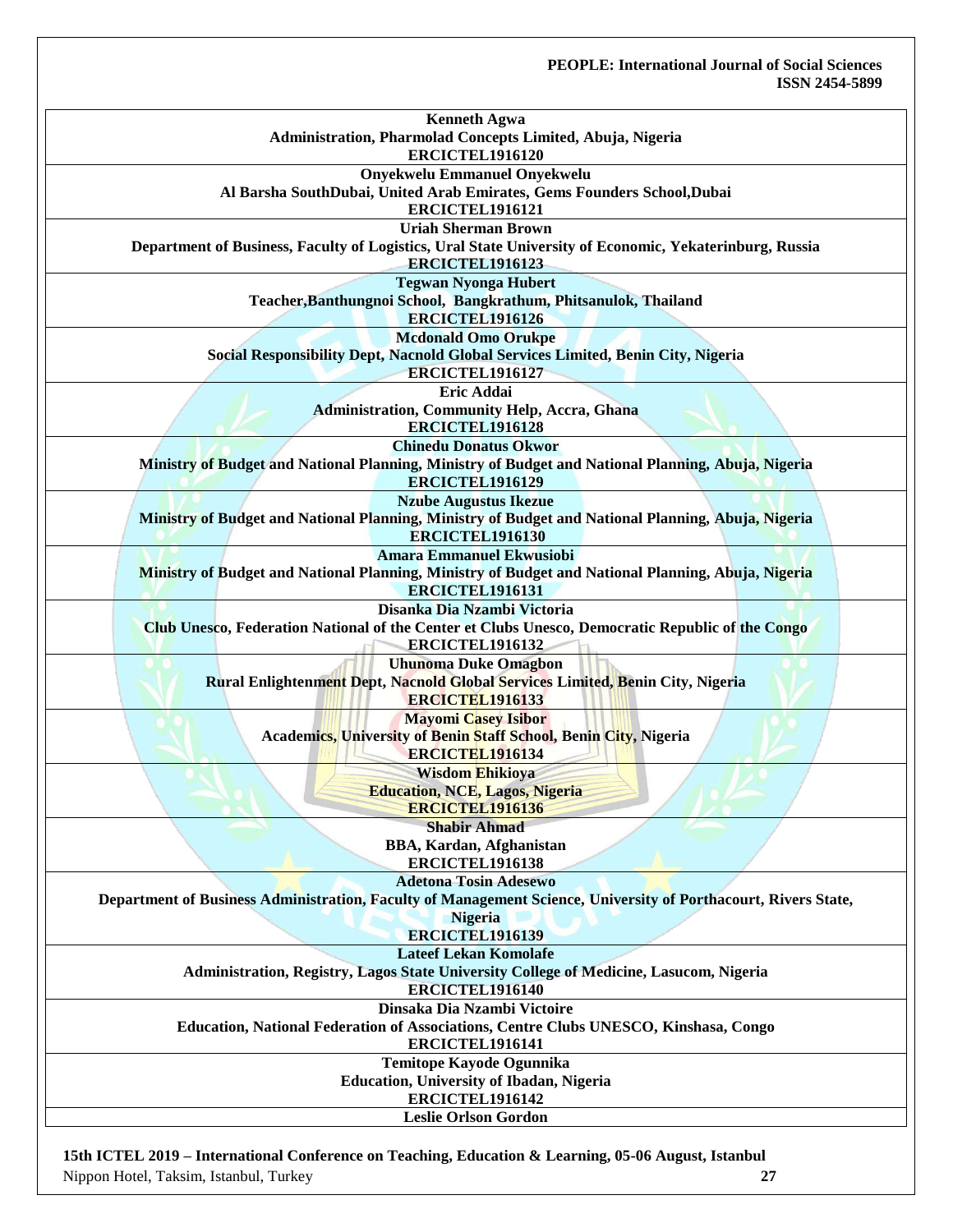| English, Malgo International School, Banjul, Gambia                                                           |
|---------------------------------------------------------------------------------------------------------------|
| ERCICTEL1916143                                                                                               |
| <b>Mbombo Mulenda Fiston</b>                                                                                  |
| Youth Education, Forum Multifunctional Youth Cirgl, Kinshasa, Rd Congo<br>ERCICTEL1916144                     |
| John Aghogho Edidiamreya                                                                                      |
| Faculty of Sciences, Ladoke Akintola University of Technology, Ogbomoso, Nigeria                              |
| ERCICTEL1916145                                                                                               |
| <b>Udoka Sunday Peace Egbo</b>                                                                                |
| Research Meteorologist, Saboeleja Trading and Investment Ltd, Lagos Ng                                        |
| <b>ERCICTEL1916146</b>                                                                                        |
| <b>Ihrahim Sesay</b>                                                                                          |
| <b>English Department, Catter Upper Basic School, The Gambia</b>                                              |
| <b>ERCICTEL1916148</b>                                                                                        |
| <b>Ayedun Omowale Muideen</b>                                                                                 |
| <b>Teaching, Lead Forte Gate School, Lagos, Nigeria</b><br>ERCICTEL1916149                                    |
| <b>Mazen Toukh</b>                                                                                            |
| Health Sciences, Saint Lawrence College, Kingston, ON, Canada                                                 |
| <b>ERCICTEL1916150</b>                                                                                        |
| <b>Theresa Saccom</b>                                                                                         |
| <b>Computers, B.S.W.Technologies, Dakar</b>                                                                   |
| <b>ERCICTEL1916152</b>                                                                                        |
| Nsimba Ndombele Tigana                                                                                        |
| Youth Education, Multifunctional Youth Forum Cirgl, Kinshasa, Rd Congo                                        |
| <b>ERCICTEL1916153</b>                                                                                        |
| <b>Abdul Nasiru Shaibu</b>                                                                                    |
| Islamic education Unit, Islamic Foundation for Peace and Development, Ghana                                   |
| ERCICTEL1916154                                                                                               |
| <b>Jemba Ssewanga Raymonds</b>                                                                                |
| Department of Physics, Prosper High School, Kampala- Uganda                                                   |
| <b>ERCICTEL1916155</b>                                                                                        |
| <b>Joyce Owusu Ansah</b>                                                                                      |
| Education and Social Works, Ayawaso North Municipal Assembly, Maamobi, Accra, Ghana                           |
| <b>ERCICTEL1916156</b>                                                                                        |
| <b>Rehab Ephraim</b>                                                                                          |
| Education and Social Works, Ayawaso North Municipal Assembly, Maamobi, Accra, Ghana                           |
| <b>ERCICTEL1916156</b>                                                                                        |
| <b>Augustine Ofori Gyebi</b>                                                                                  |
| Research and Training, Ayawaso North Municipal Assembly, Maamobi, Accra, Ghana                                |
| <b>ERCICTEL1916156</b>                                                                                        |
| <b>Emmanuel Gyampa</b><br>Sanitation and Environment, Ayawaso North Municipal Assembly, Maamobi, Accra, Ghana |
| <b>ERCICTEL1916156</b>                                                                                        |
| <b>Hope Awudi</b>                                                                                             |
| Sanitation and Environment, Ayawaso North Municipal Assembly, Maamobi, Accra, Ghana                           |
| <b>ERCICTEL1916156</b>                                                                                        |
| <b>Issawu Abdul Karim</b>                                                                                     |
| Sanitation and Environment, Ayawaso North Municipal Assembly, Maamobi, Accra, Ghana                           |
| <b>ERCICTEL1916156</b>                                                                                        |
| <b>Kwame Alorssy Jnr</b>                                                                                      |
| Administrative, Ayawaso North Municipal Assembly, Maamobi, Accra, Ghana                                       |
| <b>ERCICTEL1916156</b>                                                                                        |
| <b>Mohammed Sani</b>                                                                                          |
| Research and Training, Ayawaso North Municipal Assembly, Maamobi, Accra, Ghana                                |
| <b>ERCICTEL1916156</b>                                                                                        |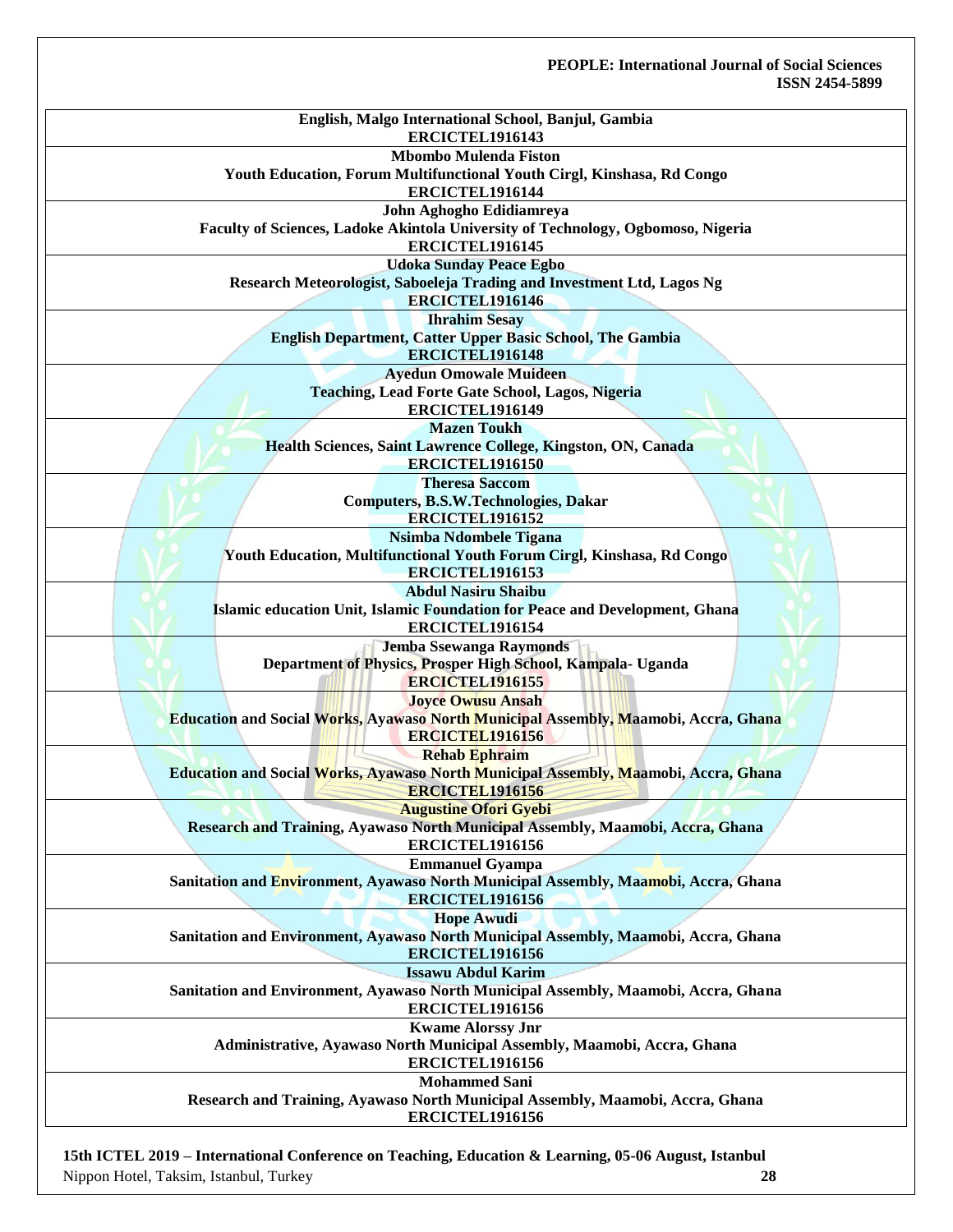| Abdullai Moro                                                                                                |
|--------------------------------------------------------------------------------------------------------------|
| Research and Training, Ayawaso North Municipal Assembly, Maamobi, Accra, Ghana                               |
| <b>ERCICTEL1916156</b>                                                                                       |
| <b>Abdul Rahman Shanun</b>                                                                                   |
| Education and Social Works, Ayawaso North Municipal Assembly, Maamobi, Accra, Ghana                          |
| <b>ERCICTEL1916156</b>                                                                                       |
| Abdina Alhassan Fofana                                                                                       |
| Education and Social Works, Ayawaso North Municipal Assembly, Maamobi, Accra, Ghana                          |
| <b>ERCICTEL1916156</b>                                                                                       |
| <b>Abigail Antwi</b>                                                                                         |
| Education and Social Works, Ayawaso North Municipal Assembly, Maamobi, Accra, Ghana                          |
| <b>ERCICTEL1916156</b>                                                                                       |
| <b>Francis Kwabena Quaigyah</b>                                                                              |
| Administration, Ayawaso North Municipal Assembly, Maamobi, Accra, Ghana<br><b>ERCICTEL1916156</b>            |
| <b>Albert Nyarko</b>                                                                                         |
| Environmental and Sanitation, Ayawaso North Municipal Assembly, Maamobi, Accra, Ghana                        |
| <b>ERCICTEL1916156</b>                                                                                       |
| Abdul Wahabu Abubakari                                                                                       |
| Environmental and Sanitation, Ayawaso North Municipal Assembly, Maamobi, Accra, Ghana                        |
| <b>ERCICTEL1916156</b>                                                                                       |
| <b>Jacob Bentil</b>                                                                                          |
| Environmental and Sanitation, Ayawaso North Municipal Assembly, Maamobi, Accra, Ghana                        |
| <b>ERCICTEL1916156</b>                                                                                       |
| <b>Sadick Egyir Asiedu</b>                                                                                   |
| Environmental and Sanitation, Ayawaso North Municipal Assembly, Maamobi, Accra, Ghana                        |
| <b>ERCICTEL1916156</b>                                                                                       |
| <b>Bernard Benchi</b>                                                                                        |
| Environmental and Sanitation, Ayawaso North Municipal Assembly, Maamobi, Accra, Ghana                        |
| <b>ERCICTEL1916156</b>                                                                                       |
| <b>Humaiun Kabir Bappy</b>                                                                                   |
| N.G.O, Socio Economic Development Association for Disabled, Dhaka, Bangladesh                                |
| <b>ERCICTEL1916158</b>                                                                                       |
| <b>Md Hasanuzzaman Hasan</b>                                                                                 |
| Accompany Person of Md Abdul Motaleb, Socio Economic Development Association for Disabled, Dhaka, Bangladesh |
| <b>ERCICTEL1916159</b>                                                                                       |
| <b>Md Abdul Motaleb</b>                                                                                      |
| N.G.O, Socio Economic Development Association for Disabled, Dhaka, Bangladesh                                |
| <b>ERCICTEL1916160</b>                                                                                       |
| Nkodia Malanda Getro Djodje Eliod                                                                            |
| IT Department, Celeste Computer, Republic Of Congo<br>ERCICTEL1916161                                        |
| Ajuluchukwu Nwizu                                                                                            |
| <b>Chemistry Department, Ladoke Akintola University of Technology, Ogbomoso, Nigeria</b>                     |
| <b>ERCICTEL1916162</b>                                                                                       |
| <b>Ibeh Chijoke Christopher</b>                                                                              |
| Education, Okanumee Inter Agency Nig Ltd, Lagos Nigeria                                                      |
| <b>ERCICTEL1916163</b>                                                                                       |
| <b>Mubarak Althurwah</b>                                                                                     |
| Curriculum & Teaching Methods, The Public Authority For Applied Education And Training, Kuwait               |
| ERCICTEL1916164                                                                                              |
| Najwa Aown                                                                                                   |
| English Department, College of Science and Health Professions, King Saud bin Abdulaziz University for Health |
| Sciences, Riyadh, Saudi Arabia                                                                               |
| <b>ERCICTEL1916165</b>                                                                                       |
|                                                                                                              |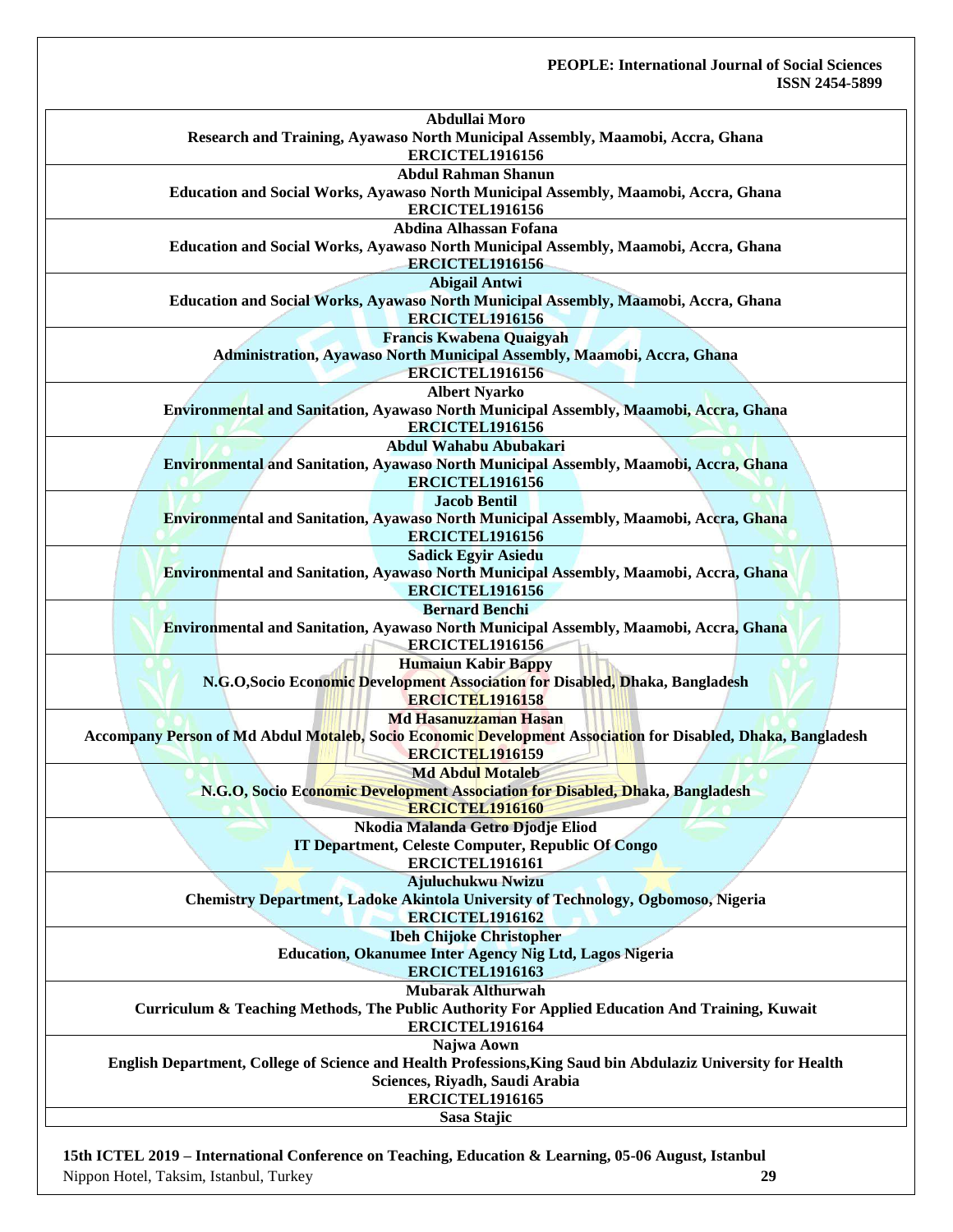| Department of Psychology, University of East Sarajevo, Pale, Bosnia, Herzegovina                                |
|-----------------------------------------------------------------------------------------------------------------|
| ERCICTEL1916166                                                                                                 |
| <b>Merve Nur Sevina</b>                                                                                         |
| Department of Psychology , International University of Sarajevo, Bosnia, Herzegovina<br><b>ERCICTEL1916167</b>  |
|                                                                                                                 |
| <b>Agoha Charles Emeka</b>                                                                                      |
| General Manager, Chino Info-Tech Limited, Abuja, Nigeria                                                        |
| ERCICTEL1916169                                                                                                 |
| <b>Habibur Rahman</b>                                                                                           |
| Department of English, Faculty of Social Science and Humanities, Debre Markos Unversity, Ethiopia               |
| <b>ERCICTEL1916170</b>                                                                                          |
| <b>Shitawey Tilahun Engdashet</b>                                                                               |
| Department of English, Faculty of Linguistics, Debre Markos Unversity, Ethiopia                                 |
| <b>ERCICTEL1916171</b>                                                                                          |
| <b>Jamiu Tunde Balogun</b>                                                                                      |
| Management Department, Annpeters Global Humanitarian Foundation, Nigeria                                        |
| <b>ERCICTEL1916172</b>                                                                                          |
| <b>Nzeseni Mpia Patrick</b>                                                                                     |
| Administration, Radial Service Press, Kinshasa, Democratic Republic of the Congo                                |
| <b>ERCICTEL1916173</b>                                                                                          |
| <b>Matempa Luyeye Joela</b>                                                                                     |
| Administration, Radial Service Press, Kinshasa, Democratic Republic of the Congo                                |
| <b>ERCICTEL1916174</b>                                                                                          |
| <b>Sarfaraz George</b>                                                                                          |
| Education, Ziaudin University, Karachi, Pakistan                                                                |
| <b>ERCICTEL1916176</b>                                                                                          |
| Aregbesola Ajibola                                                                                              |
| <b>Meritex Limited, Nigeria</b>                                                                                 |
| <b>ERCICTEL1916177</b>                                                                                          |
| <b>Etumudon Happy Azuka</b>                                                                                     |
| <b>Gallero Global Resources, Nigeria</b>                                                                        |
| <b>ERCICTEL1916178</b>                                                                                          |
| Dike Egbunike Franklin                                                                                          |
| Eveco Nigeria limited, Nigeria                                                                                  |
| <b>ERCICTEL1916179</b>                                                                                          |
| Ndulaka Godson Chukwuka                                                                                         |
| Sales and Marketing Department, Japhetsons Global Nigeria Limited, Nigeria                                      |
| <b>ERCICTEL1916180</b>                                                                                          |
| <b>Md. Rakibul Islam</b>                                                                                        |
| CSE, Bangla College, Dhaka, Bangladesh                                                                          |
| <b>ERCICTEL1916181</b>                                                                                          |
|                                                                                                                 |
| <b>Islam Md Hashanat</b>                                                                                        |
| English, Primeasia University, Dhaka, Bangladesh                                                                |
| <b>ERCICTEL1916182</b>                                                                                          |
| <b>Ngoula Bimbabou Cracpin Aymar Fortunet</b>                                                                   |
| CEO, Celeste Computer, Immeuble Arc Marche, Bacongo, Congo                                                      |
| <b>ERCICTEL1916183</b>                                                                                          |
| <b>Apori Samuel Obeng</b>                                                                                       |
| Prof, Department of Animal Science, Faculty of Agriculture and Natural Sciences, University of Cape Coast, Cape |
| Coast, Ghana                                                                                                    |
| <b>ERCICTEL1916185</b>                                                                                          |
| <b>Odiatu Obianuju Vitus</b>                                                                                    |
| <b>Erico Collections, Nigeria</b>                                                                               |
| ERCICTEL1916187                                                                                                 |
| <b>Mbalaso Henry Ugochukwu</b>                                                                                  |
| Muri General Enterprises Limited, Nigeria                                                                       |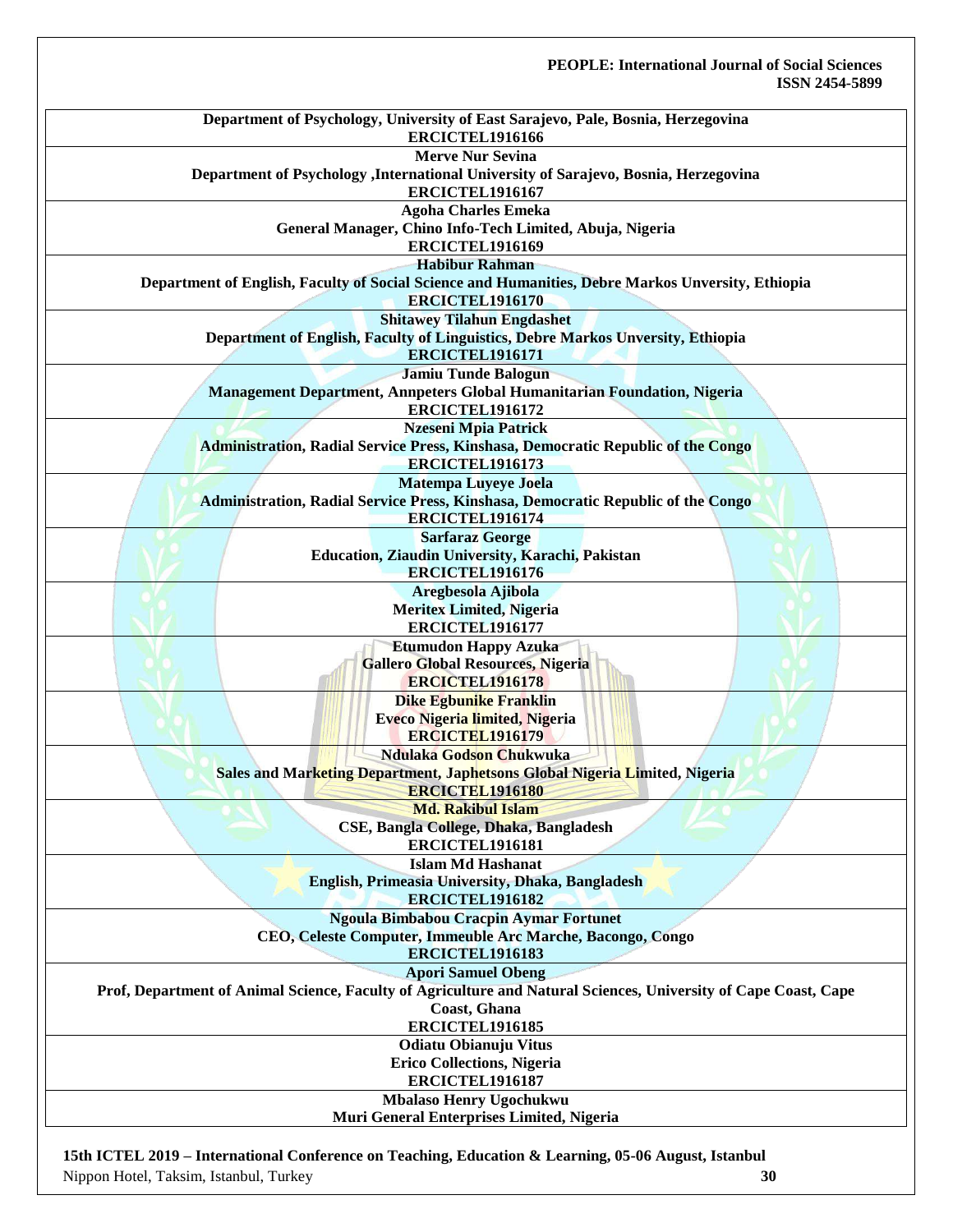| ERCICTEL1916192<br><b>Anasonye Nzube Gregory</b>                                                                                   |
|------------------------------------------------------------------------------------------------------------------------------------|
| Premier Wines and Spirits Limited, Nigeria                                                                                         |
| <b>ERCICTEL1916193</b>                                                                                                             |
| <b>Ibeakam Izuchukwu Ferdinard</b>                                                                                                 |
| Coynet Et Bellier Nigeria Limited, Nigeria                                                                                         |
| ERCICTEL1916194                                                                                                                    |
|                                                                                                                                    |
| <b>Selam Yibeltal Ayalew</b><br>Department of English, Faculty of Teaching and Computational Sciences, Debre Markos Poly Technique |
|                                                                                                                                    |
| College, Ethiopia                                                                                                                  |
| <b>ERCICTEL1916196</b><br>Zahra Afrasiabi                                                                                          |
|                                                                                                                                    |
| Environmental, Science, Soka University of America, Aliso Viejo, California, USA                                                   |
| ERCICTEL1916197                                                                                                                    |
| <b>Mohamed Roufai Atarouwa</b>                                                                                                     |
| <b>Education Departement, Save The Life Ngo, Lome, Togo</b>                                                                        |
| <b>ERCICTEL1916198</b>                                                                                                             |
| <b>Jasurbek Artykbayev</b>                                                                                                         |
| English Language Teaching Department, Kocaeli University, Kocaeli, Turkey                                                          |
| <b>ERCICTEL1916199</b>                                                                                                             |
| Hassan Khayambashi                                                                                                                 |
| Hospitality Department, Vancouver Community College, Vancouver, Canada                                                             |
| <b>ERCICTEL1916057</b>                                                                                                             |
| <b>Muhammad Alroomy</b>                                                                                                            |
| English Department, King Saud Bin Abdulaziz University for Health Sciences, Riyadh, Saudi Arabia                                   |
| <b>ERCICTEL1916088</b>                                                                                                             |
| <b>Lina Shaheen</b>                                                                                                                |
| Department of Physical and Life Science, Kings Academy, Amman, Jordan                                                              |
| ERCICTEL1916137                                                                                                                    |
| Dodji Eric Mathey Apossan                                                                                                          |
| <b>Education Department, Save the Life Ngo, Lome, Togo</b>                                                                         |
| <b>ERCICTEL1916186</b>                                                                                                             |
| <b>Tchakondo Abdouraime</b>                                                                                                        |
| Education, Psf/Slv, Lome, Togo                                                                                                     |
| <b>ERCICTEL1916188</b>                                                                                                             |
| <b>Teko Kouassi</b>                                                                                                                |
| <b>Research, Save the Life, Lome, Togo</b>                                                                                         |
| ERCICTEL1916189                                                                                                                    |
| <b>Alourou Agbere Oukpamble</b>                                                                                                    |
| <b>Research Department, Save the Life, Lome, Togo</b>                                                                              |
| <b>ERCICTEL1916190</b>                                                                                                             |
| <b>Adam Ibrahim Gnasse</b>                                                                                                         |
| <b>Education, Save the Life, Lome, Togo</b>                                                                                        |
| <b>ERCICTEL1916191</b>                                                                                                             |
| <b>Salman Jamal Said</b>                                                                                                           |
| <b>Activist, Somalivoice, Turkey</b>                                                                                               |
| <b>ERCICTEL1916200</b>                                                                                                             |
| <b>Ali Hassan Ibrahim</b>                                                                                                          |
| Teacher, City University, Muqdishu, Somalia                                                                                        |
| <b>ERCICTEL1916202</b>                                                                                                             |
| <b>Tensaye Yibeltal Ayalew</b>                                                                                                     |
| Department of Civil Engineering, Institute of Technology, Ethiopia                                                                 |
| <b>ERCICTEL1916203</b>                                                                                                             |
| <b>Malak Albusaidi</b>                                                                                                             |
| Cas Salalah, Oman                                                                                                                  |
| ERCICTEL1916204                                                                                                                    |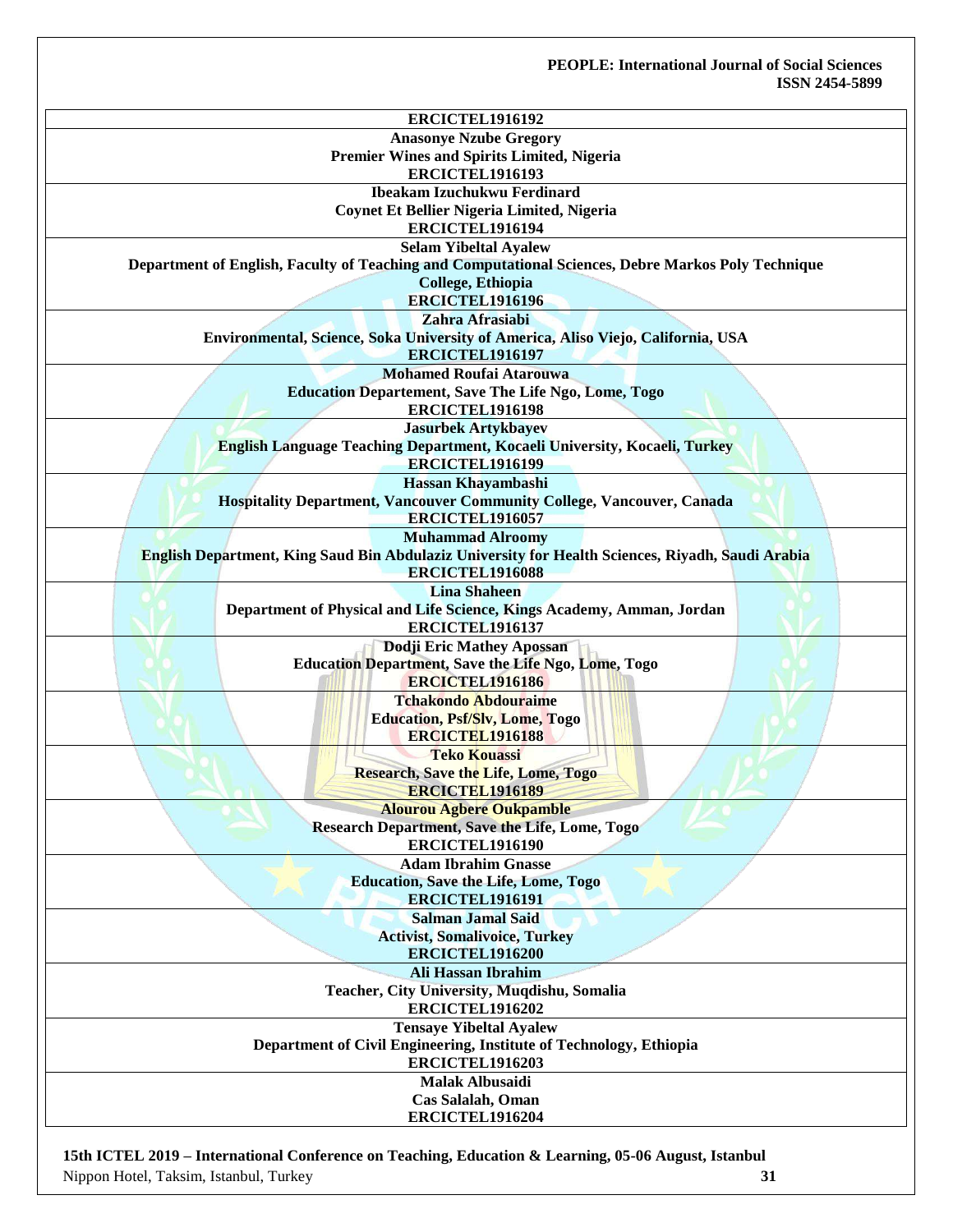| <b>Chikezie Okeke</b>                                                        |
|------------------------------------------------------------------------------|
| International Relations, Neu, Lefkosa North Cyprus, Turkey                   |
| <b>ERCICTEL1916205</b>                                                       |
| Sarah Al Sabbagh                                                             |
| School of Education, University of Sheffield, United Kingdom                 |
| <b>ERCICTEL1916206</b>                                                       |
| <b>Necati Acar</b>                                                           |
| <b>English Teacher, Ministry of Education, Manisa, Turkey</b>                |
| <b>ERCICTEL1916207</b>                                                       |
| Prof. Mfutu Isongeli Roger                                                   |
| Radial Service Press, Kinshasa, Republic of the Congo                        |
| <b>ERCICTEL1916209</b>                                                       |
| Mr. Miami Lele Hugo                                                          |
| AV. Opala No, Kasa-Vubu, Kinshasa, Kananga                                   |
| <b>ERCICTEL1916210</b>                                                       |
| <b>Ernest Osas Imade</b>                                                     |
| Admin Department, Giants Strides Corporate Service Ltd, Abuja, Nigeria       |
| <b>ERCICTEL1916212</b>                                                       |
| <b>Ahmed Abbas</b>                                                           |
| <b>Information Technology, Altinbas University, Turkey, Istanbul</b>         |
| ERCICTEL1916214                                                              |
| <b>Opoga Innocent Nelson</b>                                                 |
| <b>Education, State Universal Basic Education Board, Benin, Edo, Nigeria</b> |
| <b>ERCICTEL1916215</b>                                                       |
| <b>Leleji Augustine Osas</b>                                                 |
| Education, State Universal Basic Education Board, Benin, Edo, Nigeria        |
| <b>ERCICTEL1916216</b>                                                       |

# **Upcoming Conferences**

<https://eurasiaresearch.org/tera>

- 16th ICTEL 2019 International Conference on Teaching, Education & Learning, 27-28 August, Rome
- ▶ 17th ICTEL 2019 International Conference on Teaching, Education & Learning, 09-10 September, London
- 18th ICTEL 2019 International Conference on Teaching, Education & Learning, 17-18 September, Jakarta
- 19th ICTEL 2019 International Conference on Teaching, Education & Learning, 23-24 September, Hong Kong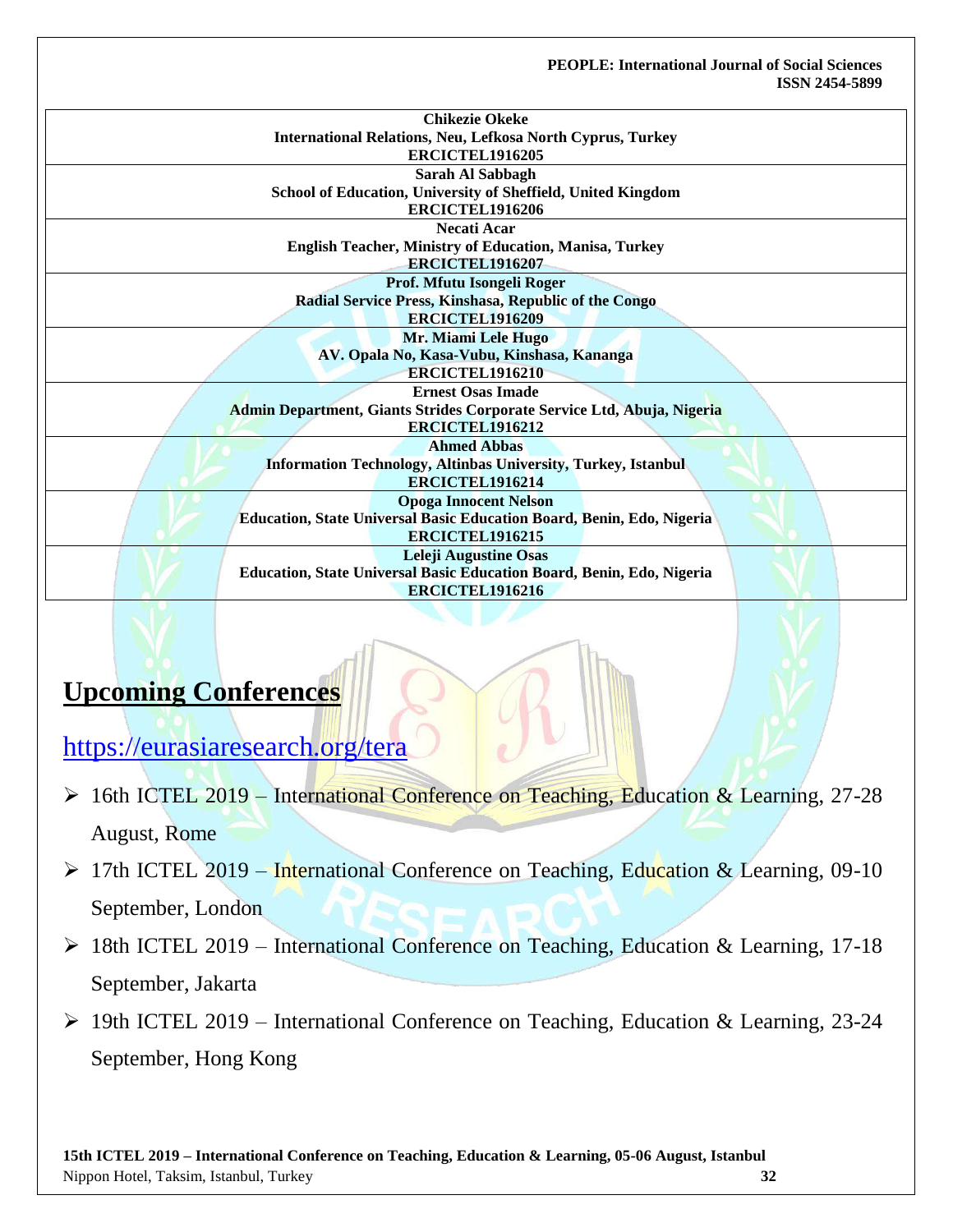- 20th ICTEL 2019 International Conference on Teaching, Education & Learning, 06-07 October, Dubai
- 21st ICTEL 2019 [International Conference on Teaching, Education & Learning, 14-15](https://eurasiaresearch.org/conference/prague-ictel-14-15-oct-2019)  [October, Prague](https://eurasiaresearch.org/conference/prague-ictel-14-15-oct-2019)
- 22nd ICTEL 2019 [International Conference on Teaching, Education & Learning, 14-15](https://eurasiaresearch.org/conference/bangkok-ictel-14-15-oct-2019)  [October, Bangkok](https://eurasiaresearch.org/conference/bangkok-ictel-14-15-oct-2019)
- 23rd ICTEL 2019 International Conference on Teaching, Education & Learning, 12-13 November, Singapore
- 24th ICTEL 2019 International Conference on Teaching, Education & Learning, 08-09 December, Dubai
- 25th ICTEL 2019 International Conference on Teaching, Education & Learning, 09-10 December, Sydney
- 26th ICTEL 2019 International Conference on Teaching, Education & Learning, 18-19 December, Bali
- 27th ICTEL 2019 International Conference on Teaching, Education & Learning, 20-21 December, Bangkok
- ▶ 28th ICTEL 2019 International Conference on Teaching, Education & Learning, 26-27 December, Kuala Lumpur
- ICTEL 2020 [International Conference on Teaching, Education & Learning, 16-17](https://eurasiaresearch.org/conference/dubai-ictel-16-17-feb-2020) [February, Dubai](https://eurasiaresearch.org/conference/dubai-ictel-16-17-feb-2020)
- 2nd ICTEL 2020 [International Conference on Teaching, Education & Learning, 02-03](https://eurasiaresearch.org/conference/melbourne-ictel-02-03-mar-2020)  [March, Melbourne](https://eurasiaresearch.org/conference/melbourne-ictel-02-03-mar-2020)
- 3rd ICTEL 2020 International Conference on Teaching, Education & Learning, 24-25 March, Singapore
- 4th ICTEL 2020 International Conference on Teaching, Education & Learning, 31 Mar – 01 Apr, Tokyo